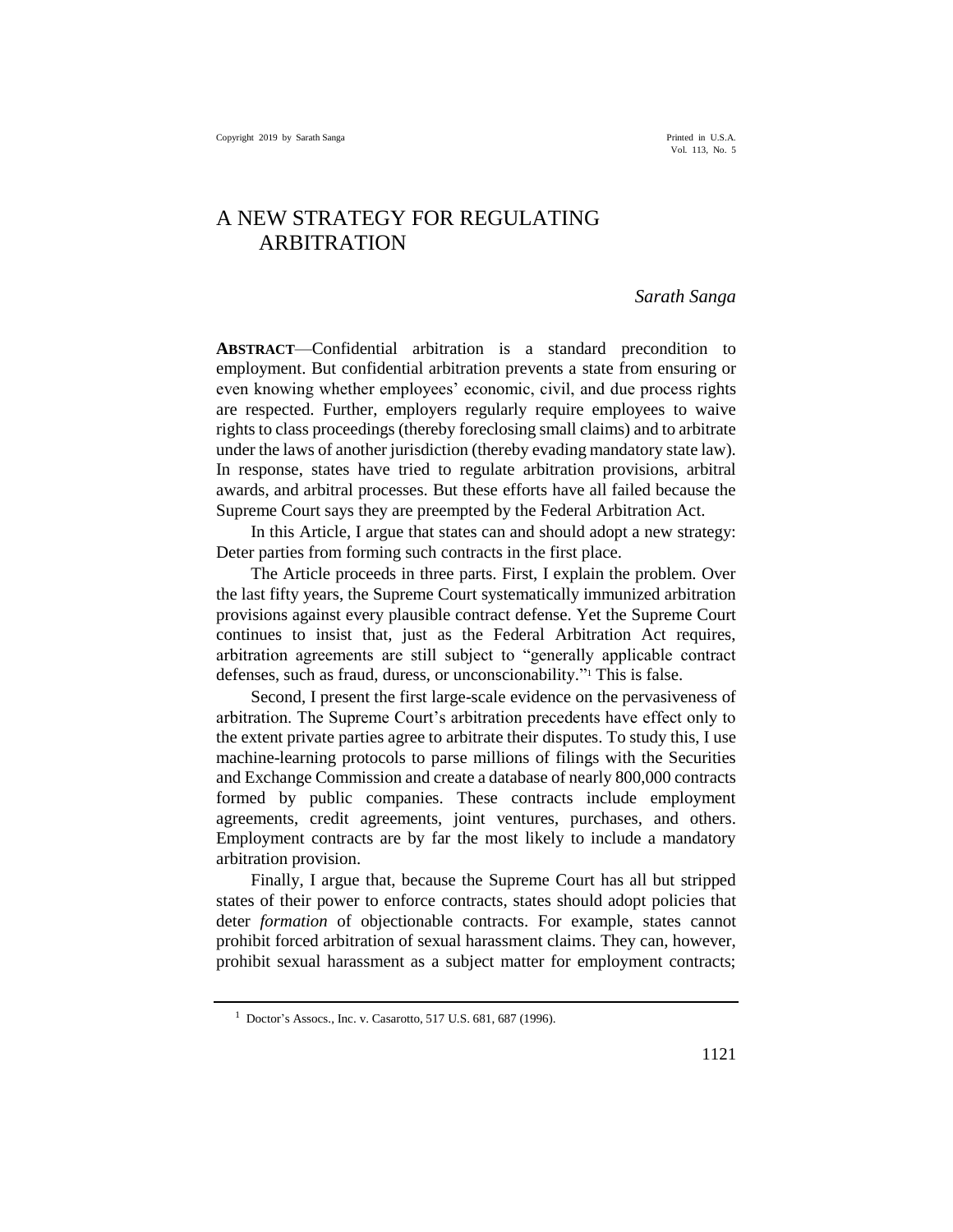they can also enforce this with civil penalties and whistleblower rewards. Similarly, states cannot stop an employer from arbitrating under the laws of another jurisdiction, thereby evading mandatory limits on noncompete agreements. But states can declare noncompetes illegal, levy civil fines on employers that form them, and again offer employees whistleblower rewards to report violations. These approaches work because they create a cause of action for a third party—the state—who is not subject to the arbitration agreement. And unlike past efforts, these laws would not be preempted because they do not "derive their meaning from the fact that an agreement to arbitrate is at issue."<sup>2</sup>

**AUTHOR**—Assistant Professor, Northwestern University Pritzker School of Law. I thank Andrew Verstein, Max Schanzenbach, Roberta Romano, Jide Nzelibe, Daniel Hemel, Ezra Friedman, Christopher R. Drahozal, Shari Diamond, Richard R.W. Brooks, and Ian Ayres for very helpful comments. This research was supported by the Northwestern University Pritzker School of Law Faculty Research Program. Author's email: sanga@northwestern.edu.

| I. |                | HOW STATES LOST CONTROL OVER CONTRACT ENFORCEMENT  1128         |  |
|----|----------------|-----------------------------------------------------------------|--|
|    | A.             |                                                                 |  |
|    | В.             |                                                                 |  |
|    | C.             |                                                                 |  |
|    | D.             |                                                                 |  |
|    | Е.             |                                                                 |  |
| П. |                | NEW EVIDENCE ON THE PERVASIVENESS OF EMPLOYMENT ARBITRATION1149 |  |
|    | $\mathbf{A}$ . |                                                                 |  |
|    | B.             |                                                                 |  |
|    | C.             | The Principal Challenge of Machine Learning in Empirical        |  |
|    |                |                                                                 |  |
|    |                |                                                                 |  |
|    | А.             |                                                                 |  |
|    | В.             |                                                                 |  |
|    | C.             |                                                                 |  |
|    |                |                                                                 |  |
|    |                |                                                                 |  |

<sup>2</sup> AT&T Mobility LLC v. Concepcion, 563 U.S. 333, 339 (2011).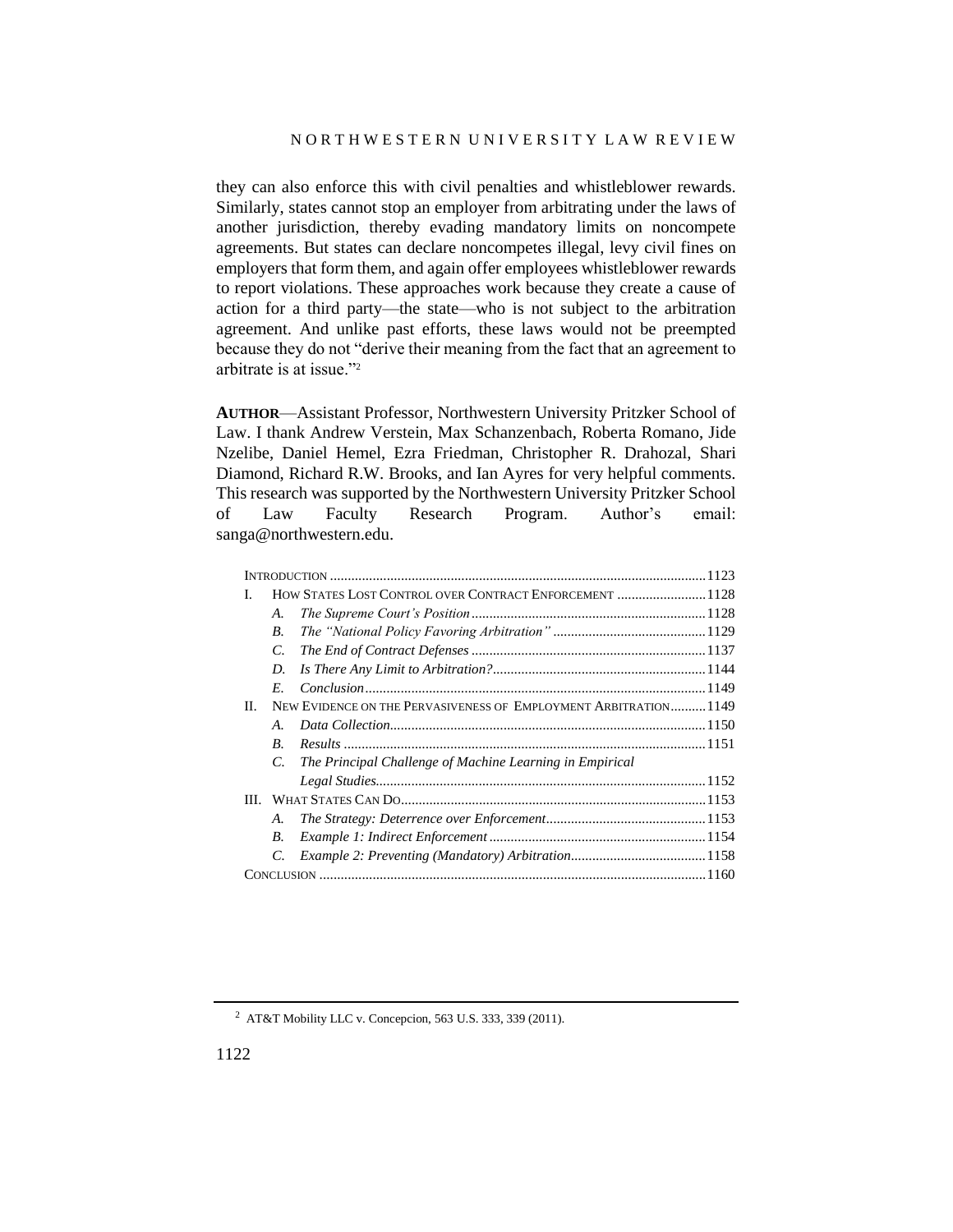#### **INTRODUCTION**

In Tishomingo, a small town in southern Oklahoma, Eddie Lee Howard entered into a seemingly unenforceable contract.<sup>3</sup> Howard had agreed to work for Nitro-Lift, a company that supplies nitrogen to oil and gas extractors. He also agreed not to work for any competing business for two years after leaving Nitro-Lift.<sup>4</sup> This last provision—a standard covenant not to compete—is valid and enforceable in nearly every state.

But not in Oklahoma. Under Oklahoma law,

[a] person who makes an agreement with an employer . . . not to compete with the employer after the employment relationship has been terminated, shall be permitted to engage in the same business as that conducted by the former employer [and] . . . any provision in a contract between an employer and an employee [to the contrary] shall be void and unenforceable.<sup>5</sup>

Howard put this law to the test. He left Nitro-Lift and immediately went to work for a competing business. He also filed suit in the District Court of Johnston County, Oklahoma, seeking a declaratory judgment that the covenant not to compete was void and unenforceable. As a matter of law, the noncompete was indeed void. But Howard had a problem: his contract also contained a broad arbitration agreement that required him to submit any dispute to an arbitrator. The Federal Arbitration Act (FAA), along with a mountain of Supreme Court precedent, left no doubt that this provision must be specifically enforced.<sup>6</sup> Recognizing this, the trial court dutifully applied federal law and dismissed Howard's claim.<sup>7</sup>

The Oklahoma Supreme Court, however, had other ideas. It reversed the trial court and declared that "the existence of an arbitration agreement in an employment contract does not prohibit judicial review of the underlying agreement."<sup>8</sup> The Oklahoma court must have known that it was clearly disregarding federal law, which unambiguously provides that an arbitration agreement in an employment contract does prohibit judicial review.<sup>9</sup> Nevertheless, the Oklahoma Supreme Court issued a judgment in favor of Howard and voided the noncompete. Nitro-Lift appealed.

<sup>3</sup> The facts come from *Howard v. Nitro-Lift Techs., L.L.C.*, 273 P.3d 20, 24–25 (Okla. 2011).

<sup>&</sup>lt;sup>4</sup> *Id.* at 24 n.8. It further provided that a "competing business" was any business engaged in "the use of non-cryogenically generated nitrogen for applications on wellsites in the oil and gas industry in the United States." *Id.* (insertions omitted).

<sup>5</sup> OKLA. STAT. ANN. tit. 15, § 219A(A)–(B) (West 2018).

<sup>6</sup> *See infra* Part I.

<sup>7</sup> *Howard*, 273 P.3d at 25.

<sup>8</sup> *Id.* at 23.

<sup>9</sup> *See* Circuit City Stores, Inc. v. Adams, 532 U.S. 105, 109 (2001); Southland Corp. v. Keating, 465 U.S. 1, 14–16 (1984).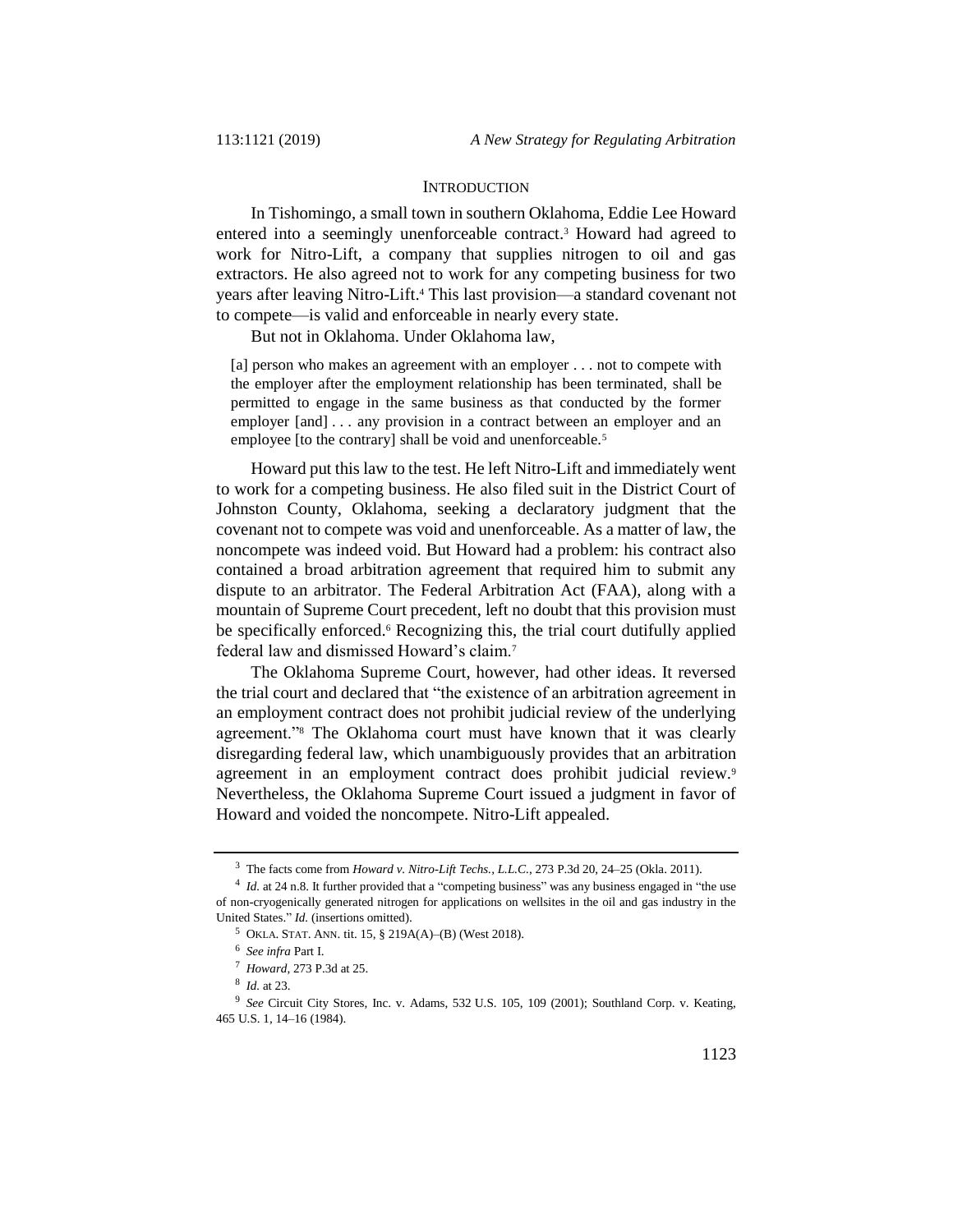The U.S. Supreme Court summarily reversed. In a terse per curiam opinion, it admonished the Oklahoma Supreme Court for "disregard[ing] this Court's precedents on the FAA"<sup>10</sup> and "insist[ing] that its own jurisprudence control[led] this issue."<sup>11</sup> It also reminded Oklahoma of what should have been obvious: "[T]he FAA . . . is 'the supreme Law of the Land,'"<sup>12</sup> and "once the Court has spoken, it is the duty of other courts to respect that understanding of the governing rule of law."<sup>13</sup>

The U.S. Supreme Court was correct. Yet the Oklahoma court had its reasons. The problem in *Nitro-Lift v. Howard* was that arbitration might have led to enforcement of the noncompete—in contravention of (seemingly) mandatory state law. Why? Because Howard's contract provided not only that arbitration would take place outside of Oklahoma (in Houston, Texas) but also, crucially, that the arbitrator would apply Louisiana law. Under Louisiana law, Howard's noncompete would be valid and enforceable.<sup>14</sup>

The result thus hinged on the forum. An Oklahoma court would disregard the choice of Louisiana law and void the noncompete.<sup>15</sup> What is not clear, however, is whether an arbitrator would conduct the same conflict of laws analysis. In fact, the U.S. Supreme Court has all but encouraged arbitrators to ignore the "complexity and uncertainty" of conflict of laws and simply apply the law that the parties chose.<sup>16</sup> If an arbitrator were to heed the U.S. Supreme Court's advice, apply Louisiana law, and issue an award upholding the noncompete, then the FAA would leave Oklahoma state courts no choice but to enforce that award, even if it clearly erred in its conflict of law analysis, and even if enforcement would contravene Oklahoma policy.<sup>17</sup> *Nitro-Lift* teaches us what most sophisticated parties already know: contracts

LA. STAT. ANN. § 23:921(C) (2018) (emphasis added).

<sup>10</sup> Nitro-Lift Techs., L.L.C. v. Howard, 568 U.S. 17, 20 (2012).

<sup>&</sup>lt;sup>11</sup> *Id.* at 21 (alteration and internal quotation marks omitted).

<sup>12</sup> *Id.* (quoting U.S. CONST. art. VI, § 1, cl. 2).

<sup>13</sup> *Id.* (quoting Rivers v. Roadway Express, Inc., 511 U.S. 298, 312 (1994)).

<sup>&</sup>lt;sup>14</sup> Section 23:921(C) of the Louisiana code provides:

Any person . . . who is employed as an agent, servant, or employee may agree with his employer to refrain from carrying on or engaging in a business similar to that of the employer . . . [for a period] *not to exceed* . . . *two years* from termination of employment.

<sup>&</sup>lt;sup>15</sup> The Oklahoma Supreme Court referenced the parties' choice of Louisiana law, but did not even consider the potential conflicts analysis. Instead, it tacitly held that the Oklahoma statute applies regardless of the parties' choice of law. Howard v. Nitro-Lift Techs., L.L.C., 273 P.3d 20, 24, 26–29 (Okla. 2011).

<sup>16</sup> Circuit City Stores, Inc. v. Adams, 532 U.S. 105, 123 (2001); *see infra* Section III.B.

<sup>17</sup> *See* 9 U.S.C. §§ 9–11 (2012) (providing the exclusive grounds for vacatur and modification of awards, which does not include public policy grounds); Southland Corp. v. Keating, 465 U.S. 1, 10 (1984), discussed in Section I.D, below.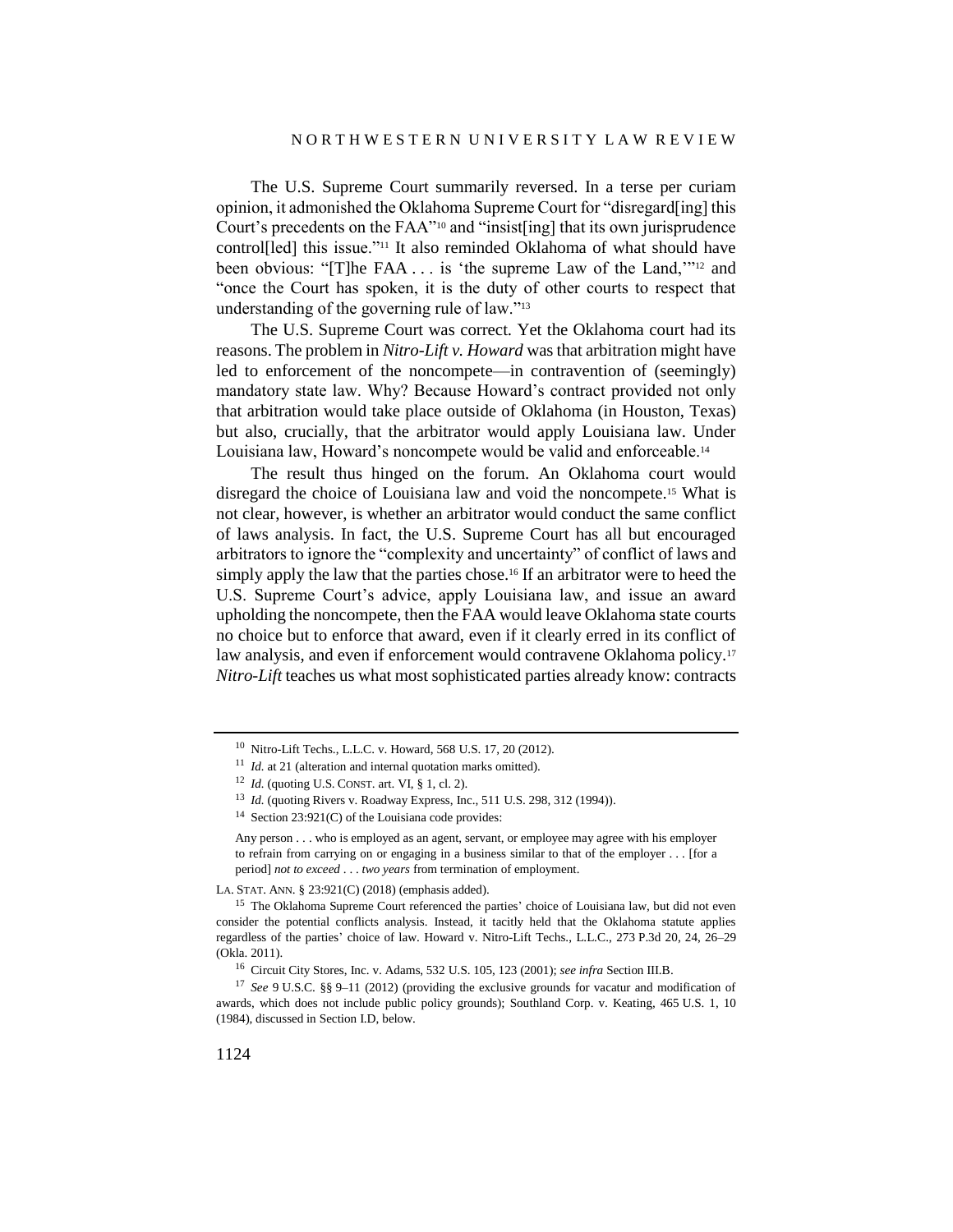can bootstrap their way out of mandatory state law by pairing an arbitration provision with a choice of law clause.<sup>18</sup>

States, it would seem, are powerless to stop this. Under federal law and Supreme Court precedent, there is virtually no circumstance under which a state or federal court may refuse to enforce an arbitration agreement or arbitral award.<sup>19</sup> Even awards that make egregious errors in law must be enforced.<sup>20</sup> But states have an interest in ensuring the enforcement of their own laws. They also have an interest in ensuring certain procedural protections for employees that a confidential, one-on-one proceeding cannot provide.<sup>21</sup> Given these interests and the constraints of federal arbitration law, what can states do?

In this Article, I propose a new strategy for states. The principle is to regulate contract formation, not contract enforcement. States should abandon contract enforcement as a policy lever—as federal arbitration law has all but forced this result. Instead, states should focus on deterring formation of contracts that would undermine state policies. This strategy leverages a simple fact: Arbitration requires a contract. Thus, no contract means no arbitration.

The Article proceeds in three Parts. Throughout, I focus on the case of employment arbitration.

Part I reviews the last fifty years of Supreme Court arbitration jurisprudence. The story, as I see it, is quite unsatisfying. Modern Supreme Court jurisprudence is primarily based not on the federal statute that governs arbitration (the FAA), but on a "national policy favoring arbitration."<sup>22</sup> The unsatisfying part is that this policy is a mistake—and not in the sense that it strikes the wrong balance. Rather, it is a mistake because it is based on an

<sup>18</sup> On choice of law in contracts generally, see Sarath Sanga, *Choice of Law: An Empirical Analysis*, 11 J. EMPIRICAL LEGAL STUD. 894 (2014), which analyzed all choice of law clauses in material contracts disclosed to the Securities and Exchange Commission. The most common choice was New York (27%), followed by Delaware (12%), and California (11%). *Id.* at 906 tbl.2.

<sup>19</sup> *See infra* Part I (discussing Prima Paint Corp. v. Flood & Conklin Mfg. Co., 388 U.S. 395 (1967)).

<sup>20</sup> *See infra* Section I.D.

<sup>&</sup>lt;sup>21</sup> Arbitrators are not under any obligation to adopt rules to ensure fairness of process in any part of the proceeding. Thus, basic rules such as service of process that apply in state and federal courts (e.g., FED. R. CIV. P. 5) do not apply in arbitration. Further, arbitrators are not under any obligation to justify their awards in any way, such as by giving reasons in writing or orally. United Steelworkers of Am. v. Enter. Wheel & Car Corp., 363 U.S. 593, 598 (1960) ("Arbitrators have no obligation to the court to give their reasons for an award."). The sole limits on arbitral process are listed in 9 U.S.C. § 10. These are restricted to egregious cases such as fraud, corruption, or refusal to hear evidence from one side.

<sup>22</sup> *See* Southland Corp. v. Keating, 465 U.S. 1, 10 (1984) ("In enacting § 2 of the [FAA], Congress declared a national policy favoring arbitration.").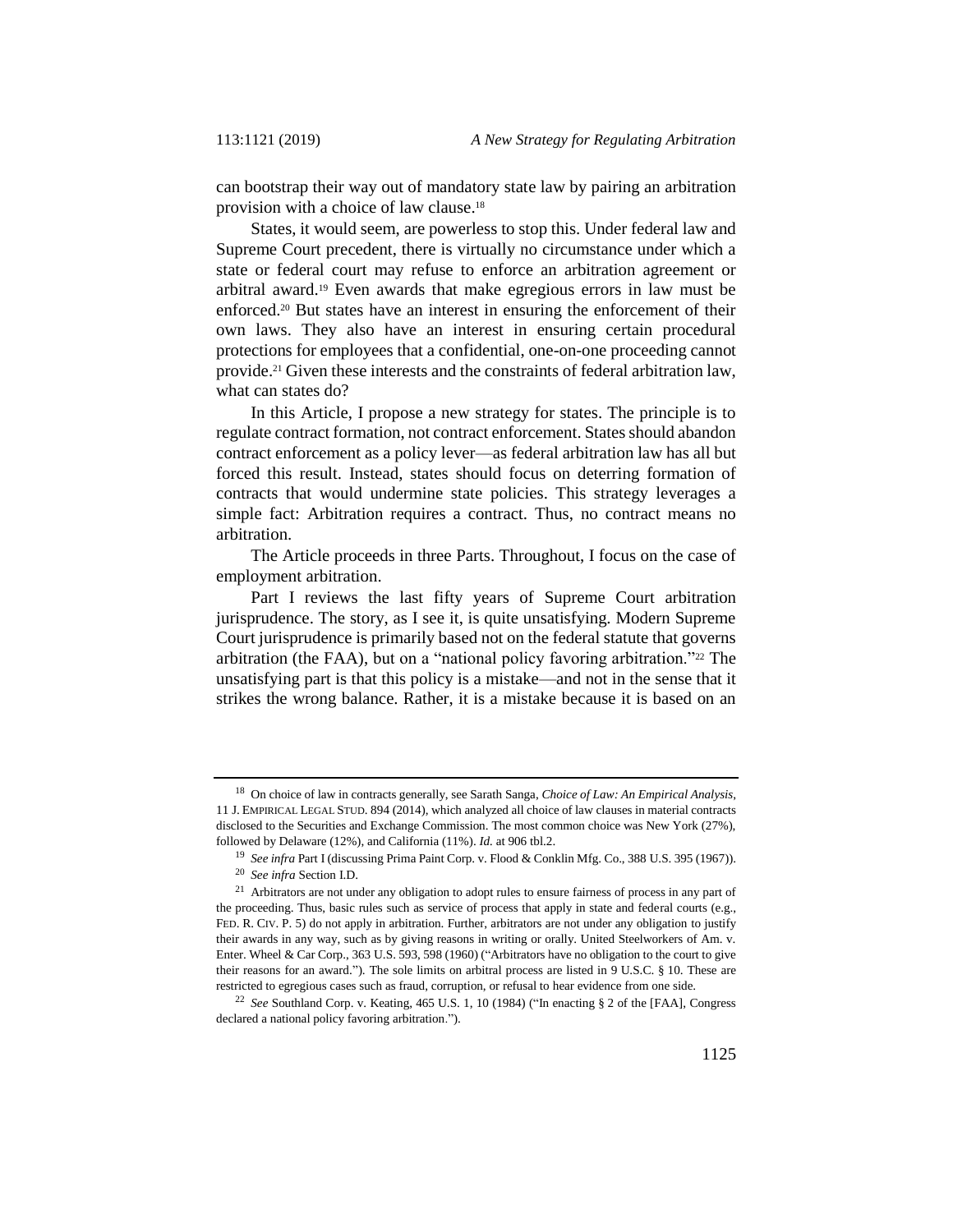erroneous citation to an early Supreme Court case, a case that all but expressly concludes that no such policy exists.<sup>23</sup>

<span id="page-5-0"></span>Beginning in the 1984 case of *Southland Corp. v. Keating*<sup>24</sup> and continuing to the present, the Supreme Court leveraged this policy to both expand the scope of the FAA and effectively eliminate its primary exception.<sup>25</sup> The primary exception, found in Section 2, provides that agreements to arbitrate are generally enforceable "save upon such grounds as exist at law or in equity for the revocation of any contract."<sup>26</sup> Over the decades, the Court refined its interpretation of this so-called "saving clause," systematically foreclosing nearly all plausible contract defenses. It has also foreclosed defenses against arbitration's "fundamental attributes"—most notoriously, defenses against class waivers.<sup>27</sup> Yet despite these profound limitations on contract defenses, the Court continues to insist that the Section 2 saving clause is alive, and that arbitration provisions are still subject to "generally applicable contract defenses."<sup>28</sup> This is false.<sup>29</sup>

These developments only have practical effect to the extent that contract parties agree to arbitrate their disputes. Part II presents new evidence on the pervasiveness of employment arbitration. I use machine-learning protocols to analyze the text of millions of filings with the Securities and Exchange Commission and create a database of nearly 800,000 contracts formed by public companies. These contracts cover executive employment,

 $26$  9 U.S.C.  $82(2012)$ .

<sup>23</sup> *See infra* Par[t I](#page-7-0) (discussing Prima Paint Corp. v. Flood & Conklin Mfg. Co., 388 U.S. 395 (1967)). *Prima Paint* expressly states that its holding, though inspired by a Second Circuit opinion that argues toward the existence of a "national substantive law," was based solely on the text of the FAA. 388 U.S. at 399–400.

<sup>24</sup> 465 U.S. 1 (1984).

<sup>25</sup> Many scholars have criticized *Southland*'s application of the FAA to state courts. *See, e.g.*, IAN R. MACNEIL ET AL., FEDERAL ARBITRATION LAW: AGREEMENTS, AWARDS, AND REMEDIES UNDER THE FEDERAL ARBITRATION ACT (1994); Edward Brunet, *Toward Changing Models of Securities Arbitration*, 62 BROOK. L. REV. 1459, 1469 (1996); Paul D. Carrington & Paul H. Haagen, *Contract and Jurisdiction*, 1996 SUP. CT. REV. 331; Stephen L. Hayford & Alan R. Palmiter, *Arbitration Federalism: A State Role in Commercial Arbitration*, 54 FLA. L. REV. 175 (2002); David S. Schwartz, *Correcting Federalism Mistakes in Statutory Interpretation: The Supreme Court and the Federal Arbitration Act*, 67 LAW & CONTEMP. PROBS. 5 (2004). For a summary of this literature, see Christopher R. Drahozal, *Federal Arbitration Act Preemption*, 79 IND. L.J. 393, 400 n.57 (2004). For a notable exception to this wave of criticism, see Christopher R. Drahozal, *In Defense of* Southland*: Reexamining the Legislative History of the Federal Arbitration Act*, 78 NOTRE DAME L. REV. 101 (2002).

<sup>27</sup> *See* Epic Sys. Corp. v. Lewis, 138 S. Ct. 1612 (2018) (finding that an agreement to arbitrate employment disputes individually does not bar employees from engaging in "concerted activities" and therefore does not violate the National Labor Relations Act); AT&T Mobility LLC v. Concepcion, 563 U.S. 333, 341–44 (2011) (holding that Section 2 preempts California's *Discover Bank* test, under which class action waivers in consumer contracts are unconscionable).

<sup>28</sup> *Concepcion*, 563 U.S. at 339.

<sup>29</sup> *See infra* Section I.C.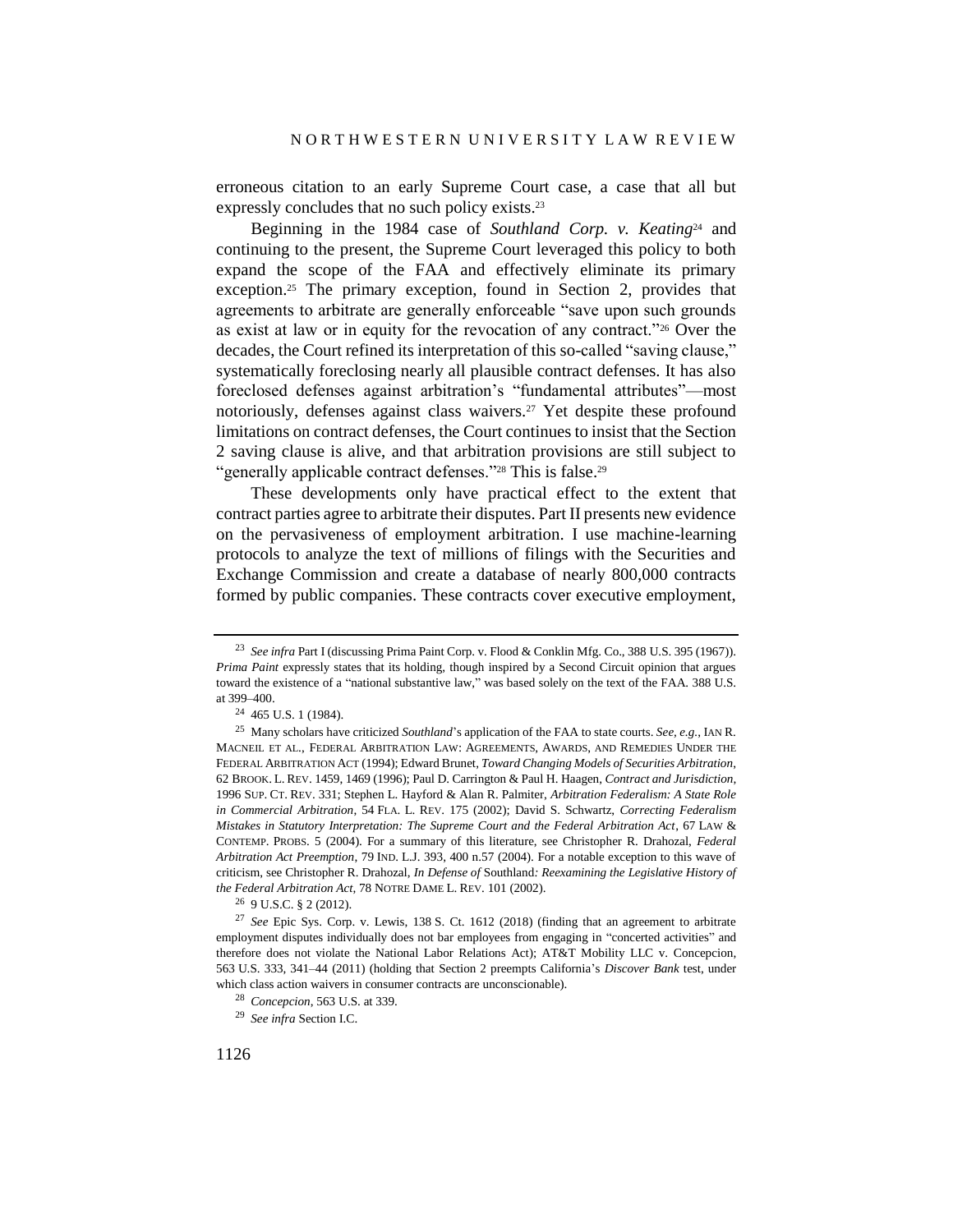credit agreements, joint ventures, purchases, and others. I show that employment contracts are by far the most likely to include a mandatory arbitration provision, and further that the difference between employment contracts and all others has been stable for the last twenty years. The data confirm what most have suspected: Employment arbitration is pervasive and here to stay.

Finally, Part III offers a new strategy to states for regulating employment arbitration. The question is, How can states enforce mandatory laws in contract actions when federal arbitration policy enables employers to opt out? The answer is simple: They cannot. Therefore, states should not rely on contract enforcement (or nonenforcement) to advance public policy. Instead, they should deter parties from forming contracts that would undermine state policy.

I offer two examples of how states can deploy this strategy. The first comes from employment covenants not to compete. Some states void postemployment covenants not to compete, but parties circumvent this by agreeing to arbitrate disputes under a more permissive law (as in *Nitro-Lift*, above). But instead of merely voiding noncompetes, states should offer employees whistleblower rewards (financed by employers) for notifying state authorities that their employer subjects employees to noncompetes.<sup>30</sup> The employee may demonstrate this, for example, by showing that their own employment contract includes a noncompete. This policy would discourage employers and employees from forming, performing, or arbitrating noncompetes. Crucially, this policy would not be preempted by federal arbitration law because it does not regulate (let alone prohibit) arbitration.

The second example comes from the arbitration of civil rights claims. States and the public have an interest in ensuring certain procedural protections for employees pursuing these claims. Confidentiality in arbitration proceedings prevents a state from knowing whether these protections are in fact provided, or indeed whether civil rights are meaningfully enforced. Federal law would preempt any direct effort by states to prevent arbitration of any class of disputes. The strategy, therefore, is not to prohibit arbitration but instead to incentivize employers to give employees the option to litigate or arbitrate. States can do this by adopting an overinclusive policy: a blanket prohibition on civil rights as a subject matter for employment contracts. The prohibition could alternatively be for specific classes of civil rights disputes, such as sexual harassment claims. A subject

<sup>30</sup> In response to *Concepcion* (under which courts must enforce class action waivers), Professor Janet Alexander similarly argues that states can use *qui tam* actions to effectively recreate small-claims class actions. Janet Cooper Alexander, *To Skin a Cat:* Qui Tam *Actions as a State Legislative Response to*  Concepcion, 46 U. MICH. J.L. REFORM 1203 (2013).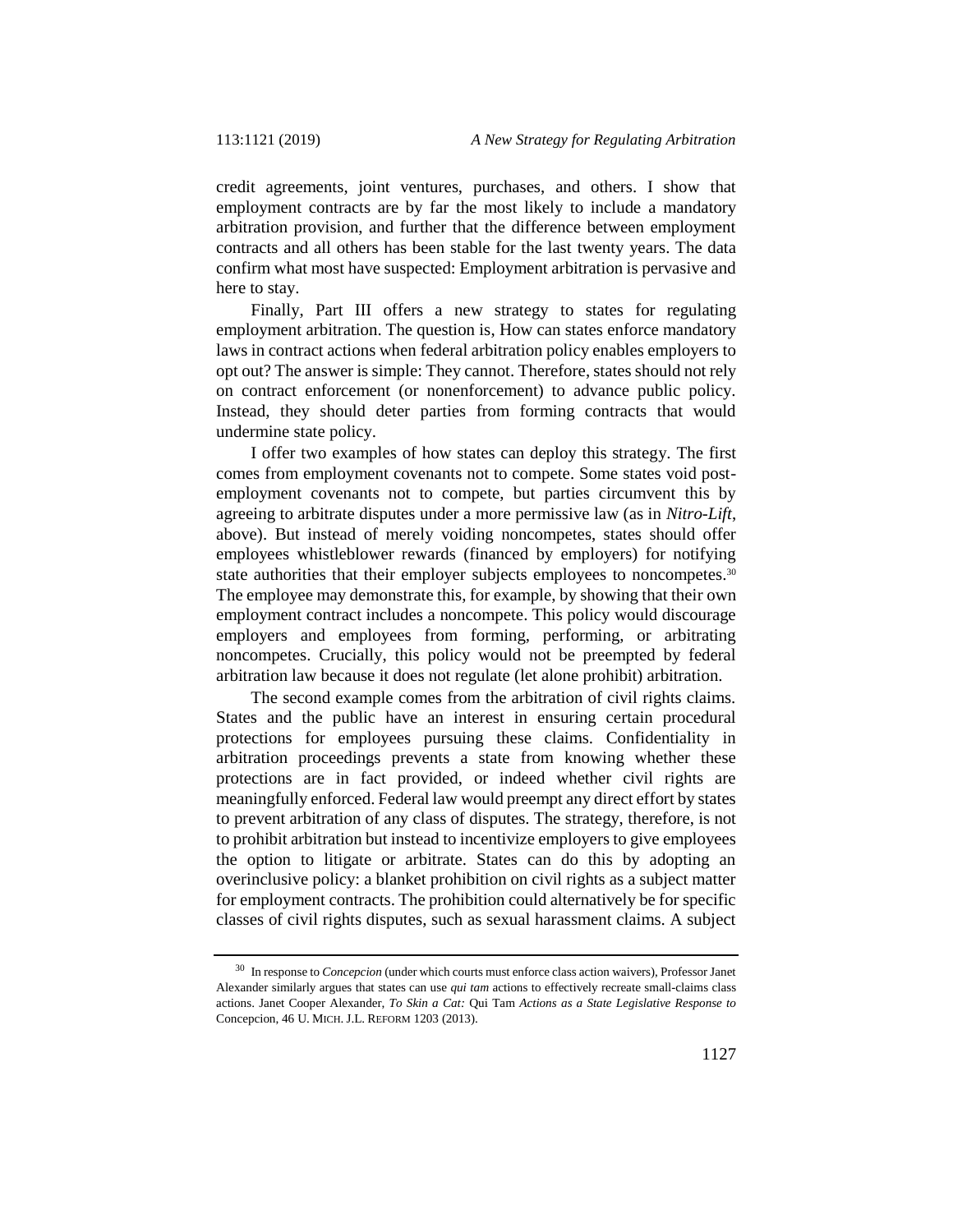matter prohibition, when again coupled with whistleblower rewards, can be structured to effectively grant employees the option to proceed (or not) to arbitration after a dispute arises.

Finally, it is worth emphasizing what this Article does and does not do. This Article does not argue in favor of or against arbitration per se as a dispute resolution system. Indeed, it does not even summarize the usual arguments. These arguments, as well as the relative merits of each state's policies, are orthogonal to the objectives of this Article. Rather, the objective of this Article is to diagnose a fundamental problem in contract enforcement—and then to offer one solution. The problem is that federal arbitration law prevents a state from ensuring that its laws are enforced in contract actions. The solution is that states should forget about contract enforcement and shift their focus to deterring contract formation.

### <span id="page-7-0"></span>I. HOW STATES LOST CONTROL OVER CONTRACT ENFORCEMENT

In this Part, I begin by showing how U.S. Supreme Court precedent immunized agreements to arbitrate from virtually all plausible contract defenses. I identify the origins of the Supreme Court's "national policy favoring arbitration," which forms the basis of most modern FAA cases. I then briefly consider the Court's treatment of the enforceability of arbitration awards. I conclude by identifying a possible limiting principle to the otherwise seemingly unlimited ability of private parties to use arbitration to evade mandatory state law.

### *A. The Supreme Court's Position*

It is self-evident that the Federal Arbitration Act provides some circumstances under which a court may refuse to enforce an arbitration agreement. This is because Section 2 provides that, in almost<sup>31</sup> all contracts "involving commerce," a written agreement to arbitrate "shall be valid, irrevocable, and enforceable, save upon such grounds as exist at law or in equity for the revocation of any contract."<sup>32</sup>

The Supreme Court seemingly agrees. On several occasions, it has held that arbitration provisions are subject to standard contract defenses raised by private parties. Under the saving clause of Section 2, it claims, "generally applicable contract defenses, such as fraud, duress, or unconscionability, may be applied to invalidate arbitration agreements."<sup>33</sup> The Court has also

<sup>31</sup> *See* 9 U.S.C. § 1 (providing exceptions).

<sup>32</sup> *Id.* § 2.

<sup>33</sup> Doctor's Assocs., Inc. v. Casarotto, 517 U.S. 681, 686–87 (1996) (citing Allied-Bruce Terminix Cos. v. Dobson, 513 U.S. 265, 281 (1995); Rodriguez de Quijas v. Shearson/Am. Express, Inc., 490 U.S.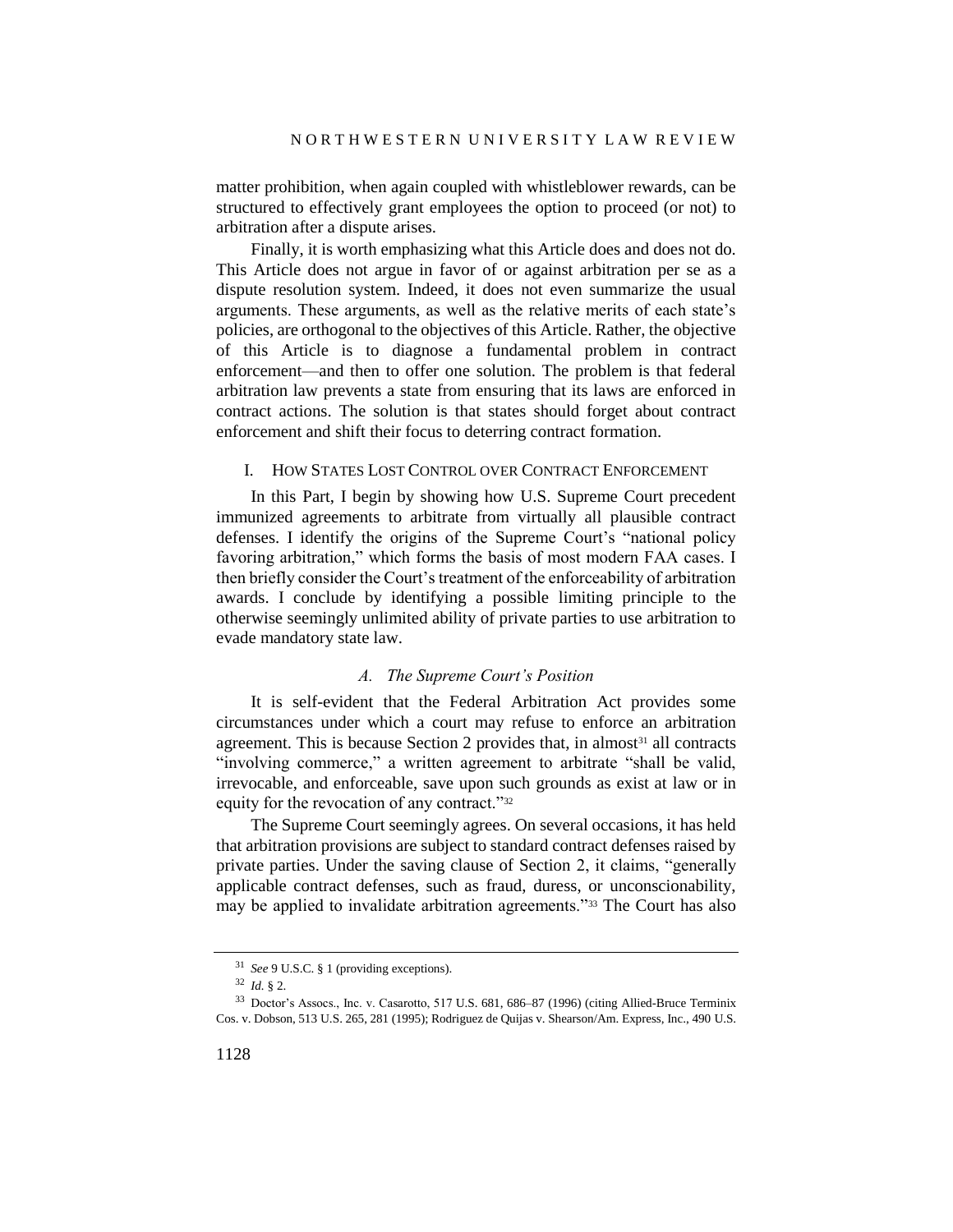assured state lawmakers that the saving clause "gives States a method for protecting consumers against unfair pressure to agree to a contract with an unwanted arbitration provision."<sup>34</sup> Moreover, it permits states to "regulate contracts, including arbitration clauses, under general contract law principles."<sup>35</sup>

But this is false. The Supreme Court says one thing when it has in fact done another. Over the last fifty years, the Court has foreclosed nearly every plausible circumstance under which private parties may raise a "generally applicable contract defense[]" <sup>36</sup> or states "may regulate . . . arbitration clauses."<sup>37</sup> Simply put, the saving clause of Section 2 has no bite. The rest of this Part investigates this claim in detail.

### *B. The "National Policy Favoring Arbitration"*

#### *1. Dubious Origins*

The core of the Supreme Court's arbitration jurisprudence lies not in the federal statute, but in the "national policy favoring arbitration."<sup>38</sup> This policy is cited as a foundational basis for nearly every FAA decision since the mid-1980s.<sup>39</sup> But what is this policy? And where does it come from?

The Court's first reference to the policy—or rather its first reference to the idea that it exists—appeared in 1967 in *Prima Paint Corp. v. Flood & Conklin Manufacturing Co.*, <sup>40</sup> forty years after the enactment of the FAA.<sup>41</sup> The plaintiff, Prima Paint, had purchased Flood & Conklin's (F&C's) paint

<sup>38</sup> Southland Corp. v. Keating, 465 U.S. 1, 10 (1984).

<sup>477, 483–84 (1989);</sup> and Shearson/Am. Express Inc. v. McMahon, 482 U.S. 220, 226 (1987)); *see also* Perry v. Thomas, 482 U.S. 483, 492 n.9 (1987).

<sup>34</sup> *Allied-Bruce Terminix Cos.*, 513 U.S. at 281.

<sup>35</sup> *Id.*

<sup>36</sup> *Doctor's Assocs.*, 517 U.S. at 687.

<sup>37</sup> *Allied-Bruce Terminix Cos.*, 513 U.S. at 281. After surveying the case law and how it would apply to the most common contract defenses in Section I.C, I identify only one plausible contract defense that, if applied to one specific circumstance, *might* trigger the saving clause: *A* actually knows that *B* would never agree to arbitrate; *A* tells *B* that the contract does not include an arbitration provision (when in fact *A* knows that it does); *B*, relying on this misrepresentation, manifests assent. This is not a meaningful limitation because it does not stop parties from intentionally escaping mandatory contract law. See below.

<sup>39</sup> *See, e.g.*, Nitro-Lift Techs., L.L.C. v. Howard, 568 U.S. 17, 17 (2012); Preston v. Ferrer, 552 U.S. 346, 353 (2008) (quoting *Southland*, 465 U.S. at 10). The Supreme Court's deferential approach to arbitration predates the FAA. As early as 1854, it asserted that, when reviewing arbitral awards, "[e]very presumption is in favor of the validity of the award" and that a court required more than mere error in fact or law, but an egregious procedural misconduct "such as corruption in the arbitrator, or gross mistake." Burchell v. Marsh, 58 U.S. 344, 349–51 (1854).

<sup>40</sup> 388 U.S. 395 (1967).

<sup>41</sup> United States Arbitration Act, ch. 213, 43 Stat. 883 (1925) (codified as amended at 9 U.S.C. §§ 1– 14 (2012)), *available at* http://legisworks.org/sal/43/stats/STATUTE-43-Pg883.pdf [https://perma.cc/ THJ2-NV48].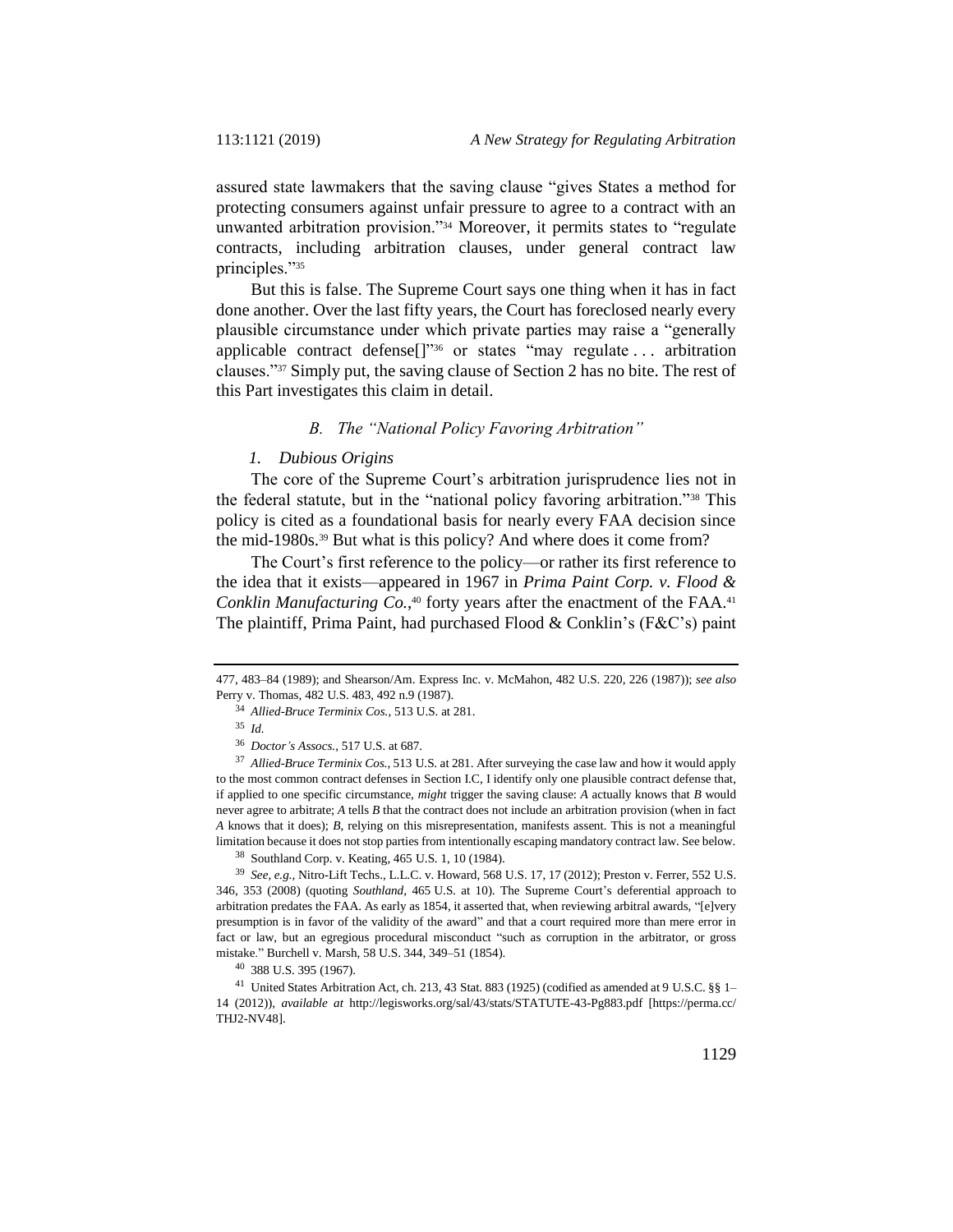business and customer lists.<sup>42</sup> It also secured ongoing consulting services from F&C, along with a promise that F&C not compete with Prima Paint in the painting business.<sup>43</sup> However, one week after making this promise, and to the surprise of Prima Paint, F&C filed for bankruptcy.<sup>44</sup> Thus, Prima Paint would obtain F&C's business and customer lists, but not its consulting services.<sup>45</sup> Worst of all, F&C's promise not to compete turned out to be worthless, as there was now no F&C to speak of.<sup>46</sup>

Prima Paint filed suit for fraud in the inducement, claiming that F&C had knowingly misrepresented its financial position so that it could "sell" the worthless noncompete and consulting retainer.<sup>47</sup> F&C moved to compel arbitration under its contract's broad arbitration provision.<sup>48</sup> The issue before the U.S. Supreme Court was whether a claim for fraud in the inducement must be sent to the arbitrator. <sup>49</sup>

The majority concluded yes: the FAA, it reasoned, provides the "explicit answer."<sup>50</sup> Section 4 provides that a court shall compel arbitration "upon being satisfied that the making of the agreement for arbitration . . . is not in issue."<sup>51</sup> In this case, plaintiff's claim was for fraud in the inducement of the contract as a whole—not for fraud in the inducement of the agreement to arbitrate specifically.<sup>52</sup> Therefore, as far as the Court was concerned, the "making of the agreement for arbitration" was not at issue, and the Court sent the case to an arbitrator.<sup>53</sup> Under this reasoning, any formation defense concerning the contract as a whole must be sent to an arbitrator.

The problem with this reasoning is that fraudulent inducement of the contract could imply fraudulent inducement of each of its provisions. Section 4 is therefore ambiguous at best. It does not provide an "explicit answer."<sup>54</sup> It only compels another question: whether fraud in the whole implies fraud in each part. Nevertheless, the Court admitted no such ambiguity and held that a claim for fraud in the inducement must be sent to an arbitrator.

<sup>43</sup> *Id.*

- <sup>44</sup> *Id.* at 398.
- <sup>45</sup> *See id.*
- <sup>46</sup> *See id.*
- <sup>47</sup> *Id.*
- <sup>48</sup> *Id.* at 399.
- <sup>49</sup> *Id.* at 396–97.
- <sup>50</sup> *Id.* at 403.
- <sup>51</sup> 9 U.S.C. § 4 (2012).
- <sup>52</sup> *Prima Paint Corp.*, 388 U.S. at 402.
- <sup>53</sup> *Id.* at 403–04, 406–07.
- <sup>54</sup> *Id.* at 403.

<sup>42</sup> *Prima Paint Corp.*, 388 U.S. at 397.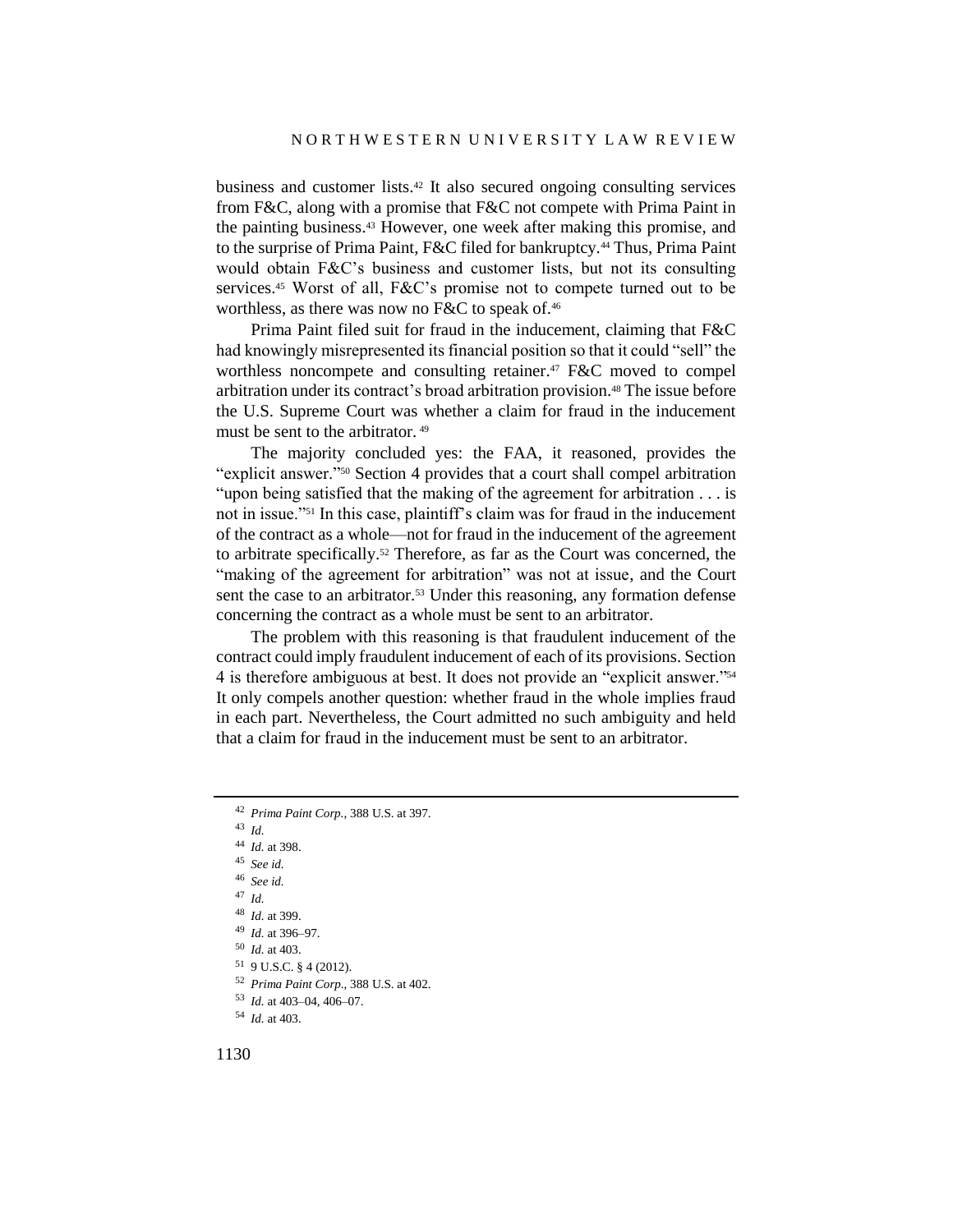*Prima Paint* wiped out an entire class of circumstances under which a court could cite the saving clause of Section 2 to refuse to enforce an arbitration agreement. Logically, we may partition all such circumstances into two classes of cases: (1) cases in which there are "grounds . . . at law or in equity"<sup>55</sup> to revoke the entire contract and (2) cases in which there are "grounds . . . at law or in equity" to revoke the arbitration provision specifically. *Prima Paint* rules out the first.

The *Prima Paint* majority does not mention any national arbitration policy, let alone one that could favor or disfavor arbitration. For that, we must turn to the dissent.

Justice Hugo Black's dissent took issue with much of the majority's opinion. His principal criticism<sup>56</sup> concerned the majority's express reliance on the Second Circuit's decision in *Robert Lawrence Co. v. Devonshire Fabrics, Inc*. <sup>57</sup> Ten years prior, *Robert Lawrence* had reached a similar conclusion, that formation of an agreement to arbitrate is, for the purposes of Section 2 of the FAA, treated separately from formation of the contract.<sup>58</sup> This has since been dubbed the "separability rule."<sup>59</sup>

<span id="page-10-0"></span>What the *Prima Paint* majority failed to mention, argued Justice Black, was that *Robert Lawrence* was not decided on the basis of Section 4.<sup>60</sup> Rather, the Second Circuit based its opinion on "a reasonably clear legislative intent to create a new body of substantive law relative to arbitration agreements,"<sup>61</sup> one that "encompasses questions of interpretation and construction as well as questions of validity, revocability and enforceability of arbitration agreements affecting interstate commerce or maritime affairs."<sup>62</sup>

But the intervening juggernaut of *Erie Railroad Co. v. Tompkins*,<sup>63</sup> decided after the FAA but before *Robert Lawrence*, should have compelled the Second Circuit to reach the opposite conclusion.<sup>64</sup> *Erie* would require the Second Circuit to apply New York law. At the time, New York law did not

<sup>55</sup> 9 U.S.C. § 2.

<sup>56</sup> *See Prima Paint Corp.*, 388 U.S. at 421–22 (Black, J., dissenting).

<sup>57</sup> 271 F.2d 402 (2d Cir. 1959).

<sup>58</sup> *Id.* at 409–10.

<sup>59</sup> STEPHEN J. WARE, ALTERNATIVE DISPUTE RESOLUTION § 2.24 (2001). For critiques of the separability rule, see Richard C. Reuben, First Options*, Consent to Arbitration, and the Demise of Separability: Restoring Access to Justice for Contracts with Arbitration Provisions*, 56 SMU L. REV. 819, 841–48 (2003).

<sup>60</sup> *Prima Paint Corp*., 388 U.S. at 421 (Black, J., dissenting).

<sup>61</sup> *Robert Lawrence Co.*, 271 F.2d at 404.

<sup>62</sup> *Prima Paint Corp.*, 388 U.S. at 421 (Black, J., dissenting) (quoting *Robert Lawrence Co.*, 271 F.2d at 409).

<sup>63</sup> 304 U.S. 64 (1938).

<sup>64</sup> *See Prima Paint Corp.*, 388 U.S. at 424–25 (Black, J., dissenting).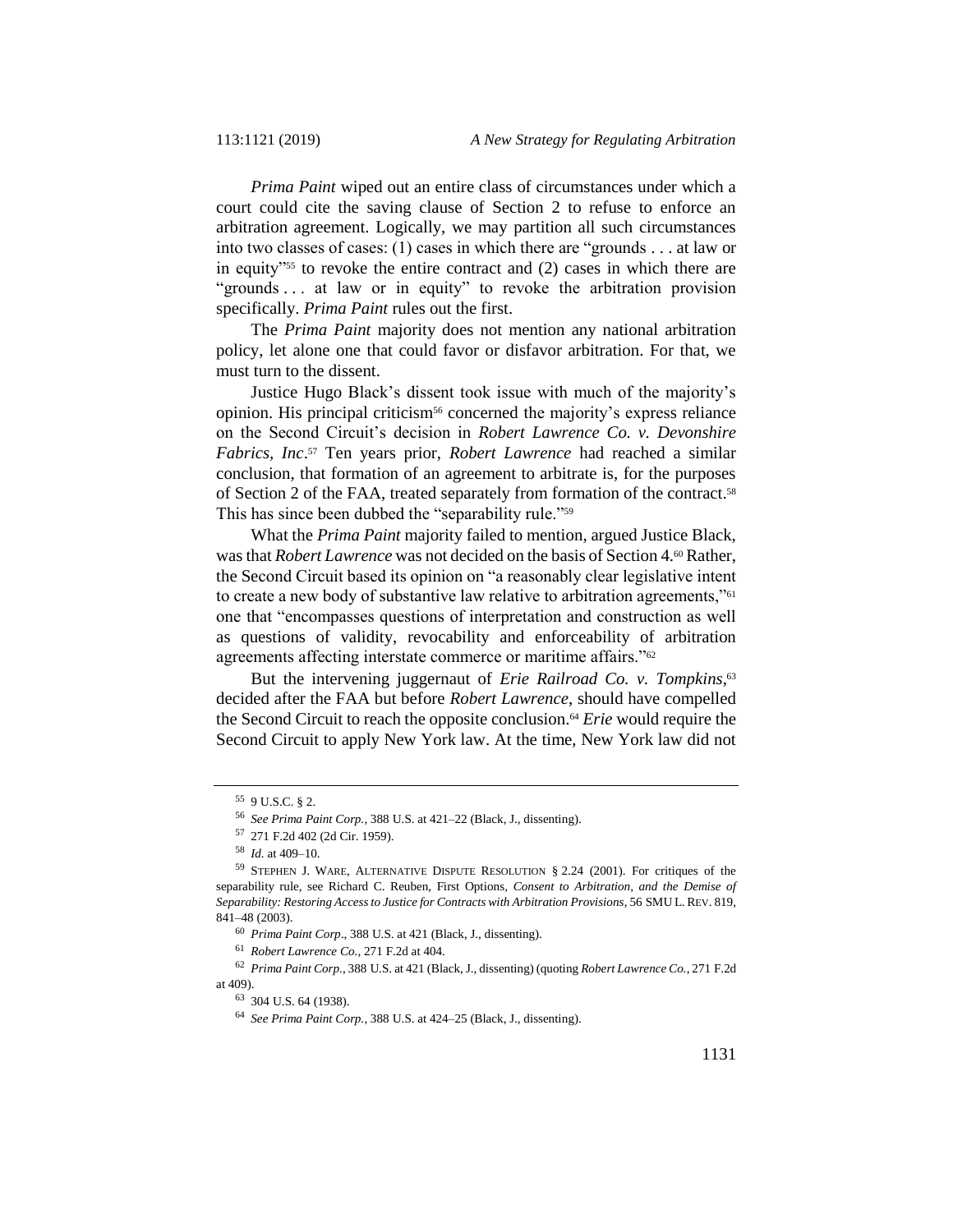recognize any "separability rule." On the contrary, "[u]nder New York law . . . general allegations of fraud in the inducement would . . . put in issue the making of the arbitration clause," thereby failing Section 4's condition and permitting a court to refuse to compel arbitration.<sup>65</sup> The Second Circuit in *Robert Lawrence* ignored this; contravening *Erie* and New York law, it fashioned the separability rule as a doctrine within the new "body of federal substantive law."<sup>66</sup> It did so, wrote Justice Black, "not because § 4 provided this rule as an 'explicit answer,' not because [it] looked to the intention of the parties, but because of [its] notion that the separability rule would further a 'liberal policy of promoting arbitration.'" <sup>67</sup> This statement—Justice Black's quotation of the Second Circuit's appeal to a "liberal policy of promoting arbitration"—is the first instance in which the Supreme Court references the idea that there exists a policy favoring arbitration.

Justice Black had argued in dissent that no such policy exists, but *Robert Lawrence* was adamant that it did. *Robert Lawrence* insisted that such a policy had been "consistently reiterated by the federal courts."<sup>68</sup> To support this assertion, *Robert Lawrence* cited several cases from the Second and Eighth Circuits.<sup>69</sup> It also cited an early FAA decision of the Supreme Court, *Shanferoke Coal & Supply Corp. v. Westchester Service Corp.*, <sup>70</sup> which upheld a motion to stay proceedings pending arbitration. But this last citation is inapposite. *Shanferoke* is a straightforward application of the FAA. It neither refers to nor hints at a latent national policy, nor does it offer guidance on interpreting the FAA.

In any event, here in the dissent to *Prima Paint* lie the dubious origins of the national policy favoring arbitration—dubious because even the majority dismisses it. Though the *Prima Paint* majority expressly endorses *Robert Lawrence*'s holding, it also expressly disavows its rationale,<sup>71</sup> instead

<sup>65</sup> *Id*. at 421.

<sup>66</sup> *Id.* at 422.

<sup>67</sup> *Id.* at 421. According to the Second Circuit, "doubts as to the construction of the [FAA] ought to be resolved in line with its liberal policy of promoting arbitration." *Robert Lawrence Co.*, 271 F.2d at 410.

<sup>68</sup> *Robert Lawrence Co.*, 271 F.2d at 410.

<sup>69</sup> Signal-Stat Corp. v. Local 475, United Elec., Radio & Mach. Workers of Am., 235 F.2d 298 (2d Cir. 1956), *cert. denied*, 354 U.S. 911 (1957); Kulukundis Shipping Co., S/A v. Amtorg Trading Corp., 126 F.2d 978 (2d Cir. 1942); Wabash R. Co. v. Am. Refrigerator Transit Co., 7 F.2d 335, 351 (8th Cir. 1925), *cert. denied*, 270 U.S. 643 (1926).

<sup>70</sup> 293 U.S. 449 (1935).

<sup>71</sup> The majority noted that under *Robert Lawrence*,

a claim of fraud in the inducement of the contract generally—as opposed to the arbitration clause itself—is for the arbitrators and not for the courts; and that this rule—one of "national substantive law"—governs even in the face of a contrary state rule. We agree, albeit for somewhat different reasons, and we affirm the decision below.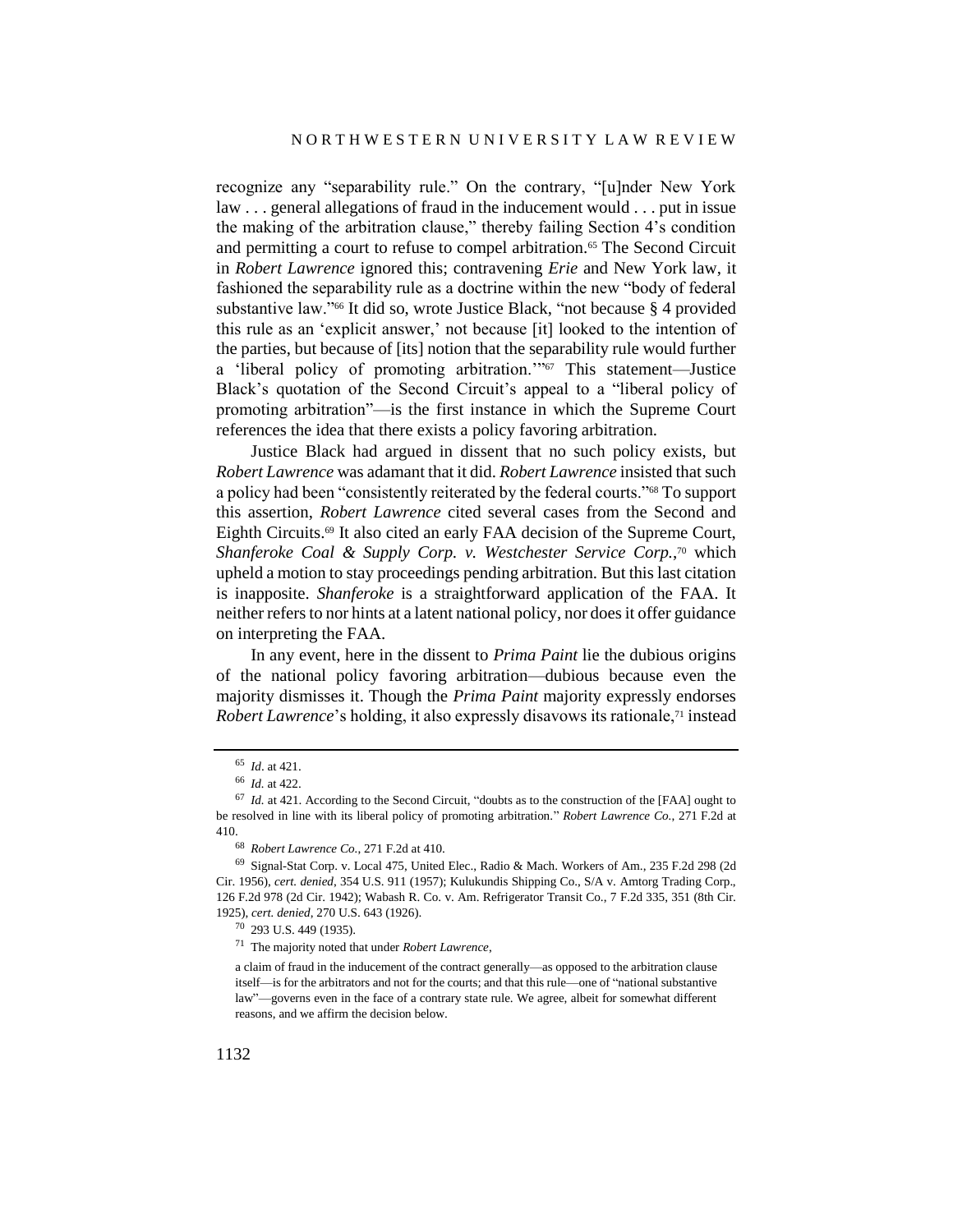choosing to ground its holding in the text of the FAA.<sup>72</sup> Thus, the Supreme Court's original position on the existence and implications of a "national policy favoring arbitration" was either "no comment" (per the majority) or "nonexistent" (per the dissent).

But the Supreme Court would later see things differently. Fifteen years after *Prima Paint*, the Court made its second reference to the "national policy"—and on very different terms. We find this reference in *Moses H. Cone Memorial Hospital v. Mercury Construction Corp.*, <sup>73</sup> an abstention case that only tangentially implicates the FAA. In *Moses*, the Court remarked in dicta that *Prima Paint* established that "Section 2 is a congressional declaration of a liberal federal policy favoring arbitration agreements, notwithstanding any state substantive or procedural policies to the contrary." 74

This is wrong.<sup>75</sup> The "liberal federal policy" language comes from the dissent. The *Prima Paint* majority expressly disavows such arguments.<sup>76</sup> In fact, in its sole reference to any policy, purpose, or congressional intent, the *Prima Paint* majority conveys the opposite sentiment: "[T]he purpose of [the FAA]," it wrote, "was to make arbitration agreements as enforceable as other contracts, but not more so."<sup>77</sup> It further expressly states that it does not rely on *Robert Lawrence*'s reasoning on the policy goals of the FAA, and that its holding is based only on the "plain meaning"<sup>78</sup> interpretation of Sections 3 and 4.<sup>79</sup>

<sup>75</sup> Previous scholarship on *Moses* has remarked that "[t]he so-called policy favoring arbitration appears to be one created by the judiciary out of whole cloth." Margaret L. Moses, *Statutory Misconstruction: How the Supreme Court Created a Federal Arbitration Law Never Enacted by Congress*, 34 FLA. ST. U. L. REV. 99, 123 (2006). I, however, attribute its creation to an embarrassing error on the part of the *Moses* court: the *Moses* court must have read the *Prima Paint* dissent's discussion of *Robert Lawrence* and mistaken it for the *Prima Paint* majority's own reasoning. See below.

<sup>76</sup> *See Prima Paint Corp.*, 388 U.S. at 399–400.

<sup>77</sup> *Id.* at 404 n.12; *see also* Epic Sys. Corp. v. Lewis, 138 S. Ct. 1612, 1645 (2018) (Ginsburg, J., dissenting) (quoting the same). On this point, the dissent agreed: "The avowed purpose of the Act was to place arbitration agreements 'upon the same footing as other contracts.'" *Prima Paint Corp.*, 388 U.S. at 423 (Black, J., dissenting) (quoting H.R. REP. NO. 96, 68th Cong., 1st Sess. (1924)).

<sup>78</sup> *Prima Paint Corp.*, 388 U.S. at 404.

<sup>79</sup> *Id.* at 399–400 (agreeing with the outcome of *Robert Lawrence*, but for different reasons); *id.* at 403–04 (interpreting Section 4).

Prima Paint Corp. v. Flood & Conklin Mfg. Co., 388 U.S. 395, 400 (1967) (footnote omitted).

<sup>72</sup> *See id.* ("We agree [with the decision below], *albeit for somewhat different reasons*, and we affirm the decision below.") (emphasis added).

<sup>73</sup> 460 U.S. 1 (1983).

<sup>74</sup> *Id.* at 24. It further noted that "[t]he effect of the section is to create a body of federal substantive law of arbitrability" and that "any doubts concerning the scope of arbitrable issues should be resolved in favor of arbitration, whether the problem at hand is the construction of the contract language itself or an allegation of waiver, delay, or a like defense to arbitrability." *Id.* at 24–25.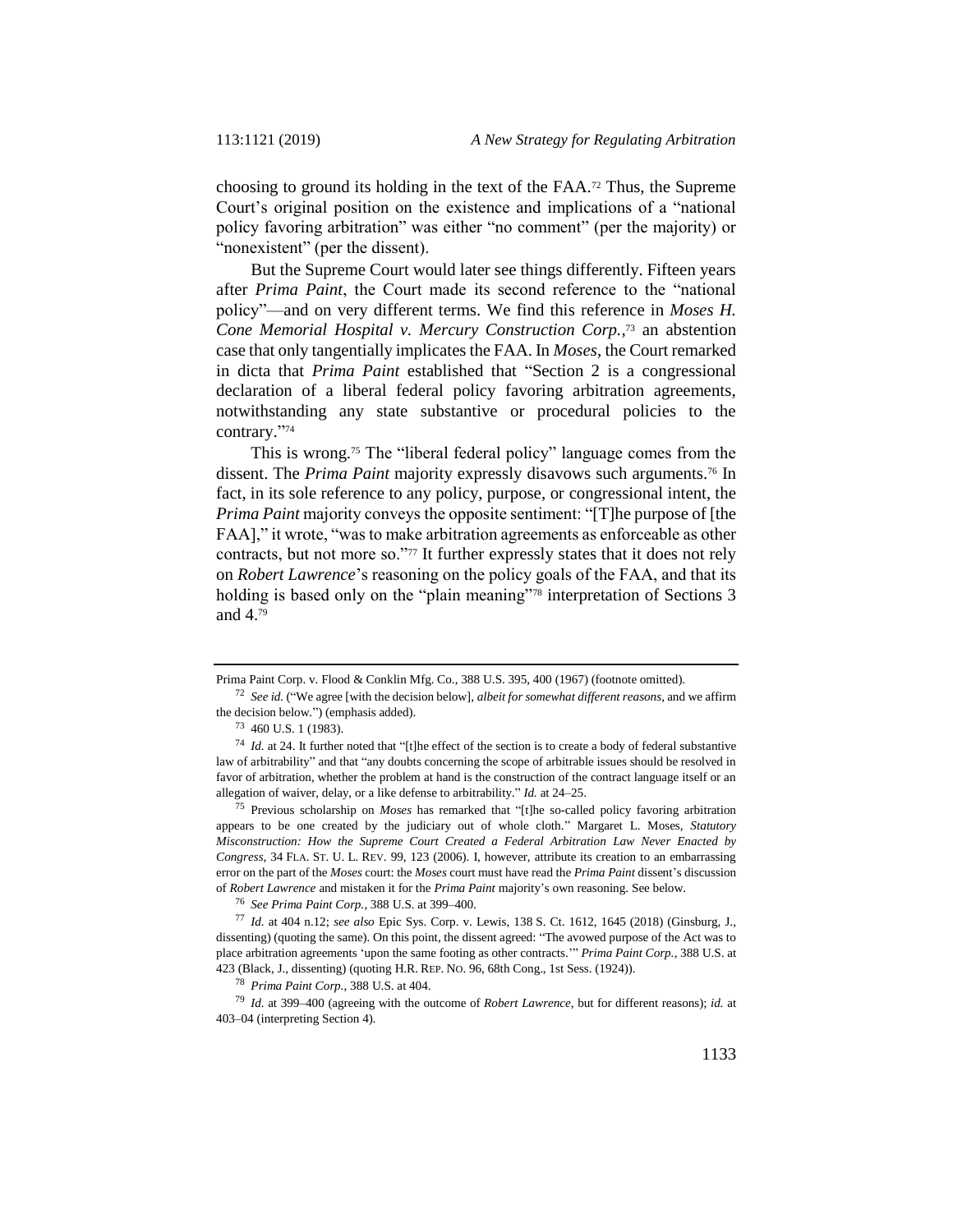The *Moses* court made an embarrassing mistake. It must have read Justice Black's critique of *Robert Lawrence* and then mistakenly presumed he was critiquing the *Prima Paint* majority. Then again, the *Moses* dicta was just that—dicta. It had no bearing on the case at hand. It might have been forgotten.

#### *2. Expansion to State Court*

*Moses* was not forgotten. The third and most consequential reference to the national policy is found in the 1984 case of *Southland Corp. v. Keating*. 80 The majority would base its entire argument on a citation to the national policy statement from *Moses*. This case would also mark the beginning of the end of mandatory contract law.

*Southland* issued two holdings, one general, the other specific. The general holding is that the FAA applies not just in federal court but also in state court.<sup>81</sup> The specific holding is that the saving clause did not apply to the arbitration provision at issue.<sup>82</sup> The specific holding, and particularly the process by which it was reached, is what marks the beginning of the end of mandatory contract law. Yet the specific holding is also the least remembered. Indeed, neither the majority nor the dissent paid any attention to it. I next consider each holding in turn.

*Southland* originated in state court, and so the threshold question was whether the FAA applied.<sup>83</sup> First, consider Justice Sandra Day O'Connor's answer. Writing in dissent, Justice O'Connor argued that the FAA's direct references to federal courts, along with the conspicuous absence of any reference to state courts, were sufficient to conclude that the FAA applied only in the former.<sup>84</sup> Section 4 provides that a party aggrieved by another's refusal to arbitrate "may petition any United States district court . . . for an order directing that such arbitration proceed in the manner provided for in such agreement."85

Section 3 further provides that

[i]f any suit or proceeding be brought in any of the courts of the United States upon any issue referable to arbitration . . . the court . . . shall on application of

<sup>80</sup> 465 U.S. 1, 10 (1984).

<sup>81</sup> *Id*. at 14–15.

<sup>&</sup>lt;sup>82</sup> *Id.* at 15 ("I]t is clear beyond question that if this suit had been brought as a diversity action in a federal district court, the arbitration clause would have been enforceable.").

<sup>&</sup>lt;sup>83</sup> If it did, then two subsequent questions would emerge: Did Section 2 oblige the state court to enforce the arbitration provision at issue? And did Section 4 further oblige the state court to *specifically* enforce the arbitration provision at issue? These questions were never directly posed by the Court. Instead, the Court declared that the answers to these questions were "clear beyond question." *Id.*

<sup>84</sup> *Id.* at 22–23 (O'Connor, J., dissenting).

<sup>85</sup> *Id.* at 22 (quoting 9 U.S.C. § 4).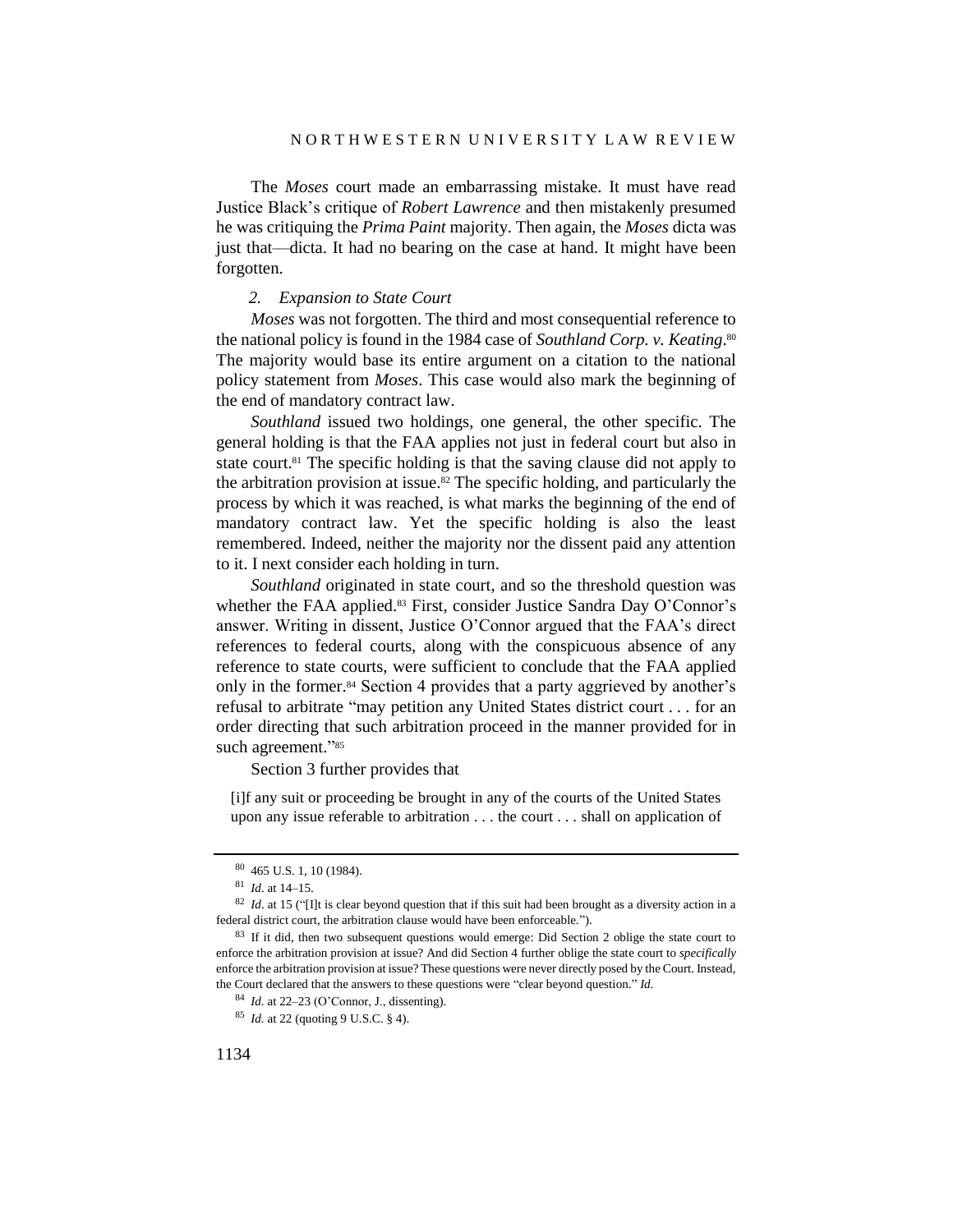one of the parties stay the trial of the action until such arbitration has been had in accordance with the terms of the agreement.<sup>86</sup>

In Justice O'Connor's view, this was sufficient to hold that the FAA applies only in federal court. The reasoning, it would seem, is self-evident. The statute does not say "court" or "any court." It says "United States district court." For Justice O'Connor, this was as plain as plain meaning could be.<sup>87</sup>

But the majority held otherwise. The majority did not address or even acknowledge the references to "United States courts" in Sections 3 and 4. The sole basis for its opinion is a citation to *Moses* for the proposition that "[i]n enacting § 2 of the federal Act, Congress declared a national policy favoring arbitration."<sup>88</sup> This policy, it held, was sufficient to conclude that the FAA—in its entirety—applies to state courts.<sup>89</sup> Thus, what began as an embarrassing mistake in *Moses* became the foundation for the Court's arbitration jurisprudence.

### *3. States Strike Back*

*Southland* is the watershed arbitration case. It expanded the FAA's jurisdictional scope—and therefore the extent to which parties could specifically enforce an arbitration provision. Before *Southland*, a contract needed an independent jurisdictional hook to make it into federal court and trigger the application of the FAA's specific performance remedy. Typically, the hook was diversity.<sup>90</sup> An arbitration provision, by itself, was not—and

Yet Congress might well have thought that even if it *could* have called upon federal courts to enforce arbitration agreements in every single case that came before them, there was no federal interest in doing so unless interstate commerce or maritime transactions were involved. This conclusion is far more plausible.

*Id.* Indeed, there would be no federal interest in disturbing the jurisdiction of state courts over noncommercial contracts, such as agreements under family law.

<sup>90</sup> Until 2009, it was not clear whether a court may alternatively rely on the federal nature of the underlying dispute as a basis for subject matter jurisdiction. In *Vaden v. Discover Bank*, 556 U.S. 49, 53

<sup>86</sup> *Id.* (quoting 9 U.S.C. § 3).

<sup>87</sup> *Id*. at 29. Justice O'Connor also cites Supreme Court precedent. *Id.* at 30. For example, the holding in *Prima Paint* expressly applied to federal courts. Prima Paint Corp. v. Flood & Conklin Mfg. Co., 388 U.S. 395, 404 (1967) ("We hold, therefore, that in passing upon a [Section 3] application for a stay while the parties arbitrate, a *federal* court may consider only issues relating to the making and performance of the agreement to arbitrate." (emphasis added)).

<sup>88</sup> *Southland*, 465 U.S. at 10 (majority opinion).

<sup>89</sup> *Id.* The majority also offered a quasi-textual (and nonsensical) argument: Congress *could* have directed federal courts to specifically enforce all arbitration provisions, not just those in contracts "involving commerce." Because Congress limited the Act to contracts within the reach of the Commerce Clause, it must have intended the Act to apply in both federal and state courts. *Id.* at 15. This is nonsense because Congress could have intended both. That is, Congress could have intended the Act to apply only to contracts that (1) are litigated in federal courts and (2) involve commerce. Justice Thomas similarly observed that the Section 2 argument was, in his words, the *Southland* majority's only "real response" to Sections 3 and 4 of the statute. Allied-Bruce Terminix Cos. v. Dobson, 513 U.S. 265, 292 (1995).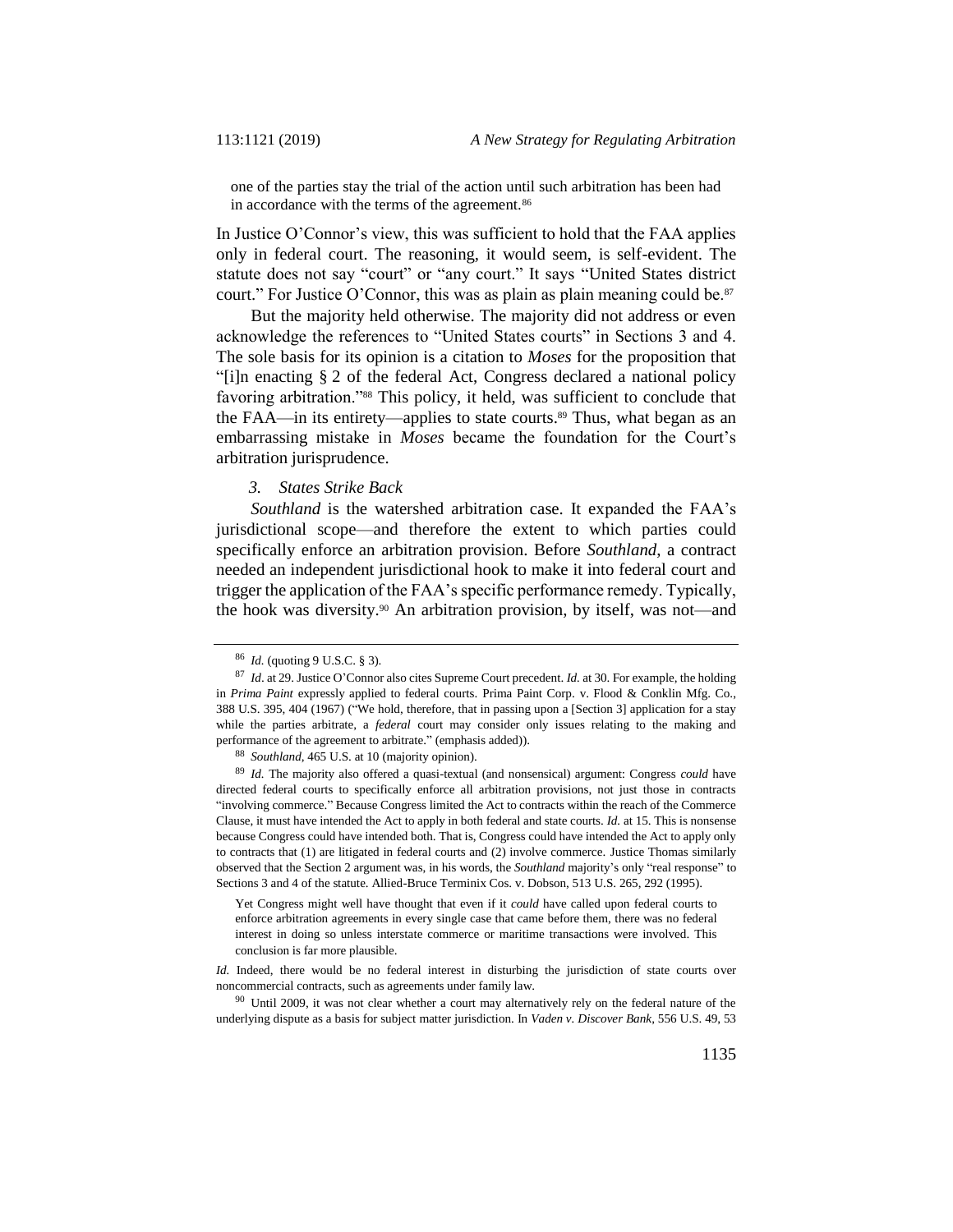still is not—sufficient grounds for federal subject matter jurisdiction.<sup>91</sup> After *Southland*, no such hook was needed. Specific performance was now available in state court. Parties to any contract "involving commerce" could now specifically enforce a valid arbitration provision.

*Southland* is also a turning point for the Supreme Court's docket. Table 1 shows that the volume of its arbitration cases increased significantly, while Figure 1 shows that arbitration-related disputes continue to consume an ever-increasing share of the Court's caseload.<sup>92</sup>

Some of these cases were pushback, if not outright rebellion, by state supreme courts. These cases pushed back against the U.S. Supreme Court's ever-expanding theory of the scope of FAA preemption. Some states simply ignored unambiguous U.S. Supreme Court precedent.<sup>93</sup> Other states were openly hostile. *Southland*, wrote one state supreme court justice, "bludgeoned the [FAA] . . . . If the liberties in statutory construction taken by the Supreme Court in *Southland* hint at the horizons of American jurisprudence, I shudder to think what atrocities might follow."<sup>94</sup> *Southland*'s reasoning, wrote another state supreme court justice, was "tendentious,"

<sup>91</sup> Section 4 provides that

<sup>(2009),</sup> the Supreme Court decided that it could; *see also* Imre S. Szalai, *The Federal Arbitration Act and the Jurisdiction of the Federal Courts*, 12 HARV. NEGOT. L. REV 319, 343–47 (2007) (analyzing arguments for and against such a basis).

<sup>[</sup>a] party aggrieved by the alleged failure, neglect, or refusal of another to arbitrate under a written agreement for arbitration may petition any United States district court which, *save for such agreement, would have jurisdiction under title 28* . . . for an order directing that such arbitration proceed in the manner provided for in such agreement.

<sup>9</sup> U.S.C. § 4 (2012) (emphasis added). *Southland* did not change this. *Southland*, 465 U.S. at 15 n.9; *see also id.* at 24.

<sup>92</sup> The data come from the Supreme Court Database. *See* Harold J. Spaeth et al., *2017 Supreme Court Database, Version 2017 Release 01*, http://supremecourtdatabase.org [https://perma.cc/UD9P-8G5G]. A case is defined as "arbitration-related" if the database identifies its sole issue as "arbitration." Qualitatively similar results are obtained if one also counts cases for which "arbitration" is one of the case's many issues.

<sup>&</sup>lt;sup>93</sup> For example, in one case from Alabama, the state court reversed a motion to compel arbitration on the rationale that debt contracts did not fall under the Commerce Clause. Alafabco, Inc. v. Citizens Bank, 872 So. 2d 798, 808 (Ala. 2002), *rev'd*, 539 U.S. 52 (2003). In another case from Florida, *KPMG LLP v. Cocchi*, 51 So. 3d 1165, 1168 (Fla. Dist. Ct. App. 2010), *vacated*, 565 U.S. 18 (2011), the state court held that when a contract includes both arbitrable and non-arbitrable claims, the FAA permits courts to refuse to compel arbitration of any claim. This directly violated a categorical rule issued by the U.S. Supreme Court in *Dean Witter Reynolds Inc. v. Byrd*, 470 U.S. 213, 244 (1985) (requiring a court to compel arbitration of the arbitrable claims).

<sup>94</sup> *Ex parte* Ala. Oxygen Co., 452 So. 2d 860, 861 (Ala. 1984) (Embry, J., dissenting). In the same Term that *Southland* was decided, the U.S. Supreme Court vacated an Alabama Supreme Court decision that directly conflicted with its holding. York Int'l v. Ala. Oxygen Co., 465 U.S. 1016 (1984). On remand, the Alabama Supreme Court duly reversed its own holding. *Ex parte* Ala. Oxygen Co., 452 So. 2d at 861.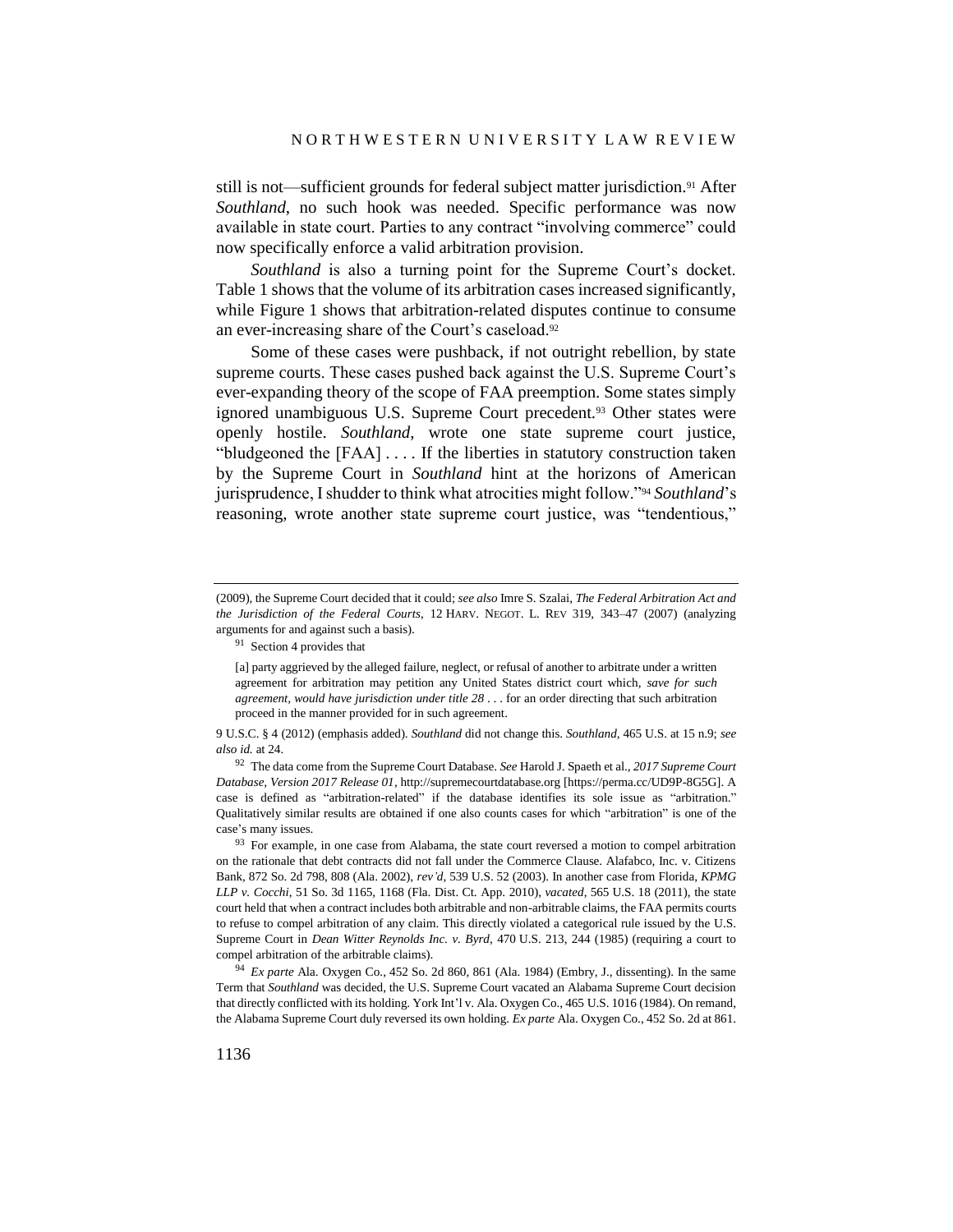"created from whole cloth," and "[c]ontrary to the intended purpose of the Federal Arbitration Act."<sup>95</sup>

In reply to these and other state court mutinies, the U.S. Supreme Court issued its own set of return volleys: "The Supreme Court of Appeals of West Virginia . . . misrea<sup>[d]</sup> and disregard<sup>[ed]</sup> the precedents of this Court."<sup>96</sup> "The Supreme Court of Alabama was . . . misguided."<sup>97</sup> Similar rebukes can be found against Oklahoma<sup>98</sup> and Montana.<sup>99</sup> These rebukes quelled some states, while further emboldening others, including both state courts<sup>100</sup> and state legislatures.<sup>101</sup>

|                                                        | <b>Pre-Southland</b> | <b>Post-Southland</b> |
|--------------------------------------------------------|----------------------|-----------------------|
| Number of arbitration-<br>related cases                |                      | 20                    |
| Percent of total cases that<br>are arbitration-related | 0.08%                | $0.55\%$              |
| Years                                                  | 1946–1983            | 1985–2016             |

TABLE 1: U.S. SUPREME COURT CASELOAD

Source: SUPREME COURT DATABASE.

98 Nitro-Lift Techs., L.L.C. v. Howard, 568 U.S. 17, 20 (2012) ("The Oklahoma Supreme Court's decision disregards this Court's precedents on the FAA.").

<sup>100</sup> Montana, for instance, continues to ignore U.S. Supreme Court precedent in its arbitration decisions. *See, e.g.*, Woodruff v. Bretz, Inc., 218 P.3d 486, 494 (Mont. 2009) (invalidating all arbitration provisions in contracts of adhesion if they are outside a party's reasonable expectations).

<sup>101</sup> Even after *Southland* (and perhaps because of it), many states enacted laws regulating arbitration. Some states continue to maintain laws that would clearly be preempted under Supreme Court precedent. Georgia, for example, requires that employees specifically initial the arbitration clause. GA. CODE ANN. § 9-9-2(c)(9) (2018). California prohibits arbitration for claims of unpaid wages. CAL. LAB. CODE § 229 (West 2018). A Kentucky law mirroring the FAA previously excluded all employment agreements. KY. REV. STAT. ANN. § 417.050 (West 2018). But this was preempted by *Circuit City Stores, Inc. v. Adams*, 532 U.S. 105 (2001). *See* In re Transp. Assocs., Inc., 263 B.R. 531, 533–34 (Bankr. W.D. Ky. 2001); *see also* MONT. CODE ANN. § 27-5-114 (2017) (requiring arbitration agreements to be on the first page of a contract) (preempted in *Doctor's Assocs.*, 517 U.S. at 681, and section (4) was subsequently repealed); S.C. CODE ANN. § 15-48-10 (2018) (similar).

<sup>95</sup> Brown *ex rel.* Brown v. Genesis Healthcare Corp., 724 S.E.2d 250, 278–79 (W. Va. 2011), *vacated sub nom.* Marmet Health Care Ctr., Inc. v. Brown, 565 U.S. 530 (2012).

<sup>96</sup> *Marmet Health Care Ctr.*, 565 U.S. at 531.

<sup>97</sup> Citizens Bank v. Alafabco, Inc., 539 U.S. 52, 56 (2003).

<sup>99</sup> Doctor's Assocs., Inc. v. Casarotto, 517 U.S. 681, 688 (1996).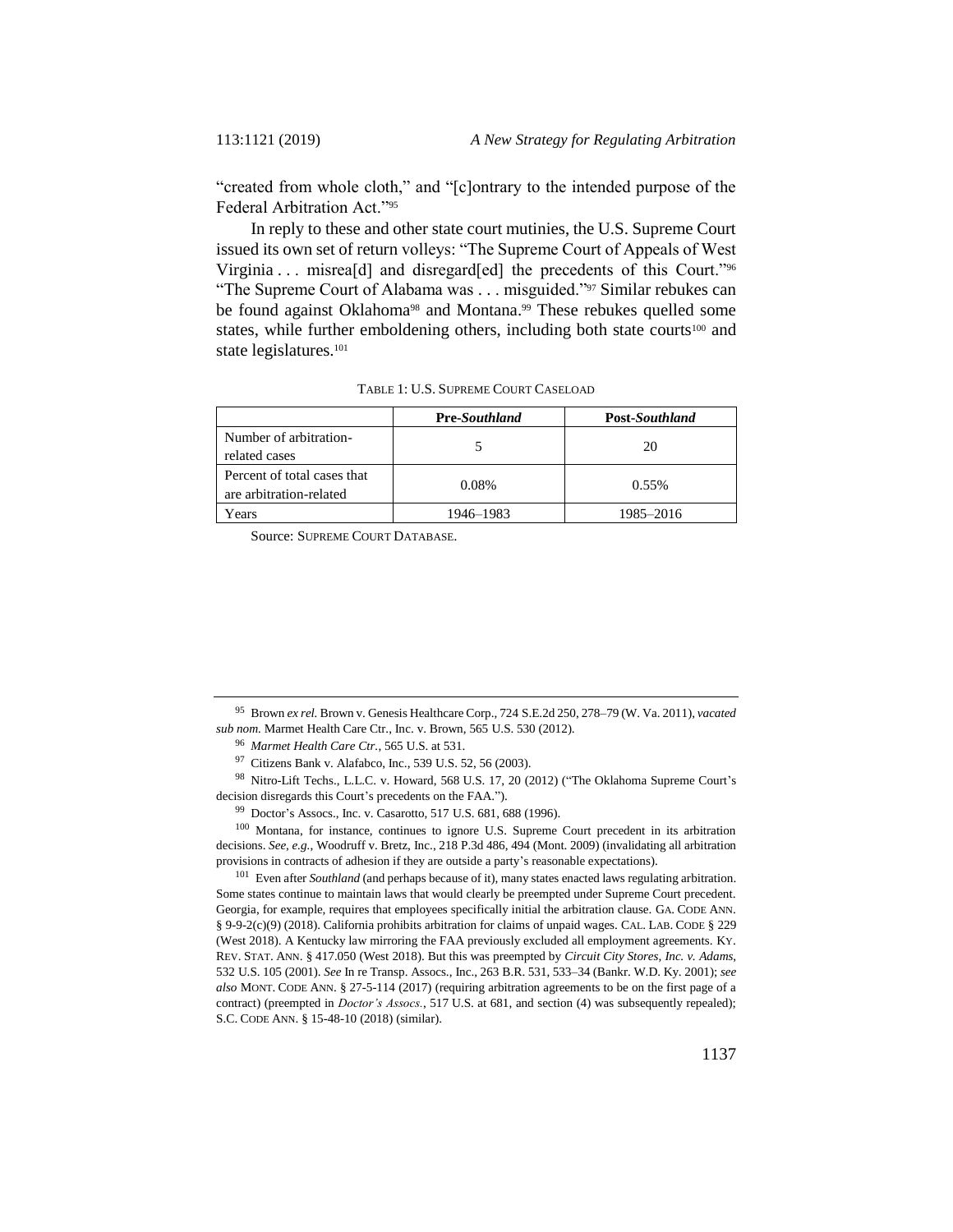

FIGURE 1: ARBITRATION-RELATED CASELOAD OVER TIME

*C. The End of Contract Defenses*

### *1. The Key Move*

*Southland*'s general holding—applying the FAA to state courts—has been roundly criticized by scholars.<sup>102</sup> But it is its second holding that has led to the unraveling of mandatory contract law.

The second holding tacitly placed a new limit on the saving clause of Section 2. Recall that *Prima Paint* rules out cases for which there exist "grounds . . . at law or in equity"<sup>103</sup> to revoke the entire contract. Thus, even before *Southland*, a court could refuse to enforce an agreement to arbitrate only if there were "grounds . . . at law or in equity" to revoke the arbitration provision specifically.

The arbitration provision at issue in *Southland* came from the standard franchise agreement of Southland Corporation (the erstwhile corporate name of 7-Eleven). The California Supreme Court, construing a section of the California Franchise Investment Law,<sup>104</sup> held that *Southland*'s arbitration provision was unenforceable as a matter of public policy. It reasoned that a U.S. Supreme Court case from thirty years prior, *Wilko v. Swan*, <sup>105</sup> compelled this conclusion because *Wilko* had similarly construed an identically worded

<sup>102</sup> *See supra* not[e 25.](#page-5-0)

<sup>103</sup> 9 U.S.C. § 2 (2012).

<sup>104</sup> *See* CAL. CORP. CODE § 31512 (2018) ("Any condition, stipulation or provision purporting to bind any person acquiring any franchise to waive compliance with any provision of this law or any rule or order hereunder is void.").

<sup>105</sup> 346 U.S. 427 (1953).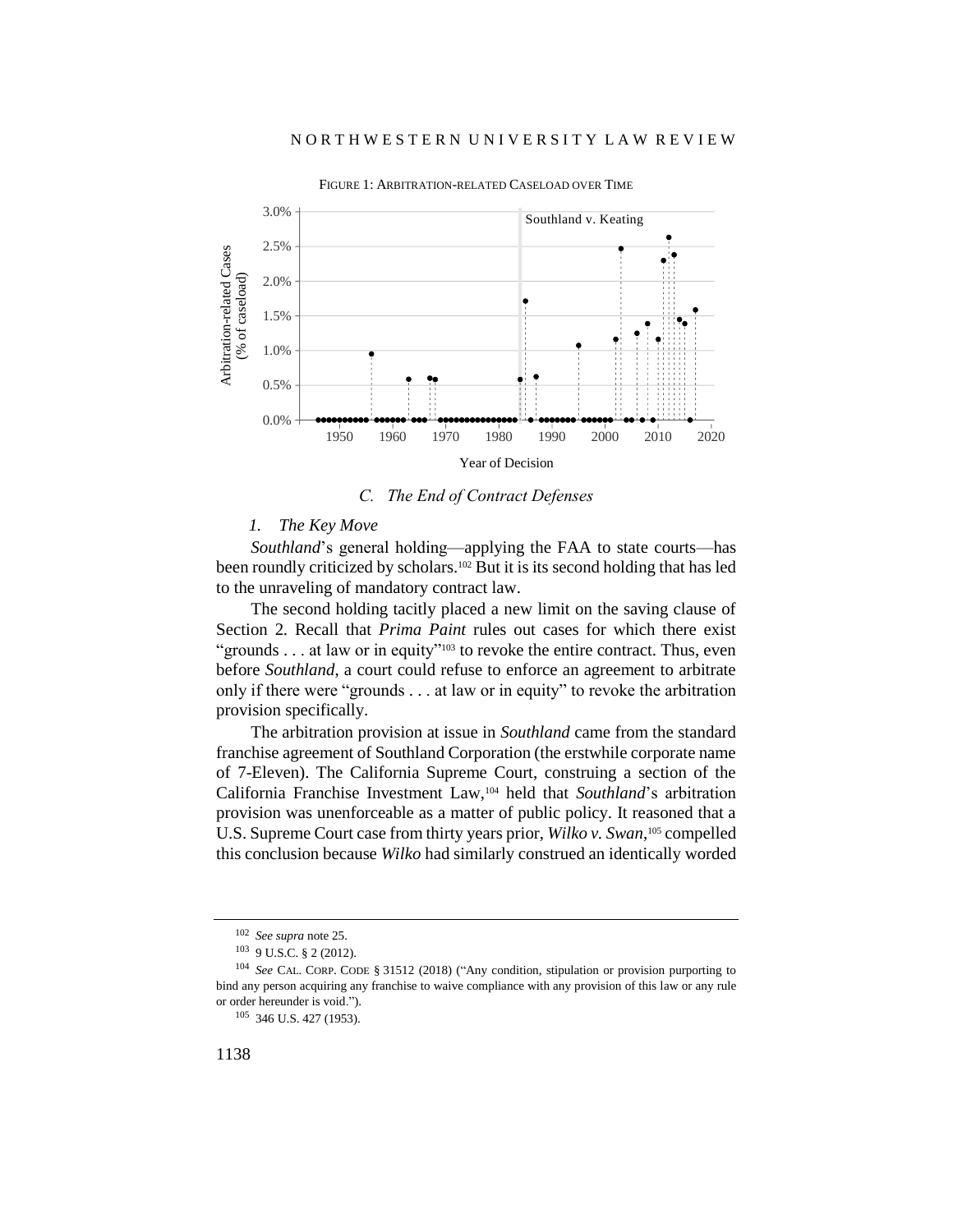federal statute.<sup>106</sup> Thus, to specifically enforce the arbitration provision, the *Southland* majority's opinion needed not only to hold that the FAA applies in state court but also that it preempts the California Supreme Court's interpretation of its statute as "grounds as exist at law or in equity" upon which to refuse enforcement.<sup>107</sup>

The Court so held. The body of the majority opinion provides no reason for this holding.<sup>108</sup> But a final footnote offers a hint:

[A] party may assert general contract defenses such as fraud to avoid enforcement of an arbitration agreement. We conclude, however, that the defense to arbitration found in the California Franchise Investment Law is not a ground that exists at law or in equity "for the revocation of any contract" but merely a ground that exists for the revocation of arbitration provisions in contracts subject to the California Franchise Investment Law.<sup>109</sup>

The idea, it seems, is that state law cannot single out arbitration. The Supreme Court slowly refined this idea over time. The first refinement appeared in *Perry v. Thomas*110:

[S]tate law, whether of legislative or judicial origin, is applicable [to the saving clause] if that law arose to govern issues concerning the validity, revocability, and enforceability of contracts generally. . . . [A] court [may not] rely on the uniqueness of an agreement to arbitrate as a basis for a state-law holding  $\dots$ .<sup>111</sup>

The idea then crystalized in *AT&T Mobility v. Concepcion*112: "[The] saving clause permits agreements to arbitrate to be invalidated by generally applicable contract defenses, such as fraud, duress, or unconscionability, but not by defenses that apply only to arbitration or that derive their meaning from the fact that an agreement to arbitrate is at issue." <sup>113</sup> The now-familiar refrain has appeared most recently in *Epic Systems Corp. v. Lewis*: "[T]he saving clause recognizes only defenses that apply to 'any' contract. In this

<sup>106</sup> *See* Securities Act of 1933, 15 U.S.C. § 77n (2012). Four years after *Southland*, *Wilko* was overruled. Rodriguez de Quijas v. Shearson/Am. Exp. Inc., 490 U.S. 477 (1989).

<sup>107</sup> 9 U.S.C. § 2 (2012).

<sup>&</sup>lt;sup>108</sup> In its sole reference to the second issue, the Court wrote only that "it is clear beyond question that if this suit had been brought as a diversity action in a federal district court, the arbitration clause would have been enforceable." Southland Corp. v. Keating, 465 U.S. 1, 15 (1984). The dissent, for its part, did not mention the Court's second holding.

<sup>109</sup> *Southland*, 465 U.S. at 16 n.11 (quoting 9 U.S.C. § 2).

<sup>110</sup> 482 U.S. 483 (1987).

<sup>111</sup> *Id.* at 493 n.9 (emphasis omitted).

<sup>112</sup> 563 U.S. 333 (2011); *see also* Jean R. Sternlight, *Tsunami:* AT&T Mobility LLC v. Concepcion *Impedes Access to Justice*, 90 OR. L. REV. 703 (2012) (analyzing the implications of *Concepcion*).

<sup>113</sup> *Concepcion*, 563 U.S. at 339 (emphasis added) (citing Doctor's Assocs., Inc. v. Casarotto, 517 U.S. 681, 687 (1996)) (quotations omitted).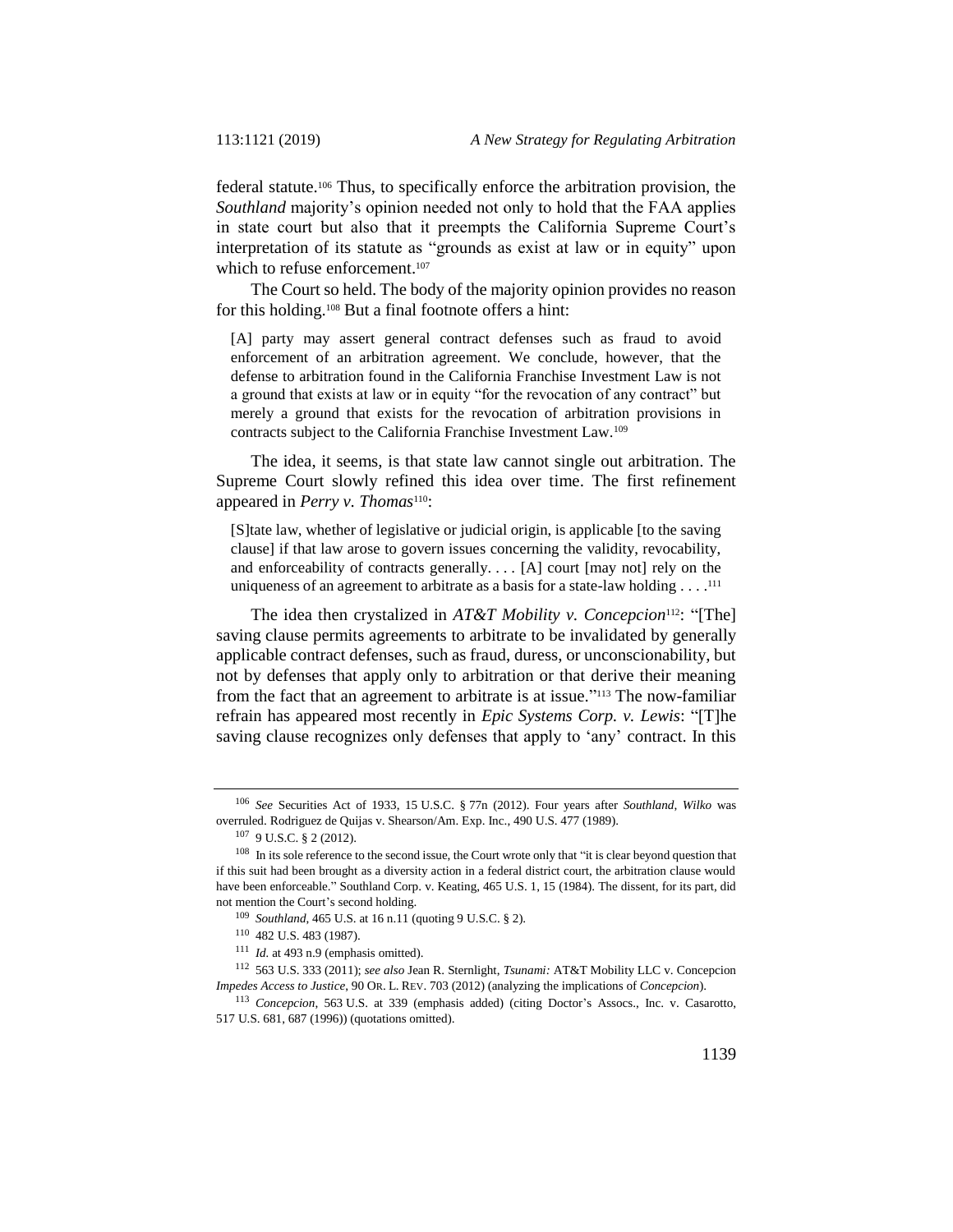way the clause establishes a sort of 'equal-treatment' rule for arbitration contracts." 114

If one were to take these statements at face value, one might conclude that the Supreme Court has in fact adopted a position of neutrality or "equal treatment" with respect to arbitration. But while the logic of "general applicability" sounds neutral in theory, in practice it is not.

The problem is that when the Supreme Court applies this idea to actual cases, it mischaracterizes the nature of a "generally applicable" contract defense. What makes a contract defense "generally applicable"? The answer is not that, when applied, the argument advancing the defense eschews specificity or merely calls upon some general proposition like "pacta sunt servanda" (agreements must be kept). "General propositions do not decide concrete cases." <sup>115</sup> There is no such thing as a "general" contract argument. Rather, what makes a defense generally applicable is that the style of argument could apply to a diversity of exchanges. When applied to an actual case, a general defense necessarily derives its meaning from specific facts of that exchange. To argue a general defense such as unconscionability or fraud, one must attack a specific provision of the agreement, or a specific representation of one party, or a specific belief of one party, or a specific fact of the world—or some combination thereof. Thus, a generally applicable defense, while general in theory, is necessarily specific in application.

The Supreme Court's key move—the one that quietly annihilates a whole class of potential defenses—is that it characterizes a "generally applicable" defense as one that does not "derive [its] meaning from" a specific fact of arbitration. The move here is not to foreclose any contract defense. Instead, the move is to foreclose *the application* of any contract defense.

Consider two examples. Suppose one person compliments another's dancing performance. There is nothing inherently fraudulent about this specific fact. If, however, the compliment were disingenuous and made only to induce the receiver to purchase more dance lessons, then this compliment may become fraudulent within the context of that exchange.<sup>116</sup> Similarly, suppose one party pays another \$450 in exchange for a promise to either perform some task or return the money. The promise to return the money is

<sup>114</sup> 138 S. Ct. 1612, 1622 (2018) (quoting Kindred Nursing Ctrs. Ltd. P'ship v. Clark, 137 S. Ct. 1421, 1426 (2017)).

<sup>115</sup> Lochner v. New York, 198 U.S. 45, 76 (1905) (Holmes, J., dissenting).

<sup>116</sup> *See* Vokes v. Arthur Murray, Inc., 212 So. 2d 906 (Fla. Dist. Ct. App. 1968) (holding that the defendant's statements misrepresenting the plaintiff's dancing abilities were actionable because the compliments induced the plaintiff to purchase more dance lessons); *see also* RESTATEMENT (SECOND) OF CONTRACTS §§ 168–69 (AM. LAW INST. 1981) (discussing when it is reasonable to rely on an assertion of opinion).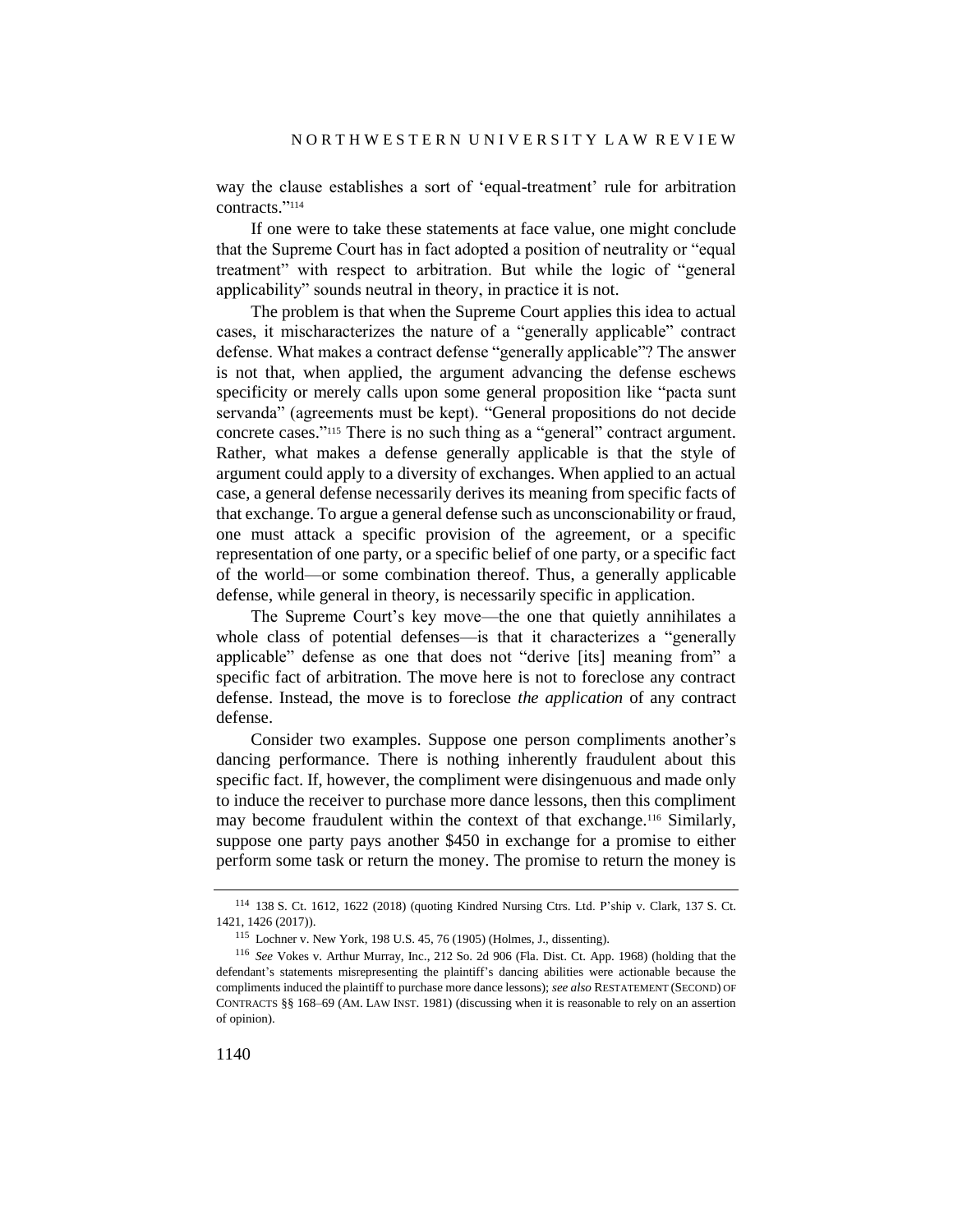enforceable—at least generally and in the abstract. But if the payment were a bribe in exchange for a political favor, then this otherwise innocuous promise to repay becomes unenforceable as a matter of public policy.<sup>117</sup>

The lesson of these two examples is simple. Terms or features of the bargaining process that are innocuous in isolation (such as compliments or promises to repay) may, within the context of a specific exchange, become fraudulent, or unconscionable, or against public policy.

The same applies to arbitration. Like a gratuitous compliment or a simple promise to repay, there is nothing inherently fraudulent or unconscionable about arbitration. In the context of a specific exchange, however, an otherwise innocuous arbitration provision may, like a compliment or promise to repay, become unconscionable or fraudulent.<sup>118</sup>

Imagine what would happen if the same limit that the Supreme Court applies to arbitration provisions were applied to the two examples above. That is, imagine that a party may raise a "generally applicable contract defense"—but only if the defense does not "derive its meaning" from the fact that either (1) a compliment or (2) a promise to repay is at issue. How could either case be argued? How could the victim of a fraudulently induced dancing lesson actually apply the formation defense of fraud in the inducement without reference to the compliment? She could not. Or how could a court refuse to enforce the bribery contract if federal law barred a public policy defense from "deriv[ing] its meaning" from the fact that a promise to repay is at issue? It could not. Thus, the Court's key move foreclosing defenses that, when applied, reference any element of arbitration—prevents parties from applying "generally applicable" defenses.

<sup>117</sup> *See* Sinnar v. Le Roy, 270 P.2d 800 (1954) (finding a contract void for illegality because it violated state laws about liquor licenses).

<sup>118</sup> For example, in *Ferguson v. Countrywide Credit Indus., Inc.*, 298 F.3d 778, 782–87 (9th Cir. 2002), the Ninth Circuit held that an employment contract's arbitration provision was unconscionable because supplemental provisions on fee shifting and the number of allowable depositions disproportionately impacted the employee.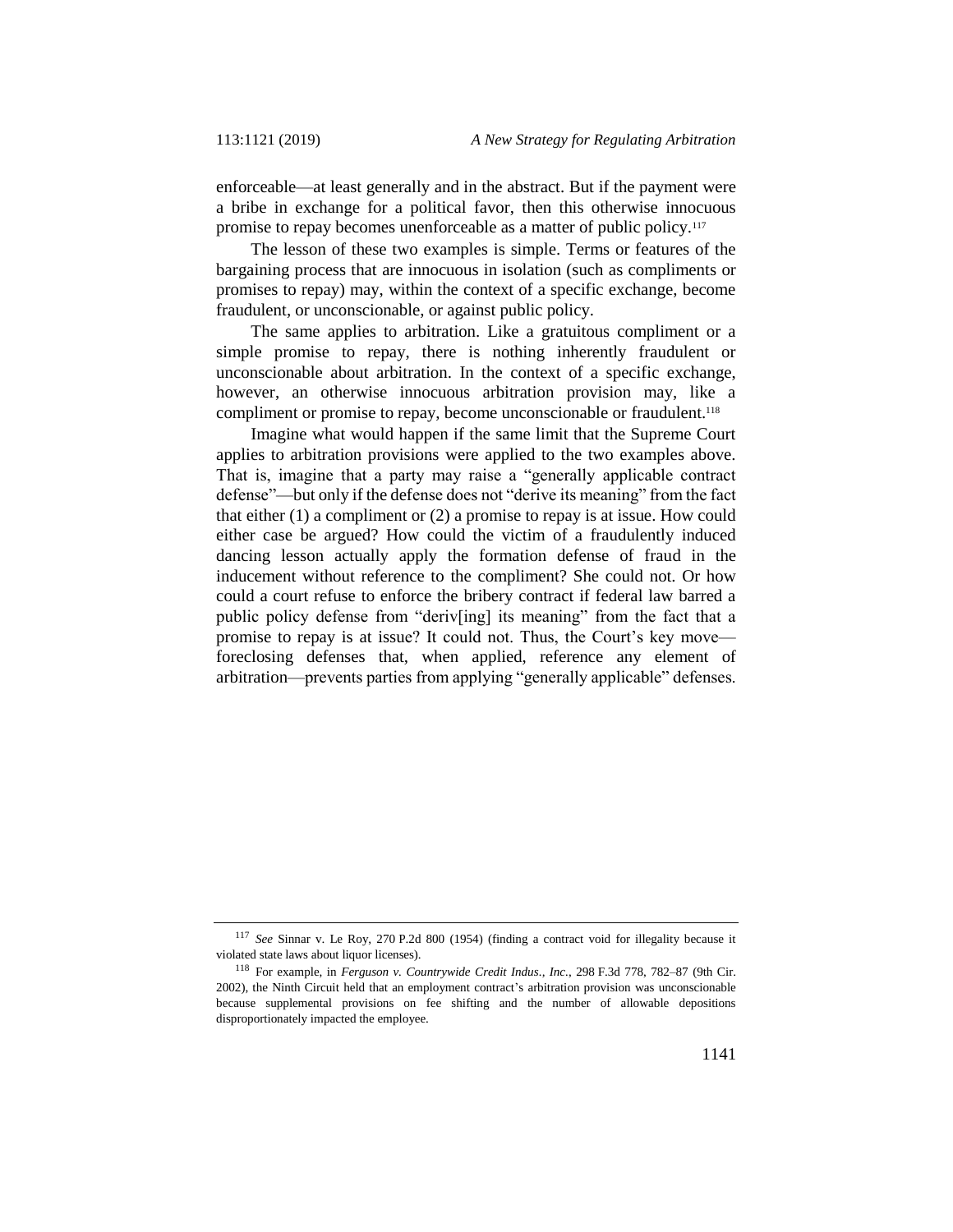This limitation can be (and is) used to shut down common contract defenses, such as mistake, $119$  capacity, $120$  and duress. $121$ 

It would be a mistake to interpret the Court's neutral language as advancing neutral policy, one that merely treats arbitration provisions like any other, or, as the *Southland* court put it, one that honors the "congressional intent to place arbitration agreements 'upon the same footing as other contracts.'"<sup>122</sup> Under *Prima Paint*, a court may only decide "issues relating

<sup>119</sup> *See, e.g.*, Masco Corp. v. Zurich Am. Ins. Co., 382 F.3d 624, 630 (6th Cir. 2004) (a claim for mutual mistake must be resolved by the arbitrator). It is not possible to mount a defense premised on mistake. A party would have to show not only that the nonexistence of the arbitration provision was a basic assumption upon which the contract was made but also that enforcing the arbitration provision would either (a) materially adversely affect her (if the mistake were mutual) or (b) lead to an "unconscionable" result (if the mistake were unilateral). RESTATEMENT (SECOND) OF CONTRACTS §§ 152–54. Neither defense is permissible because it would require a specific holding that compelling arbitration would, in fact, materially adversely affect one of the parties, and therefore that the arbitral forum itself is somehow inadequate. Again, such a holding would necessarily "single out" features of the arbitral process. The Supreme Court has prohibited such reasoning. *Kindred Nursing Ctrs.*, 137 S.Ct. at 1428 n.2.

<sup>&</sup>lt;sup>120</sup> A circuit split has emerged on whether the court or the arbitrator should resolve a dispute when one party raises a capacity defense. *Compare* Primerica Life Ins. Co. v. Brown, 304 F.3d 469, 471 (5th Cir. 2002) (the issue should be resolved by the arbitrator), *with* Spahr v. Secco, 330 F.3d 1266, 1286 (10th Cir. 2003) (the issue should be resolved by the court), *and* Rowan v. Brookdale Senior Living Cmtys., 2015 WL 9906264, at 4 (W.D. Mich. June 1, 2015) (same), *aff'd*, 647 F. App'x 607 (6th Cir. 2016). The Supreme Court has never heard a capacity case, but it would almost surely hold that such disputes must be sent to the arbitrator. Capacity applies to the formation of the contract in its entirety, not to the inclusion of any specific provision. *See generally* RESTATEMENT (SECOND) OF CONTRACTS §§ 14 (infancy), 15 (mental illness). The Court's rule in such instances is categorical: "[U]nless the challenge is to the arbitration clause itself, the issue of the contract's validity is considered by the arbitrator in the first instance." Buckeye Check Cashing, Inc. v. Cardegna, 546 U.S. 440, 445–46 (2006). For the capacity defense to apply only to the arbitration clause, it must be that the agreement to arbitrate was formed separately. That is, it must be that a capable party formed a contract without an arbitration agreement, subsequently became incapable, and, while incapable, modified the existing contract with the arbitration agreement.

<sup>121</sup> This defense is implausible. A claim that the contract was formed under *physical* duress or coercion goes to formation of the contract as a whole. RESTATEMENT (SECOND) OF CONTRACTS § 174. Again, this defense would be sent to the arbitrator. Prima Paint Corp. v. Flood & Conklin Mfg. Co., 388 U.S. 395, 400 (1967). Any other duress defense would require a showing that the aggrieved party assented only because of another's "improper threat," such as a crime or tort, *and* that the threat left the aggrieved party with "no reasonable alternative." RESTATEMENT (SECOND) OF CONTRACTS §§ 175(1) (improper threat by the counter-party), 175(2) (improper threat by a third party), 176 (defining an improper threat). But the "alternative" to arbitration is the public courts. Assessing the reasonableness of this alternative would require a comparison of arbitration and litigation, which in turn would rely on facts specific to arbitration. *See, e.g.*, Austin Instrument, Inc. v. Loral Corp., 29 N.Y.2d 124 (1971) (on economic duress generally). Thus, we are again left with only one contrived possibility: Two parties form a valid contract without an arbitration provision; then one party *physically* compels the other to modify it by including an arbitration provision.

<sup>122</sup> Southland Corp. v. Keating, 465 U.S. 1, 15, 16 n.11 (1984) (quoting H.R. REP. NO. 96, 68th Cong., 1st Sess. (1924)); *see also Prima Paint Corp.*, 388 U.S. at 423 (Black, J., dissenting) (also quoting H.R. REP. NO. 96, 68th Cong., 1st Sess. (1924)).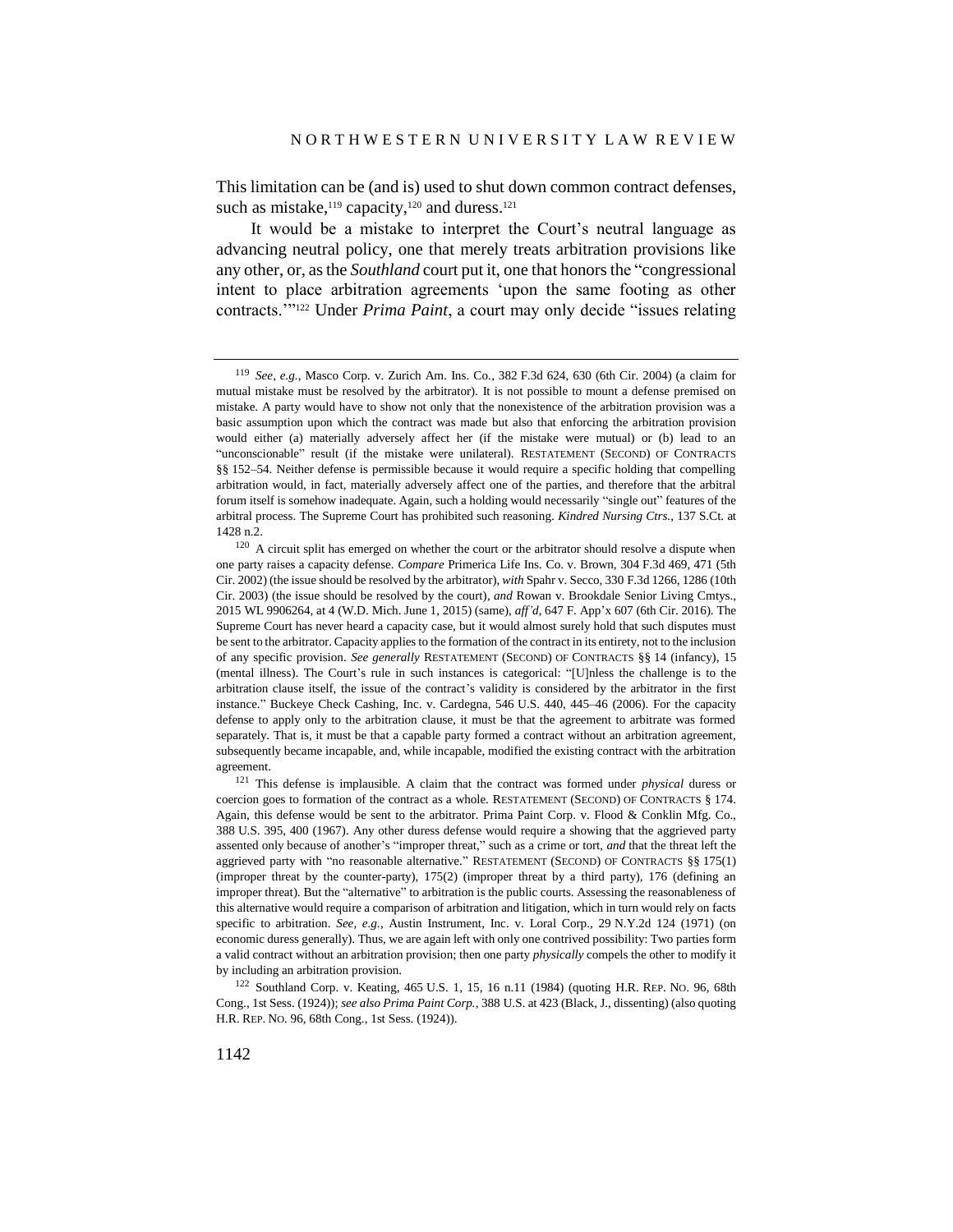to the making and performance of the agreement to arbitrate."<sup>123</sup> It must send any defense relating to the validity of the contract as a whole to an arbitrator. Yet under *Southland* and subsequent cases, a defense may not cite any specific feature of the arbitral forum or the arbitration provision at issue.

In summary, the saving clause of Section 2 of the FAA expressly provides grounds for refusing to enforce an arbitration provision. But, according to the Supreme Court, a defense that implicates the arbitration provision is barred, while a defense that does not implicate the arbitration provision is sent to the arbitrator. The Supreme Court has Catch 22-ed the saving clause out of existence.

#### *2. The End of State Policies*

In a separate opinion to *Southland*, concurring in part and dissenting in part, Justice John Paul Stevens anticipated how eliminating the saving clause would affect a state's public policy.<sup>124</sup> Justice Stevens agreed with the majority on the first issue: even if Congress intended that the FAA apply only in federal courts, "intervening developments in the law"—presumably, Supreme Court precedent—required the Court to hold that the FAA applies equally in state courts.<sup>125</sup> However, Justice Stevens was alarmed by the *Southland* majority's second holding and its casual dismissal of the saving clause:

For me it is not "clear beyond question that if this suit had been brought as a diversity action in a federal district court, the arbitration clause would have been

<sup>123</sup> *Prima Paint Corp.*, 388 U.S. at 404. An additional issue arises if the challenge is to the arbitration clause itself: whether the parties agreed to submit questions of arbitrability (as distinct from the underlying merits) to an arbitrator or to a court. On this issue, the Supreme Court has held that the default rule is the court. First Options v. Kaplan, 514 U.S. 938, 944 (1995). Some scholars have argued that *First Options* introduces ambiguity into the application of the separability rule and *Prima Paint*. *See, e.g.*, Reuben, *supra* not[e 59,](#page-10-0) at 872–78. But it does not. In *First Options*, the plaintiff Kaplan had concluded several related contracts with First Options. Some were in his own name; others were on behalf of his wholly owned company. Only the latter contract, however, had an arbitration provision. The arbitrability question was whether the former agreements were also subject to arbitration. 514 U.S. at 940–42. *First Options* was therefore the very rare case in which *only* the formation of the agreement to arbitrate—and not the formation of the agreement *as a whole*—was at issue. The FAA unambiguously declares that this issue is for the court. *See* 9 U.S.C. § 4 (2012) (conditioning a court's duty to specifically enforce an agreement to arbitrate "upon being satisfied that the making of the *agreement for arbitration* . . . is not in issue") (emphasis added); 9 U.S.C. § 3 (conditioning a court's duty to stay court proceedings pending arbitration on the same). This distinction, between the agreement to arbitration versus the agreement as a whole, is the logic of *Prima Paint*. *See Prima Paint Corp.*, 388 U.S. at 403; *see also supra* Section I.B.1 (on dubious origins).

<sup>124</sup> In *AT&T Mobility v. Concepcion*, Justice Thomas issued a separate concurrence that mirrors the concerns of Justice Stevens's separate opinion in *Southland*, specifically, that the scope of preemption implicit in the majority's holding is confusing and threatens to swallow the saving clause. *See* 563 U.S. 333, 353, 356 (2011).

<sup>&</sup>lt;sup>125</sup> *Southland*, 465 U.S. at 17 (Stevens, J., concurring in part and dissenting in part).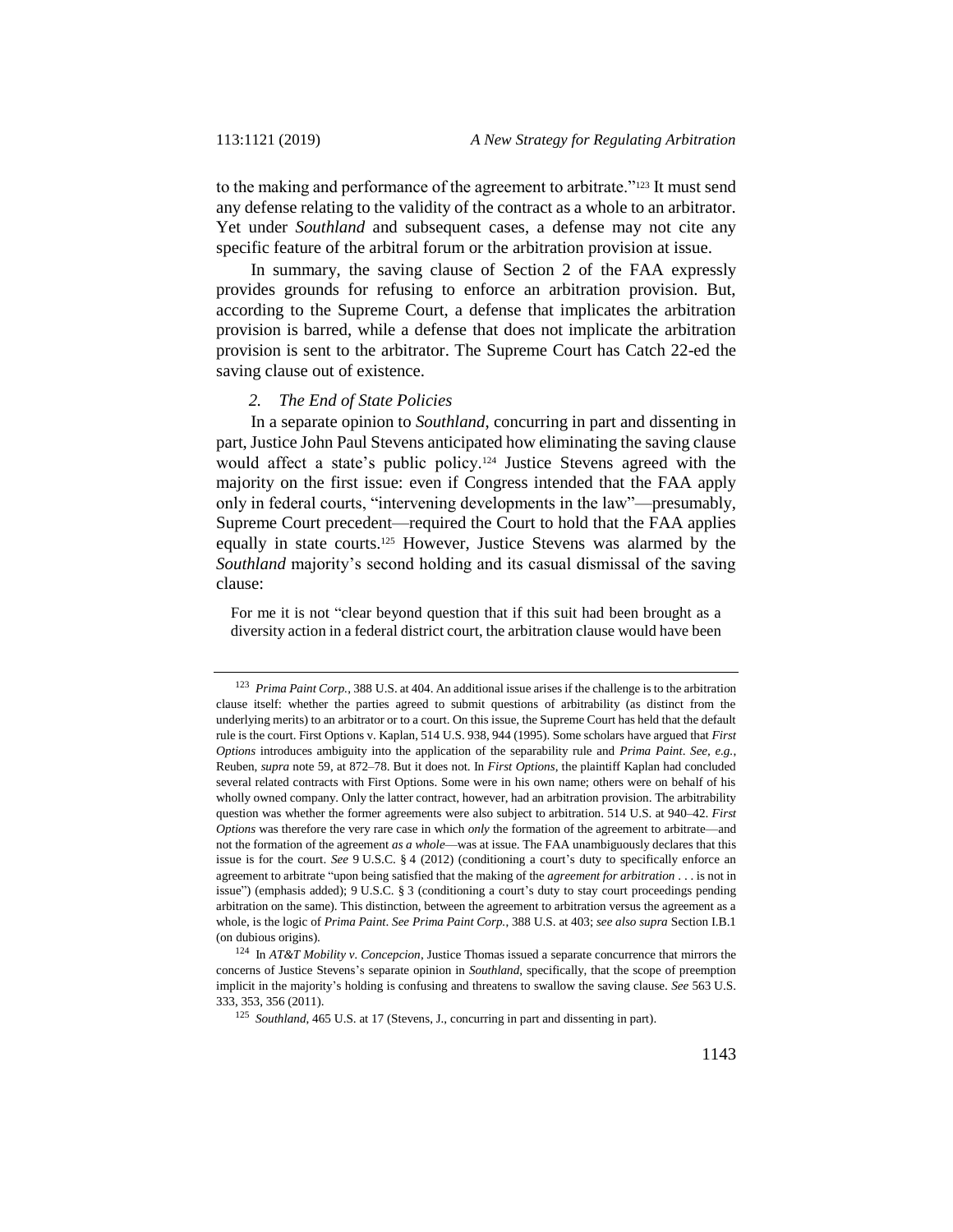enforceable." The general rule prescribed by § 2 of the Federal Arbitration Act is that arbitration clauses in contracts involving interstate transactions are enforceable as a matter of federal law. That general rule, however, is subject to an exception based on "such grounds as exist at law or in equity for the revocation of any contract." I believe that exception leaves room for the implementation of certain substantive state policies that would be undermined by enforcing certain categories of arbitration clauses.<sup>126</sup>

Justice Stevens's warning has proved apt. Even while documenting how agreements to arbitrate are used to undermine anti-wage-theft policies, consumer protections, and restrictions on employment noncompetes,<sup>127</sup> the Supreme Court has used *Southland* to preempt a wide range of state policies embodied in state common law, state statutes, and state constitutions.<sup>128</sup> Indeed, the Court later held that even federal policies cannot trigger the saving clause.<sup>129</sup> Only Justice Stevens noticed that *Southland* implicitly, and without reason, held that the FAA preempts the entire class of contract defenses based on public policy.<sup>130</sup>

#### *D. Is There Any Limit to Arbitration?*

I conclude this Part by identifying a possible limiting principle to the seemingly unlimited power of arbitrators. I first review the standard of review of arbitral awards. I then offer a potential limiting principle, based on a reinterpretation of "manifest disregard," a judge-made gloss of the FAA's standard of review.

<sup>126</sup> *Id.* at 17–18.

<sup>127</sup> *See, e.g.*, DIRECTV, Inc. v. Imburgia, 136 S. Ct. 463 (2015) (consumer contracting); *id.* at 471 (Ginsburg, J., dissenting); Nitro-Lift Techs., L.L.C. v. Howard, 568 U.S. 17 (2012) (covenants not to compete in employment agreements); Buckeye Check Cashing, Inc. v. Cardegna, 546 U.S. 440 (2006) (consumer credit) and *id.* at 449 (Thomas, J., dissenting); Perry v. Thomas, 482 U.S. 483 (1987) (wage theft) and *id.* at 493 (Stevens, J., dissenting).

<sup>128</sup> *See, e.g.*, Kindred Nursing Ctrs. Ltd. P'ship v. Clark, 137 S. Ct. 1421, 1426–27 (2017) (state constitution); AT&T Mobility v. Concepcion, 563 U.S. 333, 339–41 (2011) (state common law); Doctor's Assocs., Inc. v. Casarotto, 517 U.S. 681, 687 (1996) (state statute).

<sup>129</sup> *See* Am. Exp. Co. v. Italian Colors Rest., 570 U.S. 228 (2013). Early Supreme Court decisions had suggested that the saving clause might apply if enforcing an arbitration provision would prevent a party from "effectively . . . vindicat[ing]" a federal cause of action. *Id.* at 235 (citing Mitsubishi Motors v. Soler Chrysler-Plymouth, Inc., 473 U.S. 614, 637 (1985); 14 Penn Plaza LLC v. Pyett, 556 U.S. 247, 273–74 (2009); and Gilmer v. Interstate/Johnson Lane Corp., 500 U.S. 20, 28 (1991)). But the Court shut this down in 2013. It reasoned that "effective vindication" of a federal claim does not require that a person retain the *ability* to pursue the federal claim; it merely requires that a person retain the *right* to bring the claim. Thus, a court may enforce an arbitration provision even if enforcement disables a party from actually bringing the federal claim. *See Am. Express*, 133 S. Ct. at 235–38 (holding that the "effective vindication" exception does not invalidate a class waiver, even if plaintiff's cost of individually arbitrating the federal claim exceeds the potential recovery); *see also id*. at 239 (Kagan, J., dissenting).

<sup>&</sup>lt;sup>130</sup> *Southland*, 465 U.S. at 18 (Stevens, J., concurring in part and dissenting in part).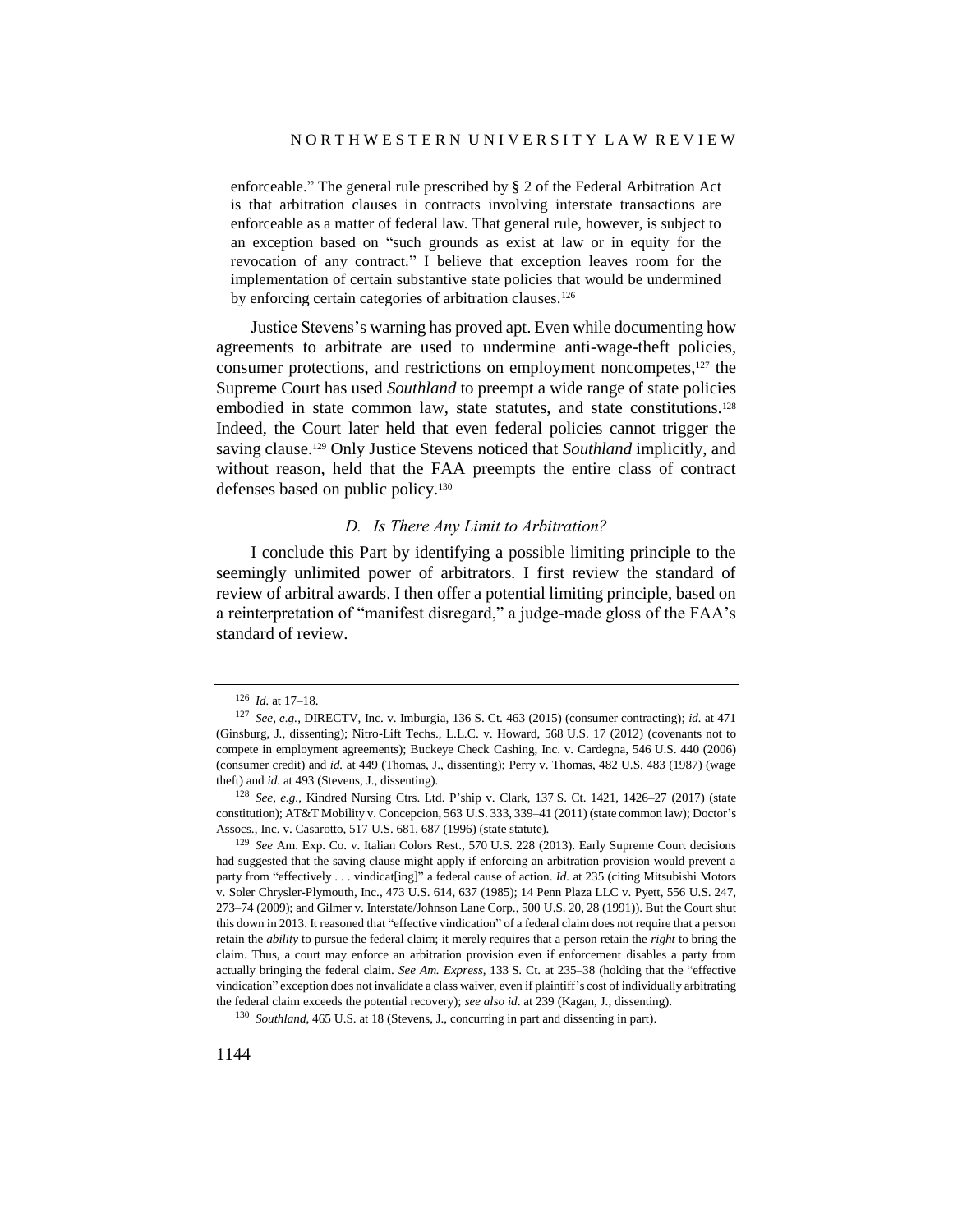#### *1. The Grounds for Appeal*

Two key features of arbitration enable parties to escape mandatory contract law: (1) arbitrator power and (2) award finality. On the first, the remedial powers of an arbitrator are at least as broad as those of a judge, and possibly more so.<sup>131</sup> On the second, the FAA limits the grounds under which courts may refuse to enforce an award. These grounds are limited to extreme procedural defects such as "fraud, . . . evident partiality or corruption in the arbitrators, ... [arbitrator] misconduct[,]... [and cases in which] the arbitrators exceeded their powers."<sup>132</sup>

The standard of review cannot be altered in contract and leaves no room to consider the merits of an award.<sup>133</sup> Thus, an arbitrator's award is nearly unappealable. Egregious errors in law or fact are not sufficient grounds for review.<sup>134</sup> "Of course, decisions procured by the parties through fraud or through the arbitrator's dishonesty need not be enforced," yet "as long as the arbitrator is even arguably construing or applying the contract and acting within the scope of his authority, that a court is convinced he committed serious error does not suffice to overturn his decision."<sup>135</sup>

#### *2. A Possible Limit: Reinterpreting "Manifest Disregard"*

Would any award, regardless of its substance, be enforced so long as it did not evidence procedural defect? A strict interpretation of both the FAA

<sup>&</sup>lt;sup>131</sup> The overwhelming majority of arbitration agreements provide for arbitration per the rules of the American Arbitration Association. These rules give power to the arbitrator to "grant any remedy or relief that the arbitrator deems just and equitable and within the scope of the agreement of the parties." *See* Commercial Arbitration Rules of the American Arbitration Association, R-47(a) (2013). This includes power to award damages, fees, specific performance and other injunctive relief, as well as power to grant interim or interlocutory awards. *See* R-47 (scope of award); R-37 (interim measures); R-38 (emergency measures).

<sup>132</sup> 9 U.S.C. § 10 (2012). The FAA also provides that a court may modify an award in scrivener's error-type cases such as "evident material miscalculation of figures," or to excise a portion of an award "[w]here the arbitrators have awarded upon a matter not submitted to them." *Id.* § 11.

<sup>133</sup> In *Hall Street v. Mattel*, the Supreme Court held that FAA's grounds for review "may [not] be supplemented by contract." 552 U.S. 576, 578 (2008) (referring to Section 9). *But see* Maureen A. Weston, *The Other Avenues of* Hall Street *and Prospects for Judicial Review of Arbitral Awards*, 14 LEWIS & CLARK L. REV. 929, 949–51 (2010) (analyzing the possibility for parties to draft creative contracts that expand court review of arbitration awards); Christopher R. Drahozal, *Contracting Around*  Hall Street, 14 LEWIS & CLARK L. REV. 905, 911-16 (2010) (same). The majority's reasoning was mostly premised on the text of the FAA, which, it correctly notes, "carries no hint of flexibility." *Hall Street*, 552 U.S. at 587. Predictably, however, *Hall Street* also relied on the usual "national policy favoring arbitration" rationale. The statutory standard of review, it concluded, "substantiat[es] a national policy favoring arbitration with just the limited review needed to maintain arbitration's essential virtue of resolving disputes straightaway." *Id.* at 588.

<sup>134</sup> *Hall Street*, 552 U.S. at 585–86.

<sup>135</sup> United Paperworkers Int'l Union, AFL-CIO v. Misco, Inc., 484 U.S. 29, 38 (1987).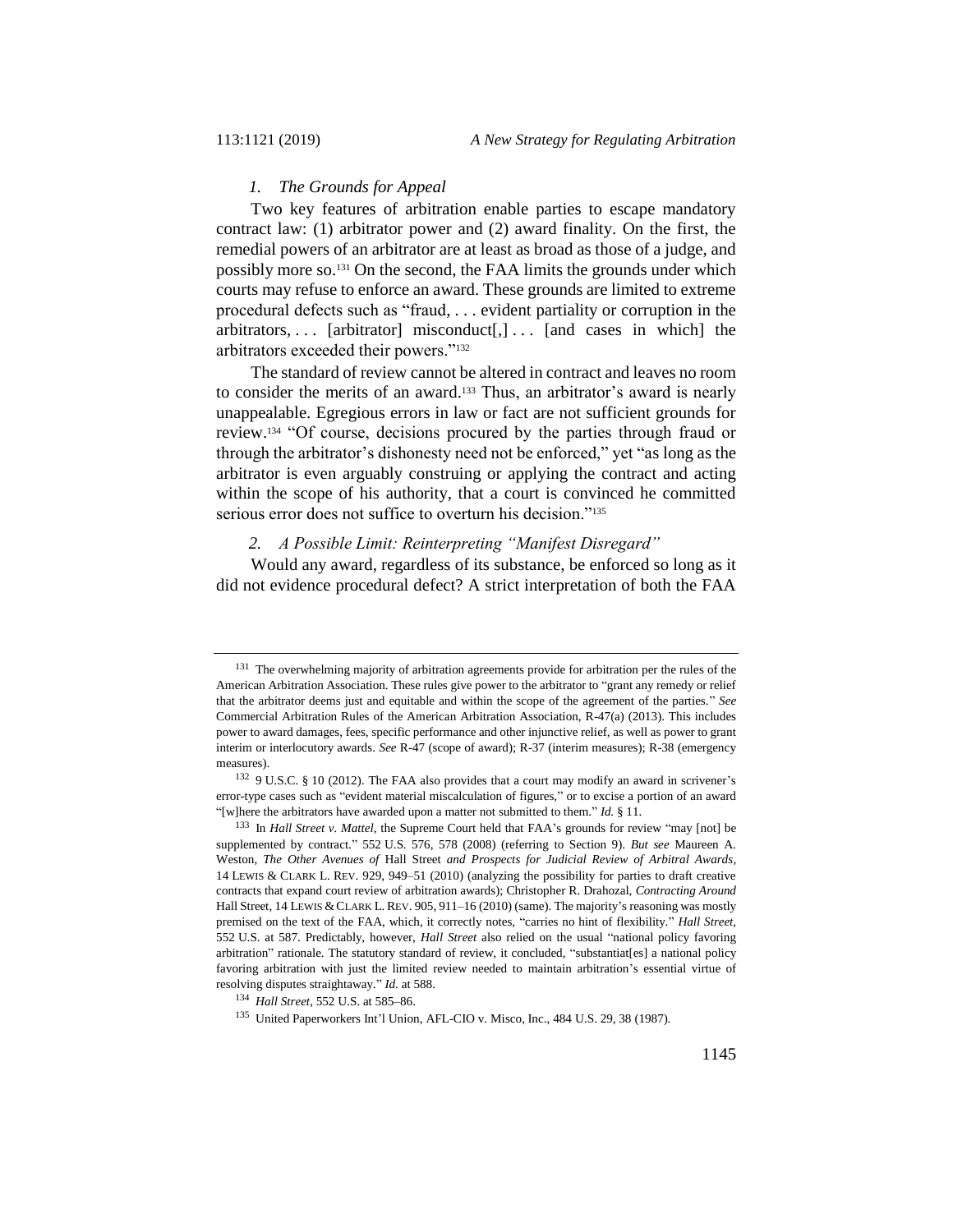and Supreme Court precedent compels the conclusion that, no matter how egregious the error in law, a court must confirm the award.

<span id="page-25-0"></span>Yet there must be some limit. At the very least, there are limits outside of arbitration law that would deter a party from asking a court to enforce an agreement to arbitrate. These include, for example, laws that attach criminal liability to price-fixing or human-trafficking agreements.<sup>136</sup> Further, even if an arbitrator awarded damages for breach of a price-fixing or humantrafficking scheme, it seems unlikely that any court would confirm it. This much seems obvious.

But why is this obvious? Is it because there exists some limiting principle within the FAA or the Supreme Court's arbitration precedent? Strictly speaking, I think not.

There is, however, one doctrine—the "manifest disregard" standard that, though courts do not expressly declare it as such, I would reinterpret as a limiting principle that responds to this concern. Manifest disregard is a judge-made standard to review arbitration awards. The phrase comes from the Supreme Court's decision in *Wilko v. Swan*. 137

The Second Circuit interpreted *Wilko* as introducing a standard for vacatur outside the FAA. The Second Circuit admitted that the bounds of the new manifest disregard standard were not well-defined,<sup>138</sup> yet "it clearly means more than error or misunderstanding with respect to the law"139—that is, more than what the FAA allows. The Second Circuit eventually fashioned a two-prong test consisting of objective and subjective components, both of which must be met before a court may refuse to confirm the award.<sup>140</sup> The objective prong asks "whether the governing law alleged to have been

*Hall Street*, 552 U.S. at 584 (citing *Wilko*, 346 U.S. at 436–37) (internal citations omitted).

<sup>136</sup> *See, e.g.*, Section 1 of the Sherman Act. 15 U.S.C. § 1. In rare cases, some lower courts have refused to enforce an award on public policy grounds. *See, e.g.*, Connecticut v. AFSCME, Council 4, Local 387, AFL-CIO, 747 A.2d 480 (Conn. 2000); *see also* Richard C. Reuben, *Personal Autonomy and Vacatur After* Hall Street, 113 PENN ST. L. REV. 1103, 1113–14 (2009) (discussing such cases). Given the Supreme Court's rejection of unconscionability in *Concepcion* and its categorical statement on the exclusivity of the grounds for review in *Hall Street*, it seems likely that, were it to review such cases, the Supreme Court would reverse any lower court refusing to enforce an award on nonstatutory grounds.

<sup>137</sup> 346 U.S. 427 (1953), *overruled on other grounds by* Rodriguez de Quijas v. Shearson/Am. Exp., Inc., 490 U.S. 477 (1989). As the Supreme Court later summarized:

The *Wilko* Court was explaining that arbitration would undercut the Securities Act's buyer protections when it remarked (citing FAA § 10) that "[p]ower to vacate an [arbitration] award is limited," and went on to say that "the interpretations of the law by the arbitrators in contrast to manifest disregard [of the law] are not subject, in the federal courts, to judicial review for error in interpretation."

<sup>138</sup> Merrill Lynch, Pierce, Fenner & Smith, Inc. v. Bobker, 808 F.2d 930, 933 (2d Cir. 1986). <sup>139</sup> *Id.*

<sup>140</sup> Westerbeke Corp. v. Daihatsu Motor Co., 304 F.3d 200, 209 (2d Cir. 2002).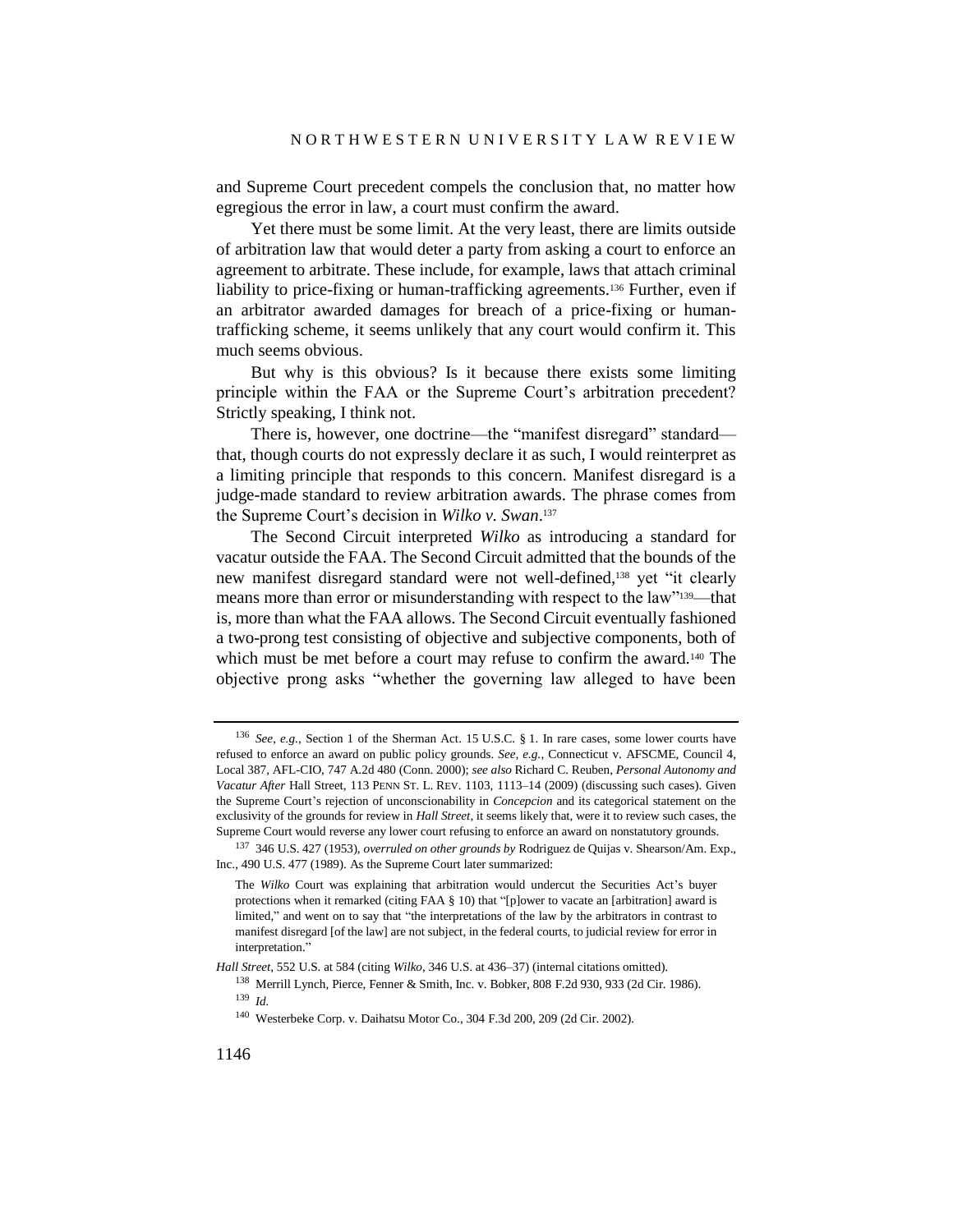ignored by the arbitrators was well defined, explicit, and clearly applicable."<sup>141</sup> The subjective prong "look[s] to the knowledge actually possessed by the arbitrator" and asks whether "the arbitrator appreciated the existence of a clearly governing legal principle but decided to ignore or pay no attention to it."<sup>142</sup>

The Supreme Court, however, resisted interpreting manifest disregard as something more than what the FAA allows. In *Hall Street v. Mattel*,<sup>143</sup> one of the litigants asked the Supreme Court to recognize manifest disregard as separate grounds for vacating awards.<sup>144</sup> The Court declined, equating this with a request for "general review for an arbitrator's legal errors."<sup>145</sup> Yet the Court equivocated. It wondered aloud whether *Wilko*'s phrase introduced new grounds for review or was merely a shorthand reference to the statutory grounds collectively.<sup>146</sup>

Given its categorical holding that "the statutory grounds [for vacatur] are exclusive,"<sup>147</sup> some courts concluded that manifest disregard did not survive *Hall Street*.<sup>148</sup> Others, however, arrived at the opposite conclusion, and the issue arose again in the 2010 case of *Stolt-Nielsen v. AnimalFeeds*. 149 The Second Circuit had reasoned that while manifest disregard was not a separate, non-statutory grounds for review, it nevertheless survived *Hall Street* as a "judicial gloss" on the statutory grounds of Section 10.<sup>150</sup> The Second Circuit then applied the manifest disregard "gloss" to vacate an arbitration award.<sup>151</sup>

<sup>146</sup> *Id.*; *see also* Robert Ellis, *Imperfect Minimalism: Unanswered Questions in* Hall Street Associates, L.L.C. v. Mattel, Inc.*, 128 S. Ct. 1396 (2008)*, 32 HARV. J.L. & PUB. POL'Y 1187, 1191–93 (2009) (explaining how the Supreme Court's dicta created uncertainty among the lower courts).

<sup>147</sup> 552 U.S. at 578.

<sup>149</sup> 559 U.S. 662, 670 (2010).

<sup>150</sup> *Stolt-Nielsen*, 548 F.3d at 94, *rev'd and remanded sub nom.* Stolt-Nielsen S.A. v. AnimalFeeds Int'l Corp., 559 U.S. 662 (2010).

<sup>151</sup> The Second Circuit explained:

Like the Seventh Circuit, we view the "manifest disregard" doctrine, and the FAA itself, as a mechanism to enforce the parties' agreements to arbitrate rather than as judicial review of the arbitrators' decision. We must therefore continue to bear the responsibility to vacate arbitration awards in the rare instances in which the arbitrator knew of the relevant legal principle, appreciated that this principle controlled the outcome of the disputed issue, and nonetheless willfully flouted the governing law by refusing to apply it.

<sup>141</sup> *Id.* (citing *Merrill Lynch*, 808 F.2d at 934) (internal quotations and alterations omitted).

<sup>142</sup> *Id.*

<sup>143</sup> 552 U.S. 576 (2008).

<sup>144</sup> *Id.* at 584.

<sup>145</sup> *Id.* at 585.

<sup>148</sup> See, for example, the discussion in *Stolt-Nielsen SA v. AnimalFeeds Int'l Corp.*, 548 F.3d 85, 94 (2d Cir. 2008).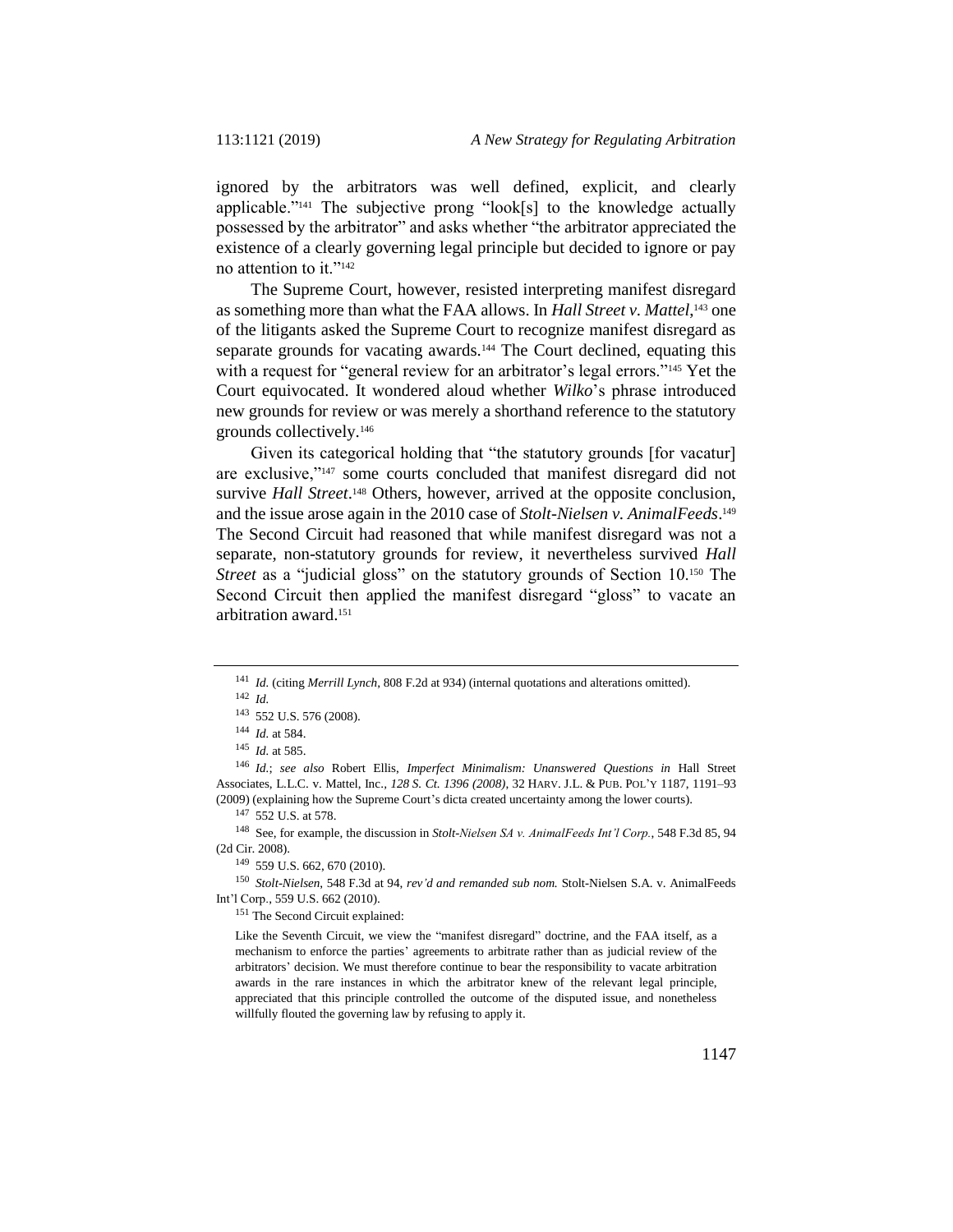The Supreme Court granted certiorari but again avoided the manifest disregard question by affirming the Second Circuit decision on statutory grounds. It held that the arbitrator had exceeded its powers by expressly basing the award on its own public policy judgment (instead of on applicable law).<sup>152</sup> Further, it expressly declined to decide whether manifest disregard survived *Hall Street*,<sup>153</sup> though it did awkwardly leave the door open by asserting that, if the standard did apply, it would have been satisfied in this case.<sup>154</sup>

I think the *Stolt-Nielsen* Court unintentionally but effectively incorporates a limiting principle into the statutory grounds for vacatur. It accomplished this by holding, as a matter of law, that an arbitration panel which imposes its own policy choice "exceeds its powers" under Section 10.<sup>155</sup> In this way, *Stolt-Nielsen* smuggles the subjective prong of manifest disregard—that "the arbitrator must appreciate the existence of a clearly governing legal principle but decide[] to ignore or pay no attention to it"156—into one of the FAA's statutory grounds for vacatur, namely, excession of powers.<sup>157</sup>

- <sup>152</sup> *Stolt-Nielsen*, 559 U.S. at 676–77.
- <sup>153</sup> *Id.* at 672 n.3.
- <sup>154</sup> *Id.*
- <sup>155</sup> *Id.* at 677.

<sup>156</sup> Westerbeke Corp. v. Daihatsu Motor Co., 304 F.3d 200, 209 (2d Cir. 2002) (citing Merrill Lynch, Pierce, Fenner & Smith, Inc. v. Bobker, 808 F.2d 930, 933 (2d Cir. 1986)) (internal quotations and alterations omitted).

<sup>157</sup> Excession of powers was traditionally equated with "exceeding the submission," that is, the case in which an arbitrator decided on issues that were not properly submitted for arbitration, either because the parties themselves did not request an award on the issue, or because it is outside of the scope of the parties' agreement to arbitrate. *See, e.g.*, De Groot v. United States, 72 U.S. (5 Wall) 419, 430–31 (1866). After the FAA, the Supreme Court held close to the understanding that excession of powers is limited to cases in which the arbitrator strays from the agreement.

[A]n arbitrator is confined to interpretation and application of the [agreement]; he does not sit to dispense his own brand of industrial justice. He may of course look for guidance from many sources, yet his award is legitimate only so long as it draws its essence from the [agreement]. When the arbitrator's words manifest an infidelity to this obligation, courts have no choice but to refuse enforcement of the award.

*Stolt-Nielsen*, 548 F.3d at 95 (alterations omitted). The Second Circuit's argument is flawed. Stripped to its essentials, it offers prudential grounds for the proposition that something akin to "willful misapplication of the law" should be grounds for vacating an award. This argument ignores *Hall Street*'s holding that the statutory grounds are exclusive. However, the Second Circuit's *conclusion*—that manifest disregard survives *Hall Street*—could be supported. A more logically sound argument would support that conclusion by reasoning either (1) the statutory grounds in Section 10 collectively *imply*  manifest disregard, or (2) manifest disregard is a specific instance of one of Section 10's grounds. Indeed, on (2), one could argue that "willful misapplication of the law" is an instance of one of the statutory grounds in Section 10(4), namely, the case in which "the arbitrators . . . so imperfectly executed [their powers] that a mutual, final, and definite award upon the subject matter submitted was not made." 9 U.S.C. § 10(a)(4) (2012).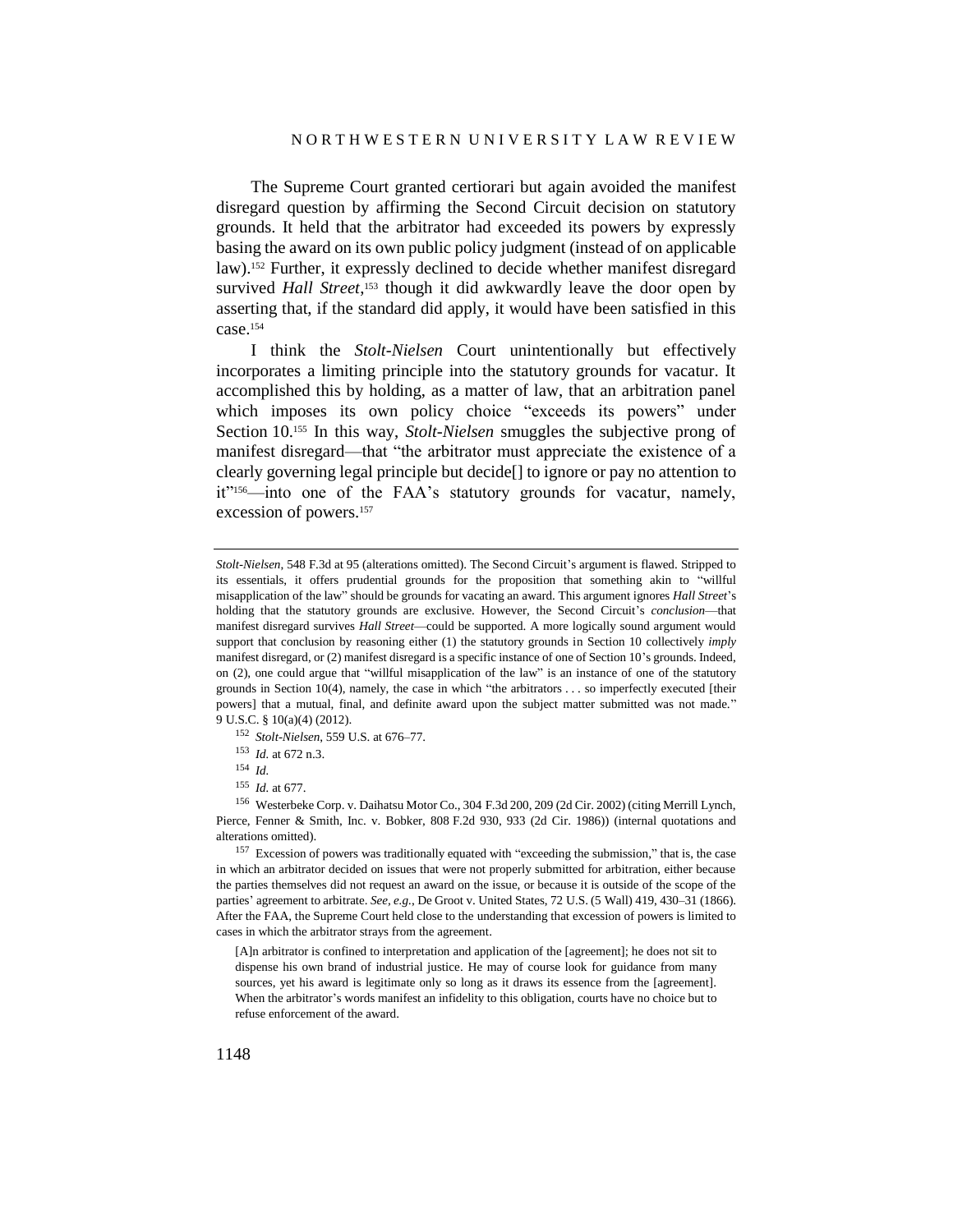This limiting principle, however, has its own limits. It is based not on an arbitrator's actual knowledge that the award is not based on applicable law, but rather on the arbitrator's normative vision of applicable law.<sup>158</sup> Thus, this principle would not apply to an arbitrator who interprets a choice of law provision as valid (even if a court would not) and then applies that law to enforce the contract. Moreover, the principle would require some record of the arbitrator's reasoning—yet arbitrators are under no obligation to create one, or indeed provide any reason to support their award.<sup>159</sup>

A more robust limiting principle would be based not on subjective but on constructive knowledge, though, to be fair, such a standard might risk relitigation of every award. In any event, it remains to be seen precisely how this limiting principle applies to cases in which there is no evidence of the arbitrator's subjective beliefs or reasoning.

### *E. Conclusion*

In summary, this Part chronicled the rise of federal arbitration preemption and the concomitant decline in states' authority to craft and enforce contract law. These developments, however, have practical effect only to the extent that contract parties agree to arbitrate their disputes. To the best of my knowledge, no previous study has presented nationally representative figures documenting the extent to which parties agree to arbitrate. The next Part thus endeavors to provide such figures for the first time.

### II. NEW EVIDENCE ON THE PERVASIVENESS OF EMPLOYMENT ARBITRATION

This Part presents new evidence on the pervasiveness of employment arbitration. Section A describes the data collection process, and Section B presents the results.

United Steelworkers of Am. v. Enter. Wheel & Car Corp., 363 U.S. 593, 597 (1960). But in *Stolt-Nielsen*, the Court seized upon the language of an arbitrator "dispens[ing] his own brand of industrial justice" in its holding that straying from the agreement includes, in effect, straying from the application of the law. *Stolt-Nielsen*, 559 U.S. at 671–72.

<sup>158</sup> *Stolt-Nielsen*, 559 U.S. at 672 ("[T]he task of an arbitrator is to interpret and enforce a contract, not to make public policy."). There are a handful of other, though much rarer, nonstatutory grounds upon which some lower courts have refused to enforce an award. *See* Reuben, *supra* not[e 136,](#page-25-0) at 1113–16 (summarizing these grounds).

<sup>159</sup> Both U.S. courts and the American Arbitration Association leave it to the discretion of the parties and the arbitrator. *See, e.g.*, *United Steelworkers of Am.*, 363 U.S. at 598 ("Arbitrators have no obligation to the court to give their reasons for an award."); *see also* Commercial Arbitration Rules of the American Arbitration Association, R-46(b) (2013) ("The arbitrator need not render a reasoned award unless the parties request such an award in writing prior to appointment of the arbitrator or unless the arbitrator determines that a reasoned award is appropriate.").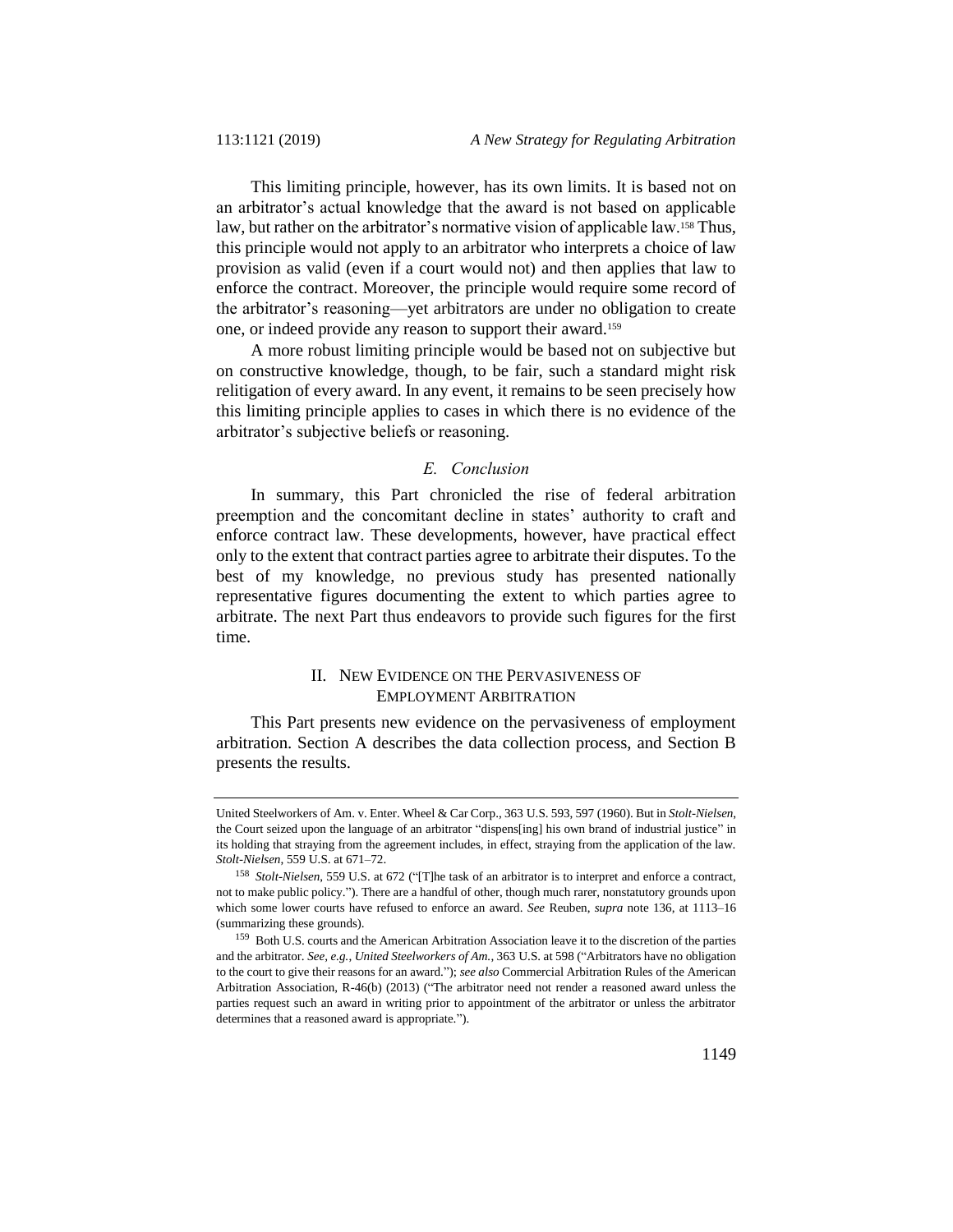#### *A. Data Collection*

I used standard natural language processing tools to create a dataset of roughly 800,000 contracts from all U.S. public companies between 1996 and 2016. The contracts come from filings submitted to the Securities and Exchange Commission (SEC). In general, a company must file reports to the SEC if it has made a public offering or has "total assets exceeding  $$10,000,000$  and a class of equity security ... held [by at least] 2,000 persons."<sup>160</sup> Companies that report to the SEC must disclose any "contract not made in the ordinary course of business which is material to the [company]."<sup>161</sup> This includes, among others, contracts to which directors and officers are parties.<sup>162</sup> Companies report material contracts by attaching them as exhibits to filings submitted to the SEC, such as on the periodic and interim reports submitted through forms 10-K, 10-Q, and 8-K.<sup>163</sup> The SEC makes all filings since 1996 available online on the EDGAR database.<sup>164</sup>

To recover the contracts, I wrote a program to search through all SEC filings. SEC filings use a unique code to identify material contracts.<sup>165</sup> Thus, this process recovered every contract disclosed to the SEC since 1996. I then parsed each contract for several variables: contract type, arbitration provision, and choice of law. The sample only includes contracts that are governed by the law of a U.S. state. Also, in the table below, I report the results for arbitration rates separately for the fifteen most common contract categories. These include fourteen distinct categories and a fifteenth category for "other."

<sup>160</sup> Securities Exchange Act § 12(g); 15 U.S.C. § 78(l) (2012).

<sup>161</sup> 17 C.F.R. § 229.601(b)(10) (2018). Any "material contract or plan of acquisition, reorganization, arrangement, liquidation or succession . . . [must] be filed as an exhibit to the Form 10-Q or Form 10-K." 17 § C.F.R. 229.601(a)(4). In response to the Sarbanes-Oxley Act § 409, 15 U.S.C. § 78(m) (2012), which calls for "real time issuer disclosures," the SEC has required firms to disclose a summary of any "material definitive agreement not made in the ordinary course of business." *See Securities and Exchange Commission, Final Rule: Additional Form 8-K Disclosure Requirements and Acceleration of Filing Date* [Release Nos. 33-8400; 34-49424; File No. S7-22-02], SEC. & EXCH. COMM'N (Mar. 25, 2004), https://www.sec.gov/rules/final/33-8400.htm [https://perma.cc/V7NU-3DWJ].

<sup>162</sup> Reporting companies must disclose contracts "to which directors, officers, promoters, voting trustees . . . or underwriters are parties," "upon which the registrant's business is substantially dependent," "[involving] the acquisition or sale of any property . . . exceeding 15 percent of [the company's] fixed assets," and "[a]ny management contract or . . . compensatory plan." 17 § C.F.R.  $229.601(b)(10)(ii)(A) - (D)(iii)(A).$ 

<sup>163</sup> Reporting companies must file these forms pursuant to Sections 13 or 15(d) of the Securities Exchange Act of 1934.

<sup>164</sup> *Filing & Forms*, SEC. & EXCH. COMM'<sup>N</sup> (last modified Jan. 9, 2017), http://www.sec.gov/edgar.shtml [https://perma.cc/FBA3-29JB]. For a handful of companies, the earliest forms available online are from 1993.

<sup>165</sup> Specifically, registrants follow a numbering convention to distinguish material contracts from other types of exhibits. The code for material contracts is "Exhibit 10."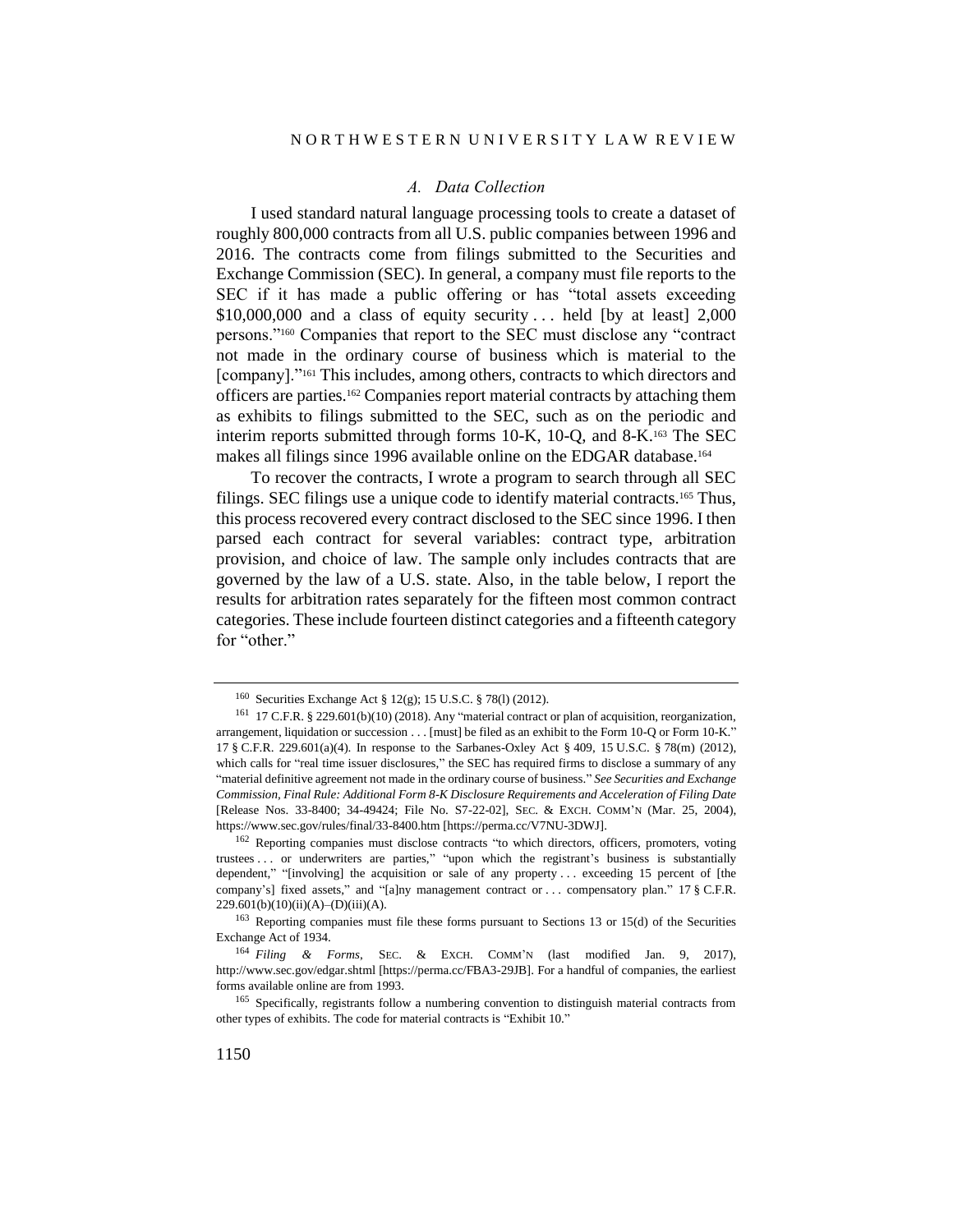A human-coded audit was conducted to check the accuracy of the machine coding. The audit checked the accuracy of the algorithm for choice of law and arbitration for 1000 randomly selected contracts. The algorithm successfully coded the choice of law clause for 98.1% of contracts. It also successfully coded the arbitration clause for 99.3% of contracts.

### *B. Results*

Table 2 shows how arbitration rates vary by contract type. There are 791,362 total contracts in the sample. The average arbitration rate across all contracts is 19%.

Employment agreements have the highest rate of arbitration, at 42%. The type of contract least likely to include an arbitration provision is credit agreements, at 4%. Employment agreements and credit agreements are also the two most common types of contracts in the sample. Each account for about 20% of all contracts disclosed to the SEC.

|                                  | <b>Arbitration Rate</b> | <b>Share of Total</b> | Number of<br><b>Contracts</b> |
|----------------------------------|-------------------------|-----------------------|-------------------------------|
| Employment                       | 0.42                    | 0.18                  | 140,980                       |
| Joint Venture                    | 0.31                    | 0.01                  | 4,869                         |
| Service                          | 0.30                    | 0.05                  | 39,592                        |
| Settlement                       | 0.27                    | 0.09                  | 74,953                        |
| Consulting                       | 0.24                    | 0.02                  | 13,957                        |
| Lease                            | 0.21                    | 0.03                  | 27,467                        |
| Merger                           | 0.21                    | 0.01                  | 9,561                         |
| Purchase                         | 0.18                    | 0.10                  | 79,459                        |
| Other                            | 0.17                    | 0.09                  | 67,880                        |
| Insurance                        | 0.17                    | 0.05                  | 36,328                        |
| <b>Shareholders</b><br>Agreement | 0.16                    | 0.01                  | 7,878                         |
| Pension                          | 0.14                    | 0.02                  | 13,731                        |
| Partnership                      | 0.14                    | 0.01                  | 10,623                        |
| Negotiable                       | 0.05                    | 0.12                  | 96,561                        |
| Instrument                       |                         |                       |                               |
| Credit                           | 0.04                    | 0.21                  | 167,523                       |
| <b>Total</b>                     | 0.19                    | 1.00                  | 791,362                       |

TABLE 2: ARBITRATION RATE BY CONTRACT TYPE

Figure 2 presents the trend in arbitration rates over time. Specifically, it graphs the arbitration rate each year, separately for employment agreements and all others. "All others" thus includes the fourteen categories besides employment. The arbitration rate for employment and non-employment contracts has been roughly constant for the last twenty years.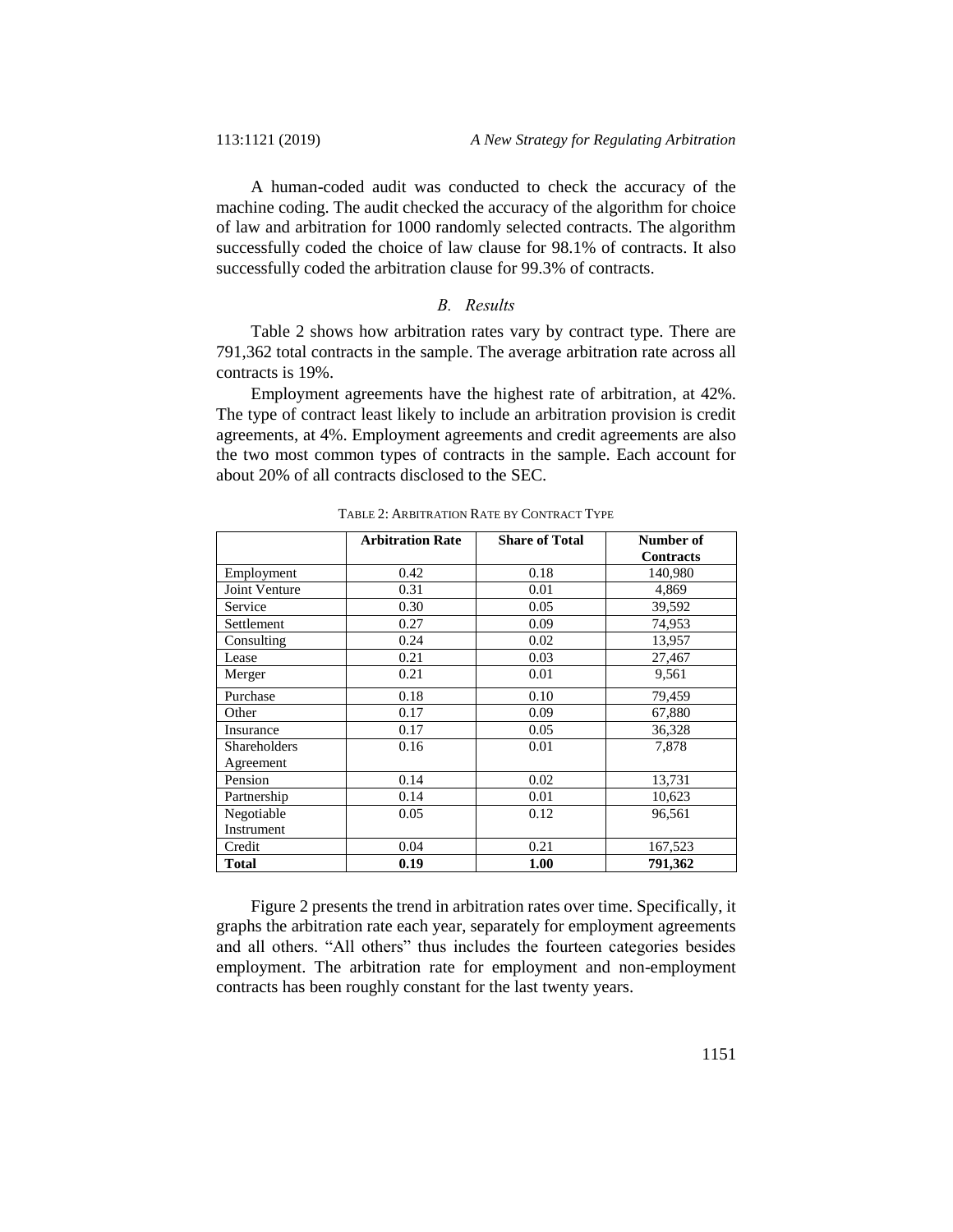I draw two conclusions from these data. First, employment arbitration is common, both in an absolute and relative sense. Second, given the stability of employment arbitration rates over time, it seems likely that employment arbitration will remain common in the future.

### *C. The Principal Challenge of Machine Learning in Empirical Legal Studies*

Finally, it is worth reflecting on a limitation of this empirical section. The empirical section was initially motivated by the case of *Nitro-Lift v. Howard* (discussed in the Introduction), in which an employer used arbitration to enforce an otherwise invalid noncompete provision. In previous work, I had found that noncompetes were common even in jurisdictions that expressly void them.<sup>166</sup> The initial goal of the empirical section was thus to investigate the relationship between arbitration and noncompete provisions using machine learning protocols.

This goal, however, was not realized. A hand-coding audit revealed that the typical words and phrases used to craft noncompete provisions substantially overlapped with those of other common secrecy provisions, such as nonsolicitation and confidentiality provisions. For this reason, the standard machine learning protocols that successfully identified employment agreements and arbitration provisions were relatively unsuccessful at distinguishing noncompetes from other secrecy provisions.

This example speaks to a more general challenge—perhaps the principal challenge—facing scholars who use machine learning protocols to study legal texts. Loosely speaking, one might imagine a spectrum of questions to ask of a legal text, ranging from the very specific to the very general. On one extreme lie questions involving specific facts, such as: "Did the parties choose litigation or arbitration?" or "Who is the plaintiff?" On the other extreme lie questions involving very general concepts, such as: "Is this an employment contract?" or "Is this a judicial opinion?"

In my view, the literature has tended toward questions at these extremes because they are relatively well-suited to machine learning protocols—but the real action lies in the middle ground. In the middle ground are questions such as: "Have the parties agreed not to compete with each other?" or "Does the judicial opinion approve the use of legislative history?" These questions, while susceptible to reliable human coding, are tricky for the machine because they demand precise applications of broad concepts—such as "competition" or "statutory interpretation"—that evade algorithmic

<sup>166</sup> *See* Sarath Sanga, *Incomplete Contracts: An Empirical Approach*, 34 J.L. ECON. & ORG. 650 (2018).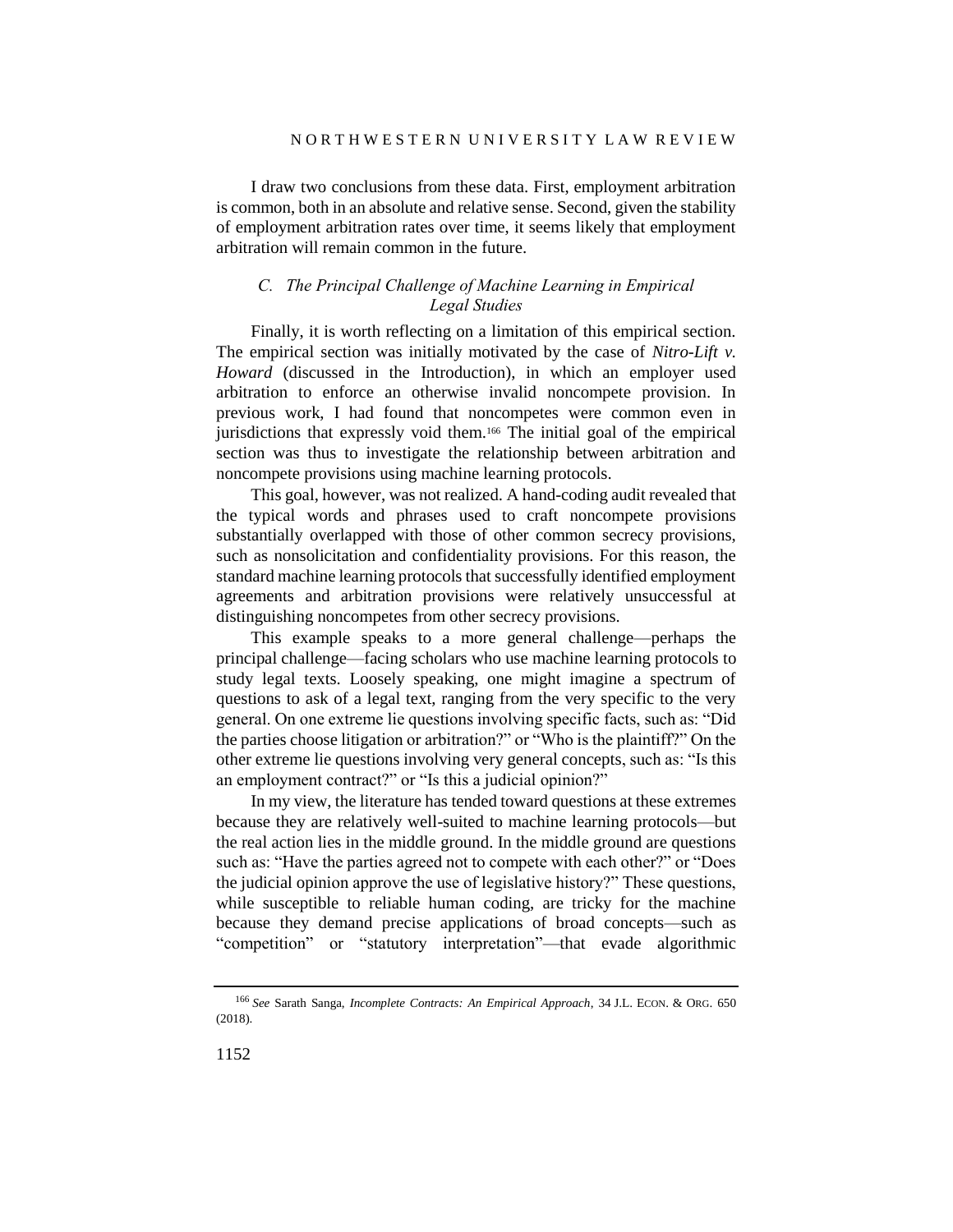definition. Answering these questions with machine learning protocols would effectively enable scholars to apply (rudimentary) legal reasoning at scale. Thus, the challenge for the emerging literature that applies machine learning techniques is to resist the temptation of low-hanging questions lying at the extremes, and instead develop methods for addressing the more stubborn, yet perhaps more fruitful, questions that live in the middle.





#### III. WHAT STATES CAN DO

In this Part, I outline a new strategy for states in response to the problems outlined in Part I. Federal arbitration law effectively eliminates states' ability to enforce, or monitor enforcement of, their own laws in contract actions. Section A describes the proposed solution: Focus on deterring the formation of contracts that, if performed, would contravene state policy. Section B uses two examples to explore the details of implementing this strategy.

### *A. The Strategy: Deterrence over Enforcement*

States cannot directly regulate arbitration, and the only way to change this is through congressional action. Congress has previously limited the scope of the FAA in several contexts, such as in motor vehicle franchise agreements, consumer credit agreements, whistleblower-related actions, and sales of securities (though some federal laws limiting the scope of the FAA were later repealed).<sup>167</sup> But recent efforts to enact limits to the FAA's reach

<sup>167</sup> *See, e.g.*, Commodity Exchange Act, 7 U.S.C. § 26(n)(2) (2012) (invaliding agreements to arbitrate that would otherwise interfere with the Act's whistleblower incentives); Military Lending Act,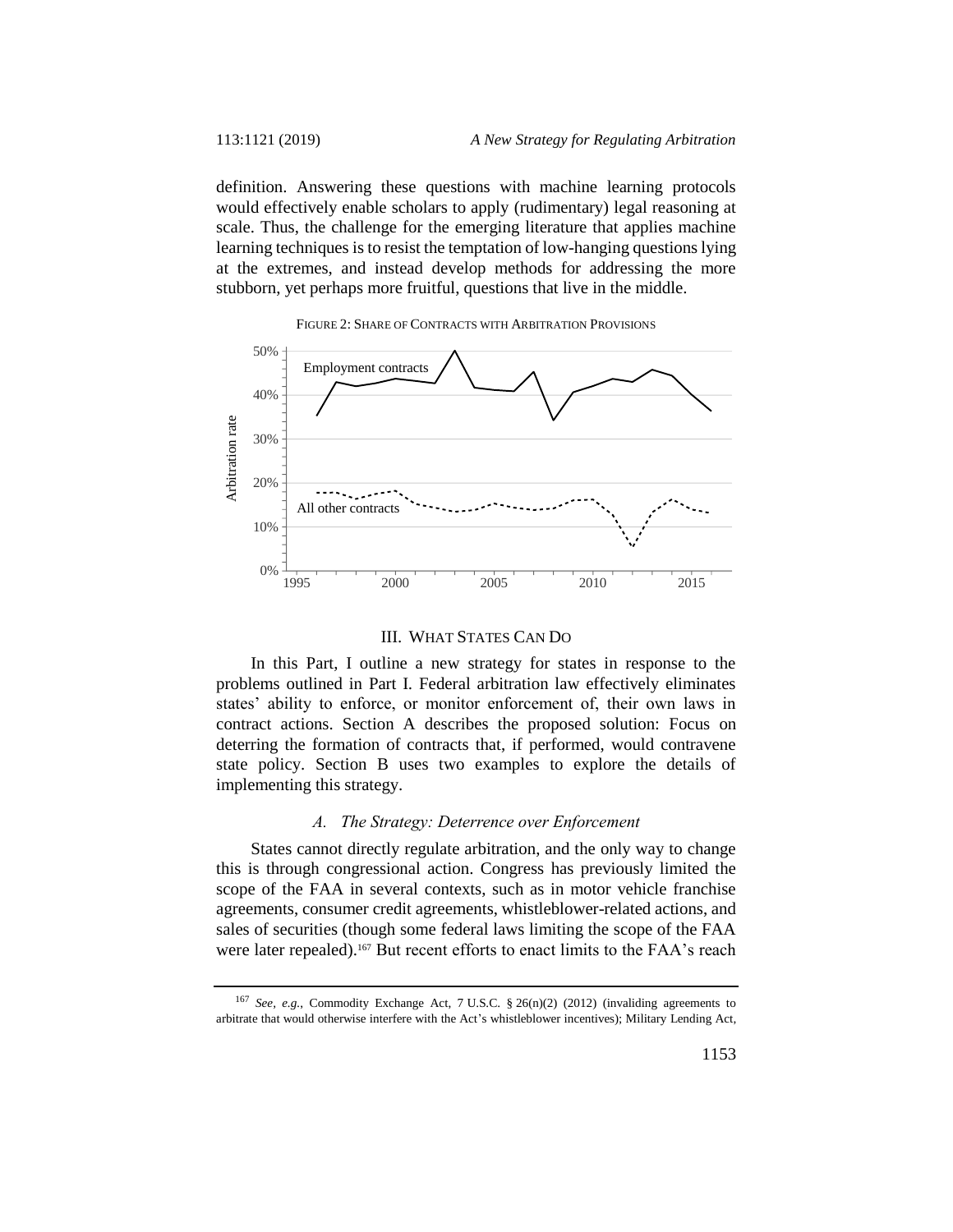in the workplace, particularly to prohibit forced arbitration of sexual harassment, have been unsuccessful. Given the current congressional climate, it seems unlikely that these initiatives will be successful in the near future.<sup>168</sup>

States, however, can act without Congress. To do so, they must change the way they enforce policies. Rather than relying on contract enforcement (or nonenforcement), states should deter formation of contracts that contravene public policy. I next consider two examples. The first example shows how states can indirectly enforce state policies on noncompetes by deterring parties from forming noncompete agreements (rather than directly enforcing the policy in contract actions). The second example shows how states can prevent mandatory arbitration of civil rights claims by deterring formation of certain types of arbitration agreements.

#### *B. Example 1: Indirect Enforcement*

### *1. The Case of Covenants Not to Compete*

States place a variety of limits on the enforceability of noncompetes. Some states, such as California and Oklahoma, void noncompetes outright.<sup>169</sup> Nearly all other states enforce covenants not to compete in employment contracts as long as the restriction is "reasonable." The reasonableness test

<sup>10</sup> U.S.C. § 987(e)(3) (2012) (prohibiting mandatory arbitration provisions in consumer credit contracts with service members and their dependents); Dodd–Frank Wall Street Reform and Consumer Protection Act, 15 U.S.C. § 78o(o) (2012) (granting the Securities and Exchange Commission authority to regulate arbitration agreements between securities dealers and their customers and prohibiting lenders from including mandatory arbitration provisions in mortgage contracts) (implemented by 12 C.F.R. § 1026.36(h) but later repealed by Pub. L. No: 115-74 of November 1, 2017); *see also* Exec. Order No. 13,673 of July 31, 2014, 79 Fed. Reg. 45,309 (Aug. 5, 2014) (prohibiting mandatory arbitration of certain federal procurement contracts) (revoked by Exec. Order No. 13,782 of Mar. 27, 2017, 82 Fed. Reg. 15,607 (Mar. 30, 2017)); Motor Vehicle Franchise Arbitration Fairness Act, 15 U.S.C. § 1226(a)(2) (2012) (providing that predispute arbitration provisions in motor vehicle franchise contracts are unenforceable).

<sup>168</sup> *See* Arbitration Fairness Act of 2011, S. 987, 112th Cong. (2011); *see also* Restoring Statutory Rights and Interests of the States Act of 2017, S. 550; 115th Cong. § 2(a)(4) (2017). Section 2(a)(4) of the latter provides a statement of congressional intent: "States have a compelling interest in enacting rights and remedies to protect the welfare of their citizens, and the Federal Arbitration Act should not be, and should not have been, interpreted to preempt State legislation that enacted rights and remedies to protect the welfare of their citizens."

<sup>169</sup> *See* CAL. BUS. & PROF. CODE § 16600 (West 2018) (providing that "every contract by which anyone is restrained from engaging in a lawful profession, trade, or business of any kind is to that extent void"). California courts have emphasized that there are no exceptions to this rule. *See* Whyte v. Schlage Lock Co., 101 Cal. App. 4th 1443, 1462–63 (Cal. Ct. App. 2002); *see also* Edwards v. Arthur Andersen LLP, 189 P.3d 285, 293 (Cal. 2008) (rejecting the Ninth Circuit's "narrow restraint" exception). Montana, North Dakota, and Oklahoma also have similar blanket prohibitions. *See* MONT. CODE ANN. § 28-2-703 (2017); N.D. CENT. CODE § 9-08-06 (2018); OKLA. STAT. ANN. tit. 15, § 217 (West 2018).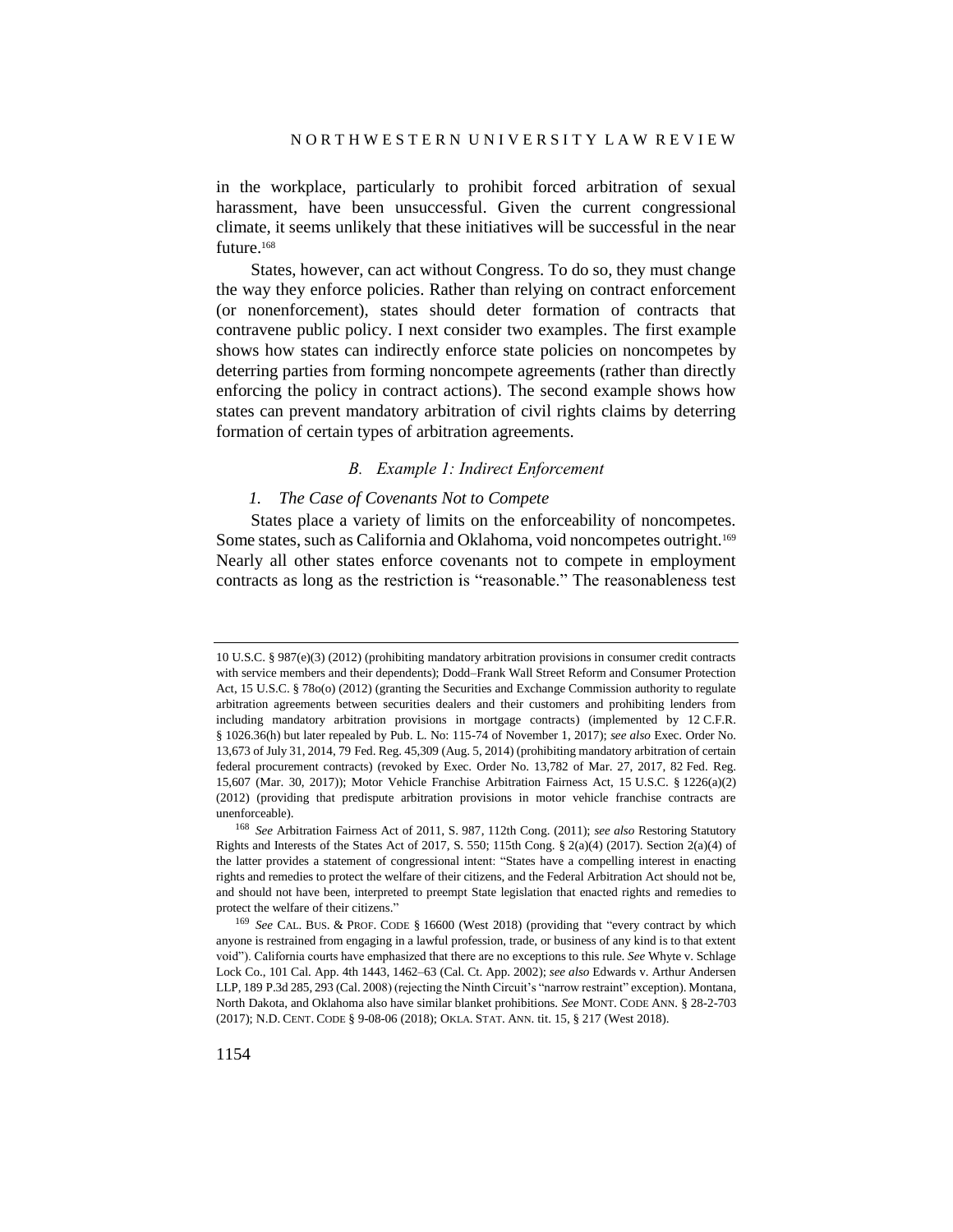is typically formulated as a limitation on the time and geographic scope of the noncompete.<sup>170</sup>

The economic rationale for limiting freedom of contract in this way can be divided into two categories: to protect parties inside the contract and to protect parties outside the contract.<sup>171</sup> On the first, limiting enforcement of noncompetes protects vulnerable employees with little or no bargaining power. These employees are unlikely to have access to counsel, and therefore may not appreciate precisely how noncompetes limit their future employment. Indeed, a large body of empirical literature documents that laypersons do not read agreements or understand their contractual liabilities.<sup>172</sup> Thus, many employees may not even be aware that they are subject to a noncompete. Limiting enforcement of noncompetes also protects parties outside the contract. Noncompetes negatively affect society, as other employers are unable to hire persons subject to noncompetes. Thus, a policy of not enforcing noncompetes promotes labor market mobility and information spillovers, both of which generate innovation.<sup>173</sup> However, noncompetes may also produce welfare benefits. For example, they may incentivize employers to invest in their employees' human capital.<sup>174</sup> An optimal policy, therefore, must balance these competing interests.

The problem with states' noncompete policies, however, is that they are unenforceable in practice. Private parties can contract around them with arbitration and choice of law. This was the issue in *Nitro-Lift v. Howard*, as discussed in the Introduction.<sup>175</sup> That case involved an employee from Oklahoma, where noncompetes are categorically banned. The simple runaround required the employee to arbitrate under the laws of a jurisdiction that permits noncompetes—in that case, Louisiana. If the contract did not include an arbitration provision and were instead litigated, an Oklahoma state court would invalidate the choice of law provision, apply Oklahoma law, and thus

<sup>170</sup> *See, e.g.*, Reed, Roberts Assocs., Inc. v. Strauman, 40 N.Y.2d 303, 307 (1976) ("[A] restrictive covenant will only be subject to specific enforcement to the extent that it is reasonable in time and area, necessary to protect the employer's legitimate interests, not harmful to the general public and not unreasonably burdensome to the employee.").

<sup>171</sup> *See, e.g.*, Ian Ayres & Robert Gertner, *Filling Gaps in Incomplete Contracts: An Economic Theory of Default Rules*, 99 YALE L.J. 87, 88 (1989).

<sup>172</sup> *See, e.g.*, Yannis Bakos et al., *Does Anyone Read the Fine Print? Consumer Attention to Standard-Form Contracts*, 43 J. LEGAL STUD. 1, 3 (2014); Ian Ayres & Alan Schwartz, *The No-Reading Problem in Consumer Contract Law*, 66 STAN. L. REV. 545, 546 (2014).

<sup>173</sup> *See, e.g.*, Ronald J. Gilson, *The Legal Infrastructure of High Technology Industrial Districts: Silicon Valley, Route 128, and Covenants Not to Compete*, 74 N.Y.U. L. REV. 575 (1999) (arguing that California's noncompete policy would have such effects).

<sup>174</sup> *See, e.g.*, Mark J. Garmaise, *Ties that Truly Bind: Noncompetition Agreements, Executive Compensation, and Firm Investment*, 27 J. L. ECON. & ORG. 376 (2011).

<sup>175</sup> 568 U.S. 17 (2012).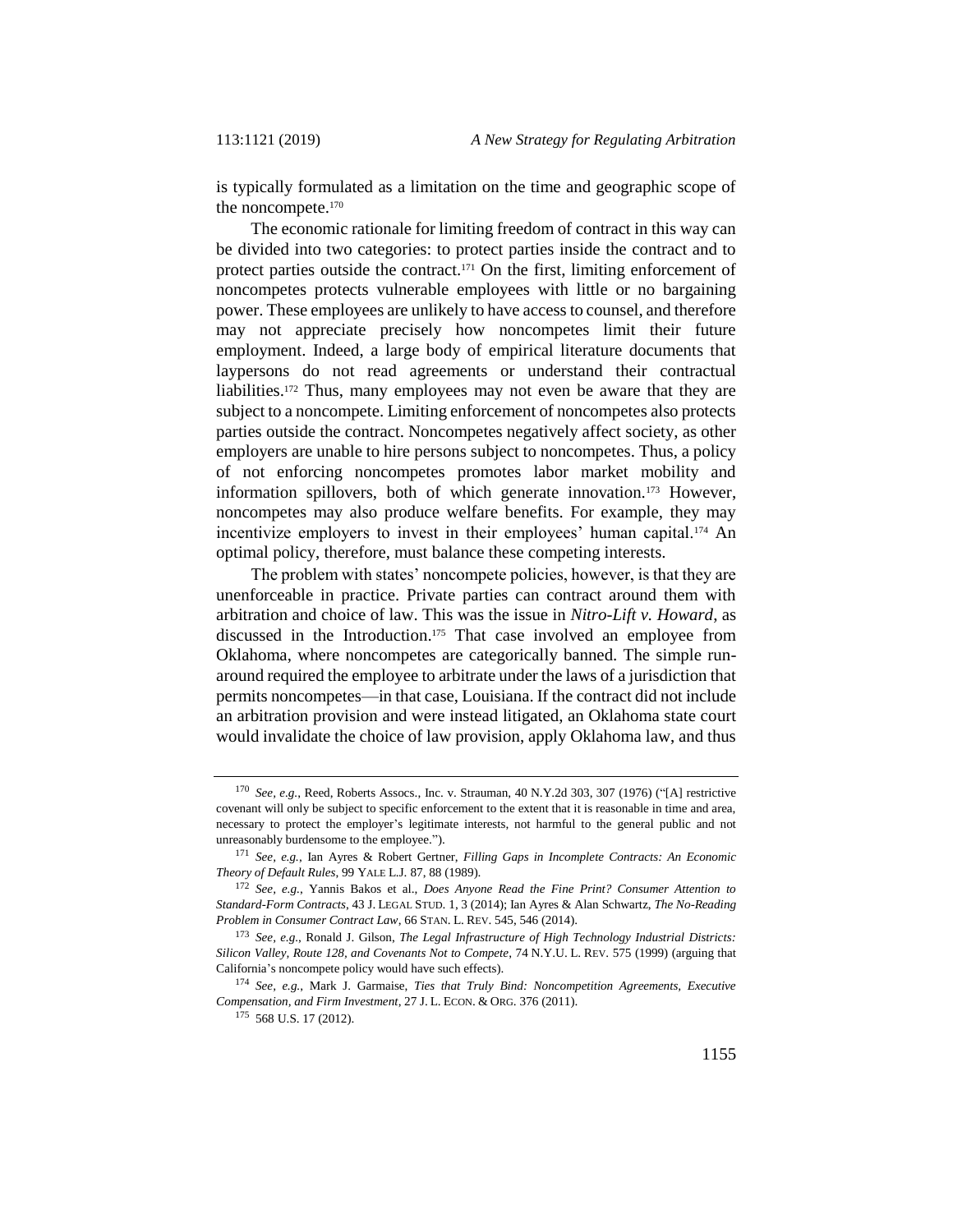void the noncompete. One might think that Oklahoma law would still be enforced so long as the arbitrator applies the correct conflict of laws analysis. The problem is that an arbitrator may not be so inclined. Indeed, the Supreme Court has all but encouraged arbitrators to ignore conflict of laws.<sup>176</sup>

### *2. The Policy Strategy*

Given that the Supreme Court has effectively enabled parties to opt out of state policy, what should states do? Since states can do nothing about enforcement, the answer is that they should instead deter formation of noncompete agreements. For example, a state could issue civil fines against employers that form noncompetes with employees and enforce this by offering employees whistleblower rewards to report violations. The essential legal feature of this approach is that it creates a structure in which vindicating the policy (that is, eliminating noncompetes) does not require an action in contract. The creation of such a mechanism is necessary, since these actions will be sent to arbitration and cannot be monitored.

More generally, states should develop clear rules concerning noncompetes, and then prohibit formation of contracts that do not adhere to these rules. In this way, states may calibrate their noncompete policy without relying on arbitration for enforcement. Instead of using the ubiquitous "reasonableness" test of most jurisdictions, states should enact simple rules as to time and geography. For example, the maximum scope for, say, New York, might be "two years, within the state of New York, and within an industry defined by the Global Industrial Standard Classification." Then, New York could adopt the same mechanism—a whistleblower incentive for employees—to deter formation of agreements that exceed these clear limits.

No state has expressly adopted such an approach, but some states have come close. In the Illinois Freedom to Work Act, Illinois recently prohibited noncompetes for "low-wage" employees (defined by the employee's hourly

<sup>176</sup> In its concluding paragraph in *Circuit City Stores, Inc. v. Adams*, the Court explains why:

We have been clear in rejecting the supposition that the advantages of the arbitration process somehow disappear when transferred to the employment context. Arbitration agreements allow parties to avoid the costs of litigation, a benefit that may be of particular importance in employment litigation, which often involves smaller sums of money than disputes concerning commercial contracts. *These litigation costs to parties (and the accompanying burden to the courts) would be compounded by the difficult choice-of-law questions that are often presented in disputes arising from the employment relationship*, and the necessity of bifurcation of proceedings in those cases where state law precludes arbitration of certain types of employment claims but not others.

<sup>532</sup> U.S. 105, 123 (2001) (emphasis added) (internal citations omitted). It added that arbitration generally avoids the "complexity and uncertainty" of such issues. *Id.*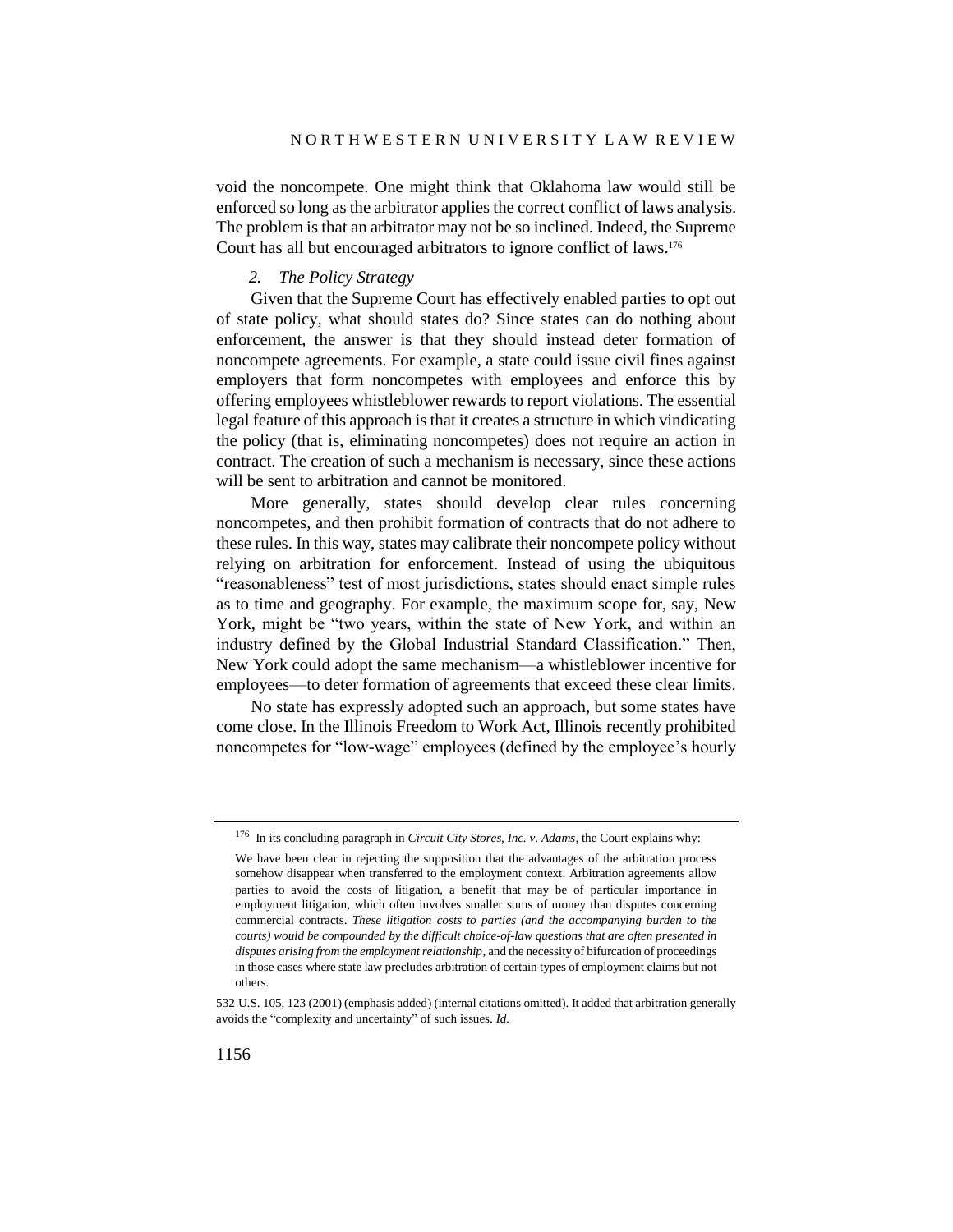wages).<sup>177</sup> The problem with this law is that it was not coupled with an easy mechanism for private enforcement—i.e., whistleblower incentives of the kind explained above. Further, there is no clear schedule of fines associated with violations. There is therefore little to deter employers from flouting the prohibition, especially against uninformed employees.

The first high-profile suit brought by the Illinois Attorney General under the shadow of the new Illinois statute demonstrates its limits.<sup>178</sup> The suit challenged the sandwich chain Jimmy John's and its practice of including noncompetes in its contracts with rank-and-file employees.<sup>179</sup> Illinois's position was that these noncompetes were not permitted under existing common law.<sup>180</sup>

Jimmy John's "defense" was that, even if the noncompetes were unenforceable, it never tried to enforce the noncompete.<sup>181</sup> This is nonsense. The power of a noncompete against a rank-and-file employee is in the threat, not the execution. Thus, an employer could include the provision in a standard form contract, never enforce it, and still discourage at least some employees from competing. Further, even a sophisticated rank-and-file employee who knows her legal obligations may hesitate to "breach" this unenforceable agreement, if only for fear of costly arbitration. In the settlement, Jimmy John's agreed to pay \$100,000 to raise awareness of the new noncompete law. Without a robust whistleblower regime, however, it is difficult to see how this will deter future violations of the new statute.

<sup>177</sup> *See* 820 ILL. COMP. STAT. ANN. 90/10 (West 2018). The Act was passed partially in response to Illinois courts' increased scrutiny of employment noncompetes. *See, e.g.*, Fifield v. Premier Dealership Servs., 993 N.E.2d 938 (Ill. App. Ct. 2013).

<sup>&</sup>lt;sup>178</sup> The new statute did not apply to this case. The Jimmy John's suit settled in December 2016, while the new statute applied only to contracts formed on or after January 1, 2017.

<sup>179</sup> *See* Complaint, People v. Jimmy John's Enters., LLC, No. 2016-CH-07746 (Ill. Cir. Ct. June 8, 2016), *available at* https://will.illinois.edu/nfs/JimmyJohnsComplaintFILED.pdf [https://perma.cc/ J2DV-Q27E].

<sup>&</sup>lt;sup>180</sup> Illinois Attorney General Lisa Madigan claimed that Jimmy John's "lack[ed] any legitimate business interest to justify the [noncompete] agreements, the agreements [were] not supported by adequate consideration, and the agreements [were] not narrowly tailored." *Id.* at 2.

<sup>&</sup>lt;sup>181</sup> Jimmy John's cited a similar case filed in the United States District Court for the Northern District of Illinois, in which employees of Jimmy John's sought a declaratory judgment to determine the enforceability of the noncompete. The court held that the employees lacked standing to pursue the claim because they did not allege that Jimmy John's had enforced the noncompete against them at any point in the past, and because they did not possess "a reasonable fear of litigation." *See* Brunner v. Liautaud, No. 14-C-5509, 2015 WL 5086388, at \*24–31 (N.D. Ill. Apr. 8, 2015).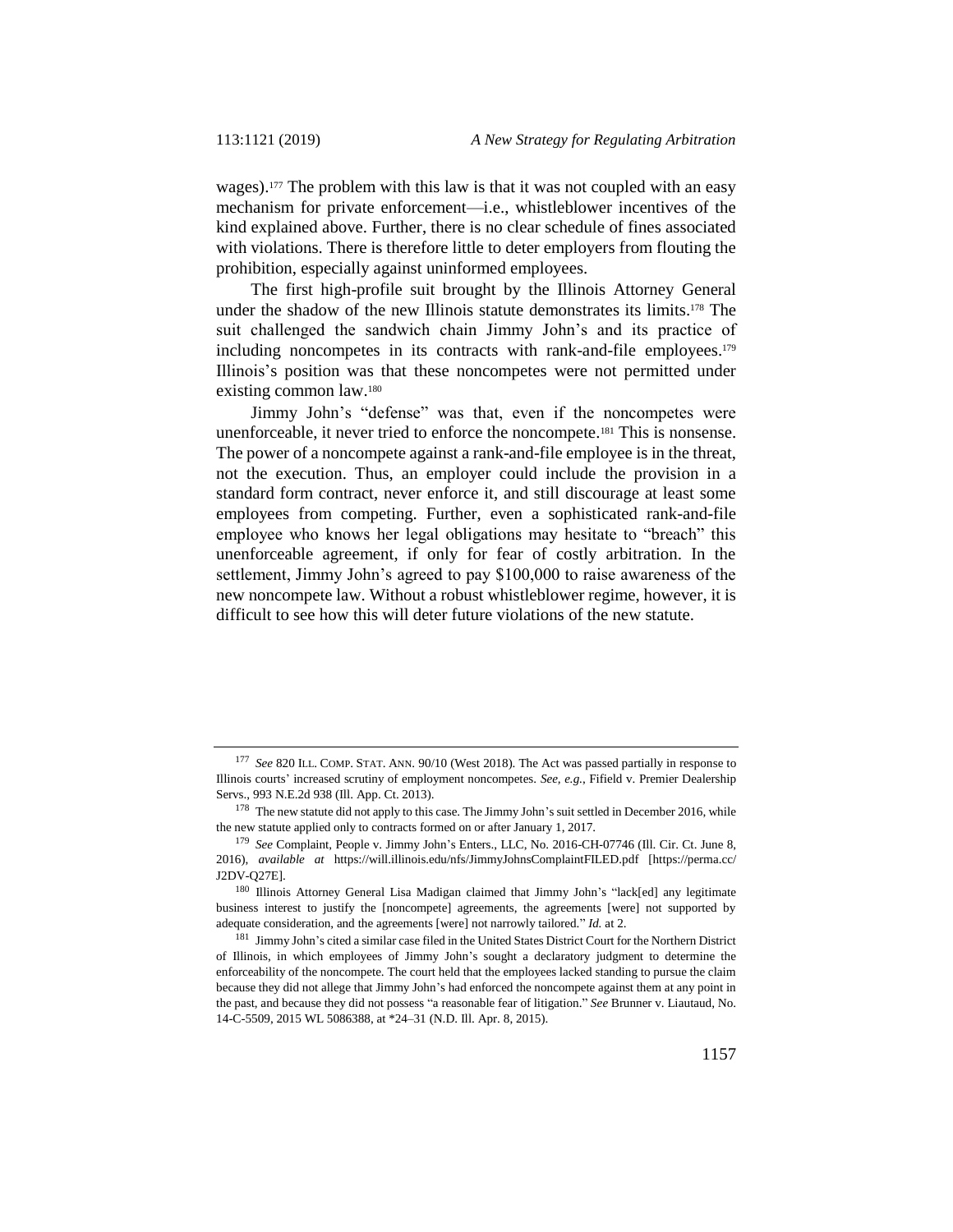#### N O R T H W E S T E R N U N I V E R S I T Y L A W R E V I E W

### *C. Example 2: Preventing (Mandatory) Arbitration*

#### *1. The Case of Civil Rights Claims*

Arbitration provisions in employment contracts are typically broad in scope, providing for arbitration for "any dispute" that arises during employment. Until recently, it was not clear whether such provisions could lawfully include all civil rights claims.

The question was settled in 1991. In *Gilmer v. Interstate/Johnson Lane Corp.*, the U.S. Supreme Court held that employers and employees can specifically enforce predispute agreements to arbitrate claims arising under the Age Discrimination in Employment Act.<sup>182</sup> Then, later in the same year, Congress passed the Civil Rights Act of 1991. In it, Congress specifically encourages arbitration of all civil rights claims: "Where appropriate and to the extent authorized by law, the use of alternative means of dispute resolution, including settlement negotiations, conciliation, ... and arbitration, is encouraged to resolve disputes arising under the Acts or provisions of Federal law amended by this title." <sup>183</sup> To the best of my knowledge, this is the first express statement by the Congress in support of a "national policy favoring arbitration."

Employers and employees are both enabled and encouraged to keep civil rights claims out of public courts. Yet states and the public have an interest in encouraging the opposite. They have an interest in both monitoring enforcement of civil rights in the workplace and affording employees certain procedural protections. Given these interests, how can states bring civil rights disputes back into public courts?

### *2. The Policy Strategy*

The strategy is to craft a law that does not interfere with the arbitral process—and therefore avoids preemption. Any law must allow arbitration of civil rights claims to proceed. For example, a simple law prohibiting mandatory arbitration of sexual harassment claims—such as the one recently passed by New York184—would, if challenged, surely be preempted by the FAA.

Further complicating the issue, even if states could prohibit arbitration of all civil rights claims, it is not obvious whether they should. Some employees may prefer to arbitrate their civil rights claims, and so compelling

<sup>182</sup> 500 U.S. 20, 28 (1991).

<sup>183</sup> 42 U.S.C. § 1981 (2012); *see also* Mara Kent, *"Forced" vs. Compulsory Arbitration of Civil Rights Claims*, 23 LAW & INEQ. 1, 97–99 (2005) (discussing the Civil Rights Act of 1991).

<sup>184</sup> N.Y. C.P.L.R. 7515 (McKinney 2018); *see also* California measure AB 3080, introduced into the senate on March 31, 2018 (proposed state legislation to prohibit forced arbitration of sexual harassment claims).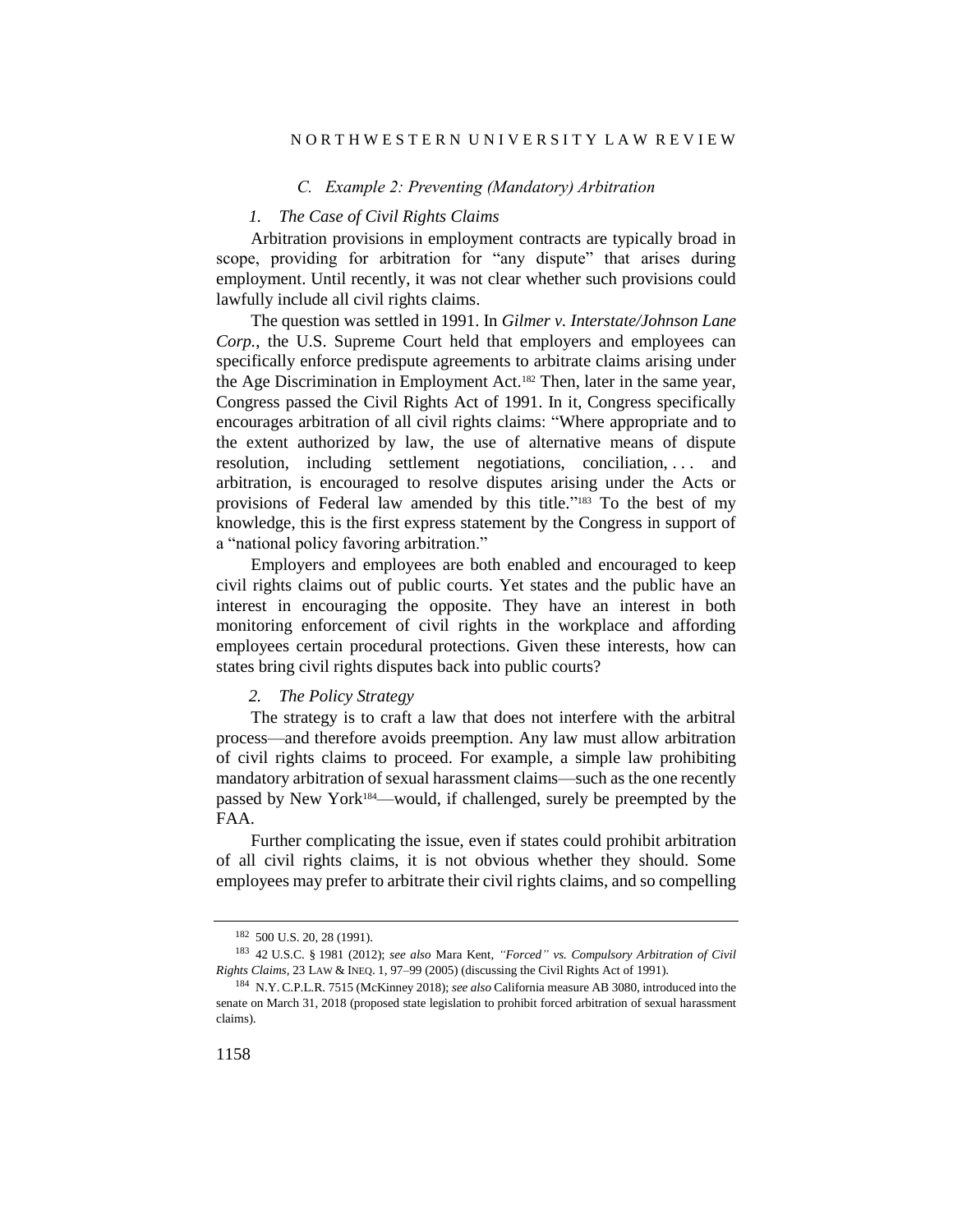public litigation in such cases may only compound the harm. In principle, therefore, state policy should be designed to empower employees to choose their forum after the dispute has arisen, or, equivalently, to incentivize employers to grant employees this option.

States can achieve this by first prohibiting civil rights as a subject matter for contracts. After enacting this prohibition, the law could then carve out an exemption for post-dispute agreements so that parties may still settle existing claims. An example of such a law is as follows:

- (1) No person shall enter into an agreement with any employee concerning the civil rights of the employee. All such agreements are illegal and void.
- (2) Section 1 shall not apply to agreements concerning existing legal claims.

Private enforcement could then proceed as in the noncompete example. For example, employees could be empowered to bring a *qui tam* action on behalf of the state to enforce the law. Even if a state does not intervene, these actions cannot be sent to arbitration.<sup>185</sup> To implement this, states can simply copy existing state and federal statutes that enable *qui tam* actions.<sup>186</sup>

This law is not preempted by the FAA for several reasons. First, the law does not "derive [its] meaning from the fact that an agreement to arbitrate is at issue."<sup>187</sup> Rather, it derives its meaning from the fact that the subject matter of the agreement relates to the employee's civil rights. Indeed, employers can violate this law with or without requiring employees to arbitrate civil rights disputes; further, employers may still require employees to arbitrate civil rights disputes even under this law.

To see this, consider the following examples. Suppose an employment contract prohibits the employee from disclosing any instance of sexual harassment. This contract violates the law regardless of whether it includes an arbitration agreement, and so the employer would be subject to civil penalties. Next suppose an employment contract includes an agreement to arbitrate and the employee files suit against the employer alleging sexual harassment. Under the FAA, a court would be compelled to submit the claim

<sup>185</sup> In *Iskanian v. CLS Transp. L.A., LLC*, 59 Cal. 4th 348, 386–87 (2014), the Supreme Court of California held that employees cannot waive their right to bring representative claims under California's Private Attorneys General Act—that is, claims seeking civil penalties against employers for labor code violations against other employees—because those claims belong to, and are brought on behalf of, the state, which is not a party to the employment contract; *see also* Sakkab v. Luxottica Retail N. Am., Inc., 803 F.3d 425, 426 (9th Cir. 2015) (holding that the *Iskanian* rule is not preempted by the FAA).

<sup>186</sup> *See, e.g.*, California's Labor Code Private Attorneys General Act of 2004, CAL. LAB. CODE §§ 2698–2699.5; California's False Claims Act, CAL. GOV'T. CODE § 12650 (West 2005); Federal False Claims Act, 31 U.S.C. § 3730(b) (2012).

<sup>187</sup> AT&T Mobility v. Concepcion, 563 U.S. 333, 339 (2011) (citing Doctor's Assocs., Inc. v. Casarotto, 517 U.S. 681, 687 (1996)); Perry v. Thomas, 482 U.S. 483, 492–93 n.9 (1987).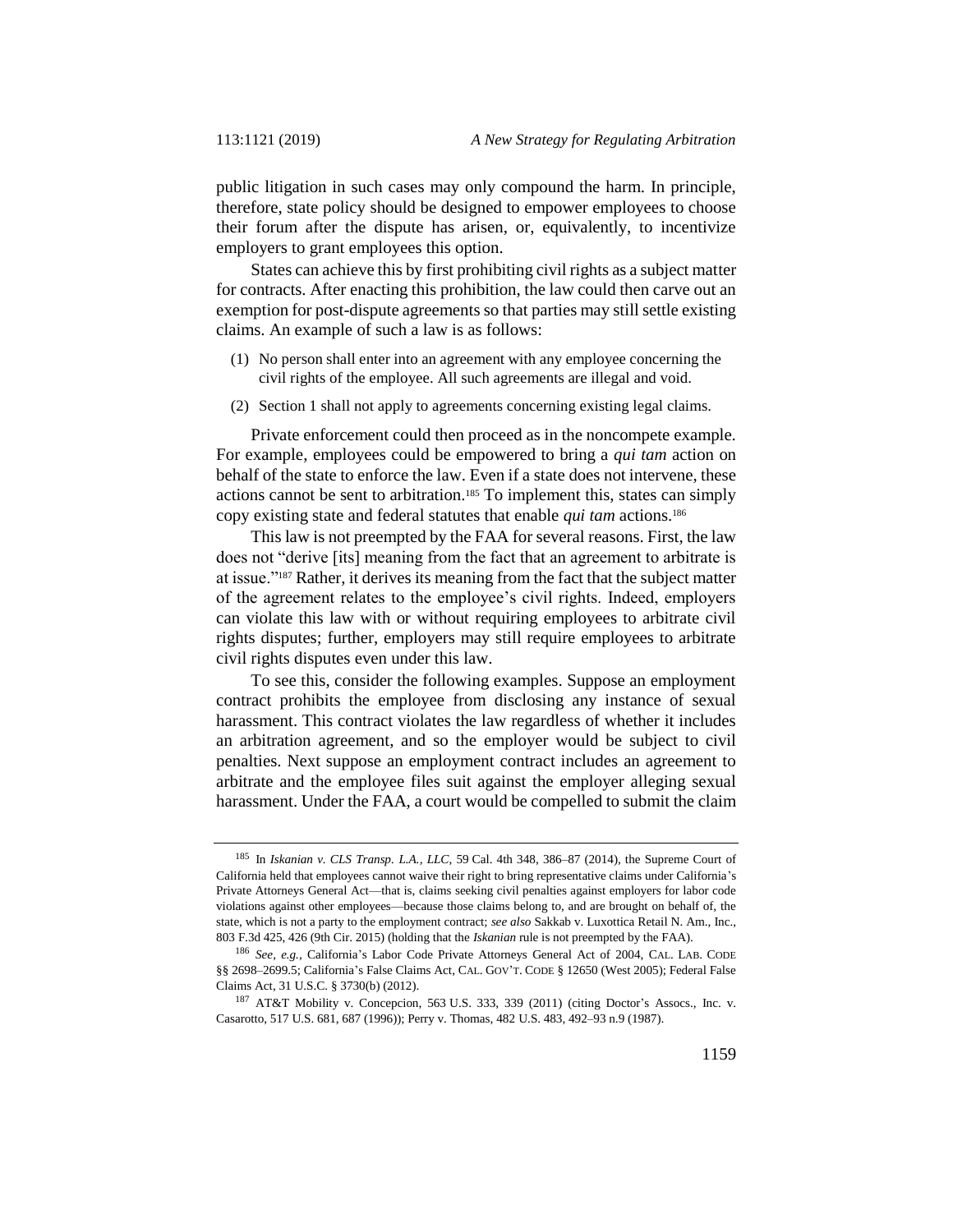to arbitration—leaving the arbitrator to decide whether the arbitration may procced. The proposed law does nothing to alter this result. Instead, it only subjects the employer to fines that the state itself may collect directly from the employer. Again, these fines are not a consequence of the arbitration agreement. They arise because the employer contracted over the employee's civil rights.

The law also does not interfere with the "fundamental attributes" of arbitration or "disfavor[] contracts that (oh so coincidentally) have the defining features of arbitration agreements."<sup>188</sup> The law does not regulate any aspect of the arbitral process or enable a court to refuse to enforce an arbitration agreement under any circumstance.

Though this Article does not advocate it, it is worth considering an even simpler approach: prohibiting employment contracts altogether. There are many legal and economic arguments one might make against such a "brute force" law. Yet there is no argument that such a law would be preempted by the FAA since, as per the Supreme Court's requirement,<sup>189</sup> it expressly applies to "any" contract. It does not "single out" arbitration.<sup>190</sup>

Finally, it is worth observing that policies like the one suggested here that is, prohibitions of certain classes of contracts—are commonplace. Two examples that come to mind are prohibitions on agreements to collude among competitors<sup>191</sup> and prohibitions on bribery contracts between American companies and foreign governments.<sup>192</sup>

#### **CONCLUSION**

This Article showed how the last fifty years of Supreme Court arbitration jurisprudence has effectively enabled employers and employees to opt out of mandatory state law. It also presented new evidence on the pervasiveness of employment arbitration by parsing millions of filings with the SEC to create a database of nearly 800,000 contracts. Among all types of contracts—purchases, joint ventures, credit agreements, and others employment agreements are by far the most likely to include an arbitration provision.

<sup>188</sup> Kindred Nursing Ctrs. Ltd. P'ship v. Clark, 137 S. Ct. 1421, 1426 (2017); *see also Concepcion*, 563 U.S. at 344 (holding that "[r]equiring the availability of classwide arbitration interferes with fundamental attributes of arbitration and thus creates a scheme inconsistent with the FAA").

<sup>189</sup> Epic Sys. Corp. v. Lewis, 138 S. Ct. 1612, 1622 (2018).

<sup>&</sup>lt;sup>190</sup> *Id.* at 1646 ("States may enforce generally applicable rules so long as they do not single out arbitration for disfavored treatment." (citing *Kindred Nursing Ctrs.*, 137 S. Ct. at 1428 n.2)).

<sup>191</sup> *See* Sherman Antitrust Act, 15 U.S.C. § 1 (2012).

<sup>192</sup> *See* Foreign Corrupt Practices Act, 15 U.S.C. §§ 78dd-1, (a)–(b) (2012).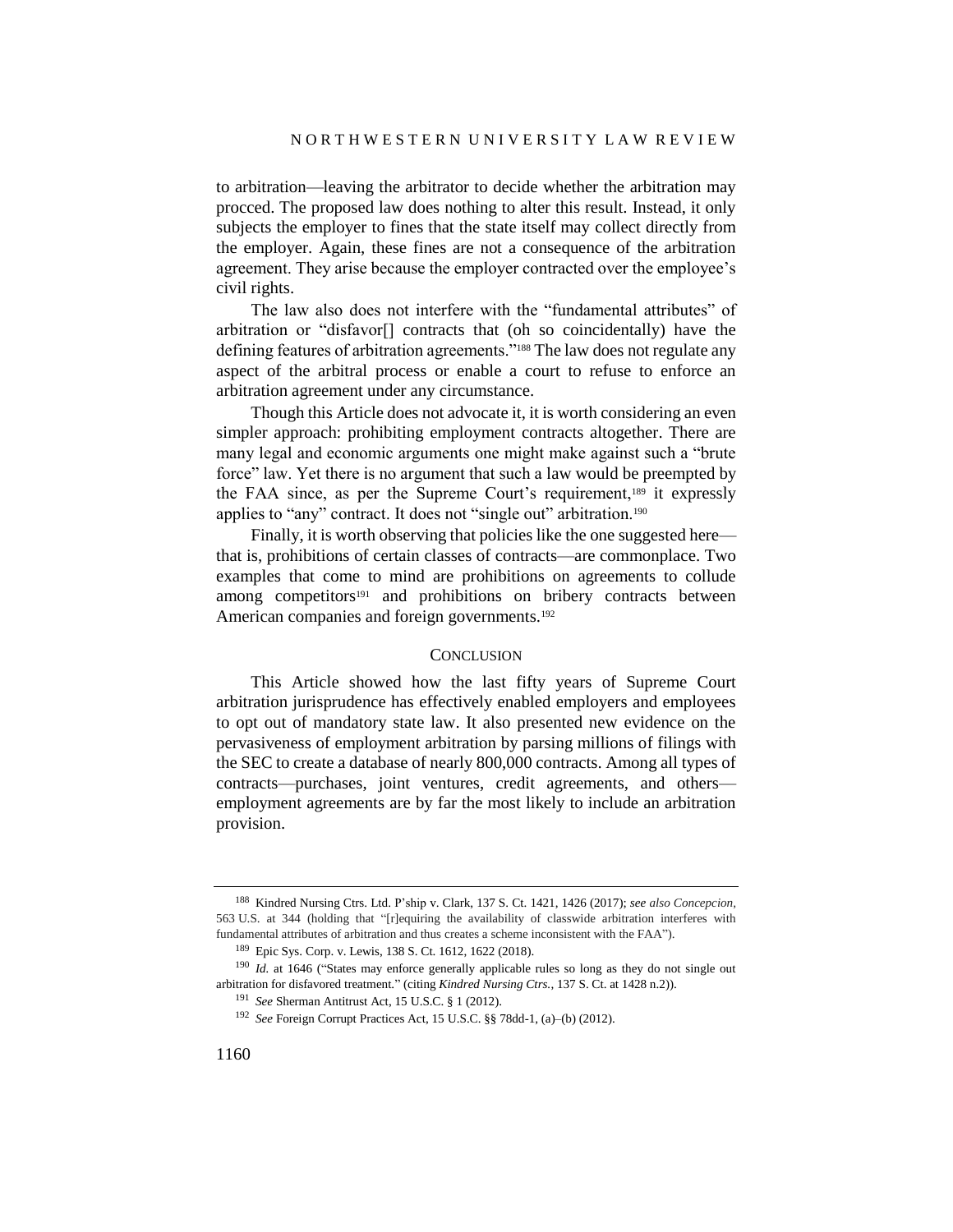In response to these trends, I offered a new strategy to states to regulate arbitration. Federal law would preempt any direct state effort to regulate arbitration or prohibit employment disputes from being arbitrated. I therefore proposed that states abandon contract enforcement as a policy lever, and instead focus on deterring formation of contracts that would undermine state policy.